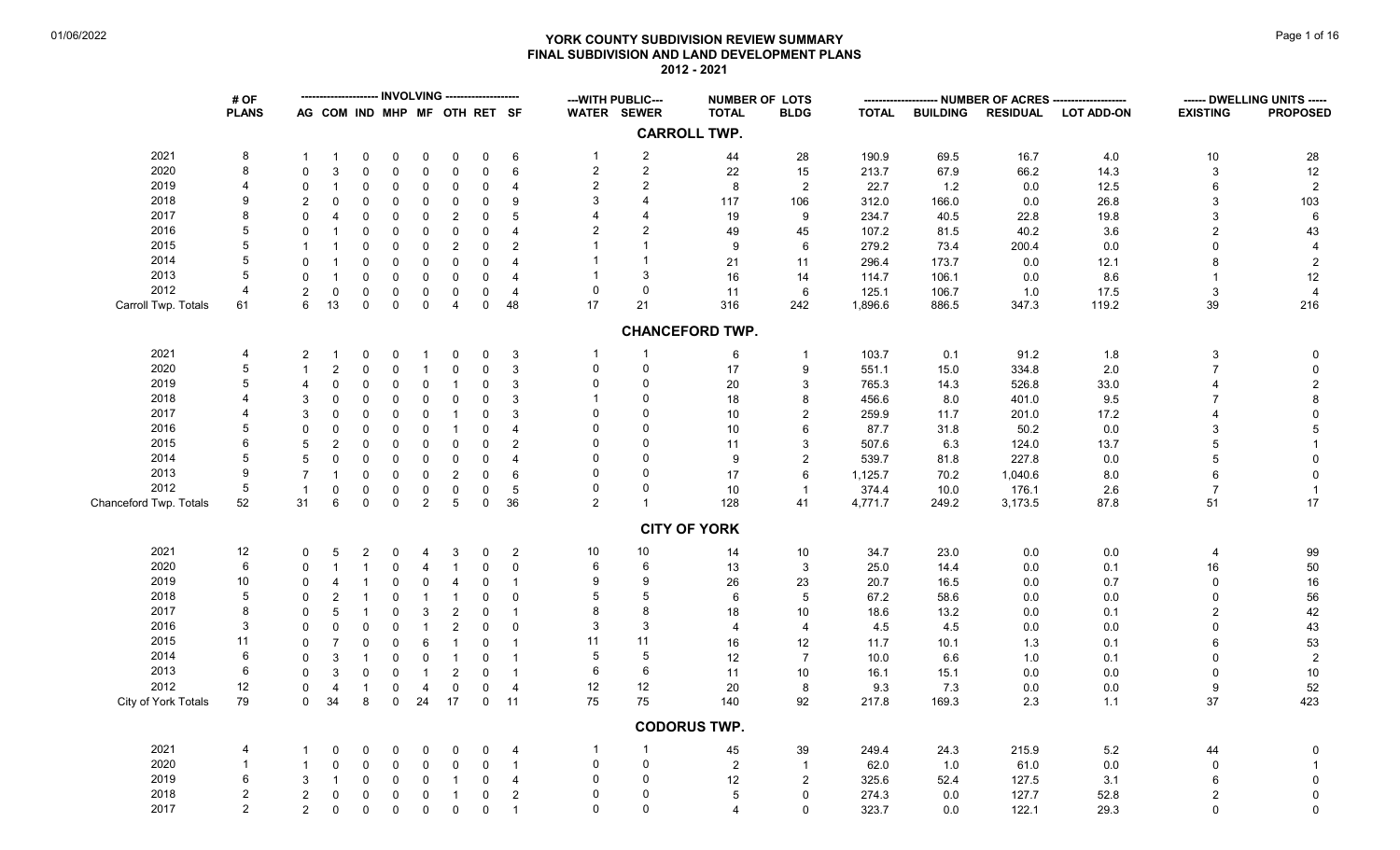# **YORK COUNTY SUBDIVISION REVIEW SUMMARY Page 2 of 16** Page 2 of 16 **FINAL SUBDIVISION AND LAND DEVELOPMENT PLANS 2012 - 2021**

|                            | # OF           |                |                              |                     |                |                |                |             |                          |                | --- WITH PUBLIC---    | <b>NUMBER OF LOTS</b>      |                |              |                 | ---- NUMBER OF ACRES ------ |                   |                     | ------ DWELLING UNITS ----- |
|----------------------------|----------------|----------------|------------------------------|---------------------|----------------|----------------|----------------|-------------|--------------------------|----------------|-----------------------|----------------------------|----------------|--------------|-----------------|-----------------------------|-------------------|---------------------|-----------------------------|
|                            | <b>PLANS</b>   |                | AG COM IND MHP MF OTH RET SF |                     |                |                |                |             |                          |                | <b>WATER SEWER</b>    | <b>TOTAL</b>               | <b>BLDG</b>    | <b>TOTAL</b> | <b>BUILDING</b> | <b>RESIDUAL</b>             | <b>LOT ADD-ON</b> | <b>EXISTING</b>     | <b>PROPOSED</b>             |
| 2016                       | $\overline{4}$ | 4              | $\Omega$                     | $\Omega$            | $\mathbf 0$    | $\mathbf 0$    | $\mathbf 0$    | $\mathbf 0$ | $\overline{4}$           | $\mathbf 0$    | $\mathbf 0$           | 8                          | $\mathbf 0$    | 228.9        | 0.0             | 86.1                        | 3.0               | 6                   | $\Omega$                    |
| 2015                       | $\overline{7}$ | $\overline{7}$ | $\mathbf 0$                  | $\mathbf 0$         | $\mathbf 0$    | $\mathsf 0$    | 0              | $\mathbf 0$ | $\mathbf{3}$             | $\mathbf 0$    | $\mathbf 0$           | 12                         | 8              | 430.7        | 339.0           | 61.3                        | 0.0               |                     |                             |
| 2014                       | $\overline{2}$ | $\overline{c}$ | $\Omega$                     | $\mathbf 0$         | $\mathbf 0$    | $\mathbf 0$    | $\mathbf 0$    | $\pmb{0}$   | $\overline{2}$           | $\mathbf 0$    | $\Omega$              | $\overline{4}$             | $\mathbf{1}$   | 114.2        | 1.0             | 49.5                        | $5.2\,$           |                     |                             |
| 2012                       | $\overline{4}$ | $\mathbf{3}$   | 0                            | 0                   | 0              | $\mathbf 0$    | 0              | $\mathbf 0$ | $\overline{4}$           | $\overline{1}$ | $\mathbf{1}$          | 11                         | $\sqrt{5}$     | 211.6        | 13.4            | 64.5                        | 134.0             |                     |                             |
| Codorus Twp. Totals        | 32             | 25             | $\mathbf{1}$                 | $\mathbf 0$         | $\mathbf 0$    | $\mathbf 0$    | $\overline{2}$ | $\mathsf 0$ | 25                       | 2              | 2                     | 103                        | 56             | 2,220.4      | 431.1           | 915.6                       | 232.6             | 68                  | $10\,$                      |
|                            |                |                |                              |                     |                |                |                |             |                          |                |                       | <b>CONEWAGO TWP.</b>       |                |              |                 |                             |                   |                     |                             |
| 2021                       | 5              | $\mathbf 0$    | 2                            | -1                  | $\mathbf 0$    | $\mathbf 0$    | $\overline{1}$ | $\mathbf 0$ | $\overline{1}$           | 4              | $\overline{4}$        | 43                         | 39             | 126.5        | 73.8            | 0.0                         | 12.8              | $\Omega$            | 35                          |
| 2020                       | 4              | $\mathbf 0$    | $\Omega$                     | $\overline{4}$      | 0              | $\mathbf 0$    | $\mathbf 0$    | $\mathbf 0$ | $\mathbf 0$              | 4              | $\overline{4}$        | $\overline{7}$             | $\overline{4}$ | 340.2        | 301.8           | 23.4                        | 1.0               |                     |                             |
| 2019                       | 8              | $\overline{2}$ | $\overline{2}$               | $\mathbf 0$         | $\mathbf 0$    | $\mathbf 0$    | 3              | $\mathbf 0$ | 3                        | $\overline{c}$ | 2                     | 15                         | 8              | 777.0        | 634.7           | 102.0                       | 3.9               |                     |                             |
| 2018                       |                | $\mathbf 0$    |                              | $\mathbf 0$         | $\overline{1}$ | $\mathbf 0$    | $\mathbf{0}$   | $\mathbf 0$ | $\Omega$                 | $\overline{A}$ | $\boldsymbol{\Delta}$ | $\overline{4}$             | $\overline{4}$ | 14.8         | 14.8            | 0.0                         | $0.0\,$           |                     | 3                           |
| 2017                       |                | $\mathbf 0$    | $\Omega$                     | 3                   | $\Omega$       | $\mathbf 0$    | $\Omega$       | $\mathbf 0$ | $\overline{\mathcal{A}}$ | 3              | 5                     | 50                         | 46             | 216.1        | 189.4           |                             |                   |                     |                             |
| 2016                       | $\overline{7}$ |                |                              |                     |                |                |                |             |                          | 3              | 3                     |                            |                |              |                 | 4.8                         | 1.9               |                     | 43                          |
|                            |                |                | $\Omega$                     | $\mathbf{1}$        | $\mathbf 0$    | $\mathsf 0$    | $\mathbf 0$    | $\mathsf 0$ | 5                        |                |                       | 31                         | 25             | 146.4        | 28.1            | 0.0                         | 12.6              |                     | 24                          |
| 2015                       | 5              | $\mathbf 0$    | $\Omega$                     | $\mathbf 0$         | 0              | $\mathbf 0$    |                | $\mathbf 0$ | $\overline{\mathcal{A}}$ | $\overline{2}$ | 3                     | 87                         | 81             | 93.3         | 83.2            | 0.0                         | 1.0               |                     | 78                          |
| 2014                       | $\overline{2}$ | $\mathsf 0$    | $\Omega$                     | $\mathsf{O}\xspace$ | $\mathbf 0$    | $\mathsf 0$    | $\mathbf{0}$   | $\pmb{0}$   | $\overline{2}$           |                | $\overline{1}$        | 37                         | 36             | 13.8         | 10.2            | $0.0\,$                     | $0.0\,$           |                     | $36\,$                      |
| 2013                       | $\overline{7}$ | 0              | 0                            | $\sqrt{2}$          | $\mathbf 0$    | $\mathsf 0$    | $\overline{c}$ | $\mathbf 0$ | 3                        | 3              | 5                     | 53                         | 51             | 121.4        | 90.4            | 0.0                         | 0.0               | $\overline{2}$      | 48                          |
| Conewago Twp. Totals       | 49             | 3              | $\overline{7}$               | 11                  | $\overline{1}$ | $\mathbf 0$    | $\overline{7}$ | $\mathbf 0$ | 22                       | 26             | 31                    | 327                        | 294            | 1,849.5      | 1,426.4         | 130.2                       | 33.2              | 13                  | 268                         |
|                            |                |                |                              |                     |                |                |                |             |                          |                |                       | <b>CROSS ROADS BOROUGH</b> |                |              |                 |                             |                   |                     |                             |
| 2014                       | $\mathbf{1}$   | $\mathbf 1$    | 0                            | 0                   | 0              | $\mathbf 0$    | 0              | $\mathbf 0$ | $\overline{1}$           | 0              | $\Omega$              | 3                          | $\overline{c}$ | 90.4         | $2.3\,$         | 0.0                         | $3.2\,$           | $\overline{2}$      | $\overline{2}$              |
| 2012                       | $\overline{2}$ | $\mathbf{1}$   | $\mathbf 0$                  | $\mathbf 0$         | 0              | $\mathbf 0$    | $\mathbf 0$    | $\mathbf 0$ | $\overline{2}$           | $\pmb{0}$      | $\mathbf 0$           | $\overline{4}$             | $\mathbf{1}$   | 128.7        | 1.7             | 121.5                       | 7.2               | $\overline{2}$      | $\pmb{0}$                   |
| Cross Roads Borough Totals | $\mathbf{3}$   | $\overline{2}$ | $\mathbf 0$                  | $\mathbf 0$         | $\mathbf 0$    | $\mathbf 0$    | $\mathbf 0$    | $\mathbf 0$ | $\mathbf{3}$             | $\Omega$       | $\Omega$              | $\overline{7}$             | 3              | 219.1        | $4.0\,$         | 121.5                       | 10.4              | $\overline{4}$      | $\overline{2}$              |
|                            |                |                |                              |                     |                |                |                |             |                          |                |                       | <b>DALLASTOWN BOROUGH</b>  |                |              |                 |                             |                   |                     |                             |
|                            |                |                |                              |                     |                |                |                |             |                          |                |                       |                            |                |              |                 |                             |                   |                     |                             |
| 2021                       | $\mathbf{1}$   | $\Omega$       | $\Omega$                     | 0                   | 0              | -1             | 0              | 0           | $\mathbf 0$              |                | -1                    |                            | $\mathbf{1}$   | 2.2          | $2.2\,$         | $0.0\,$                     | $0.0\,$           | $\Omega$            | 43                          |
| 2019                       | $\overline{a}$ | $\mathbf 0$    | $\mathbf{1}$                 | $\mathbf 0$         | $\mathbf 0$    | $\mathbf 0$    | $\overline{1}$ | $\mathbf 0$ | $\mathbf 0$              | $\overline{c}$ | $\overline{2}$        | 3                          | $\mathbf{1}$   | 1.9          | 0.7             | $0.0\,$                     | 1.0               | $\Omega$            | $\mathbf 0$                 |
| 2017                       |                | $\Omega$       |                              | $\mathsf{O}\xspace$ | $\mathbf 0$    | $\mathsf 0$    | $\mathbf{0}$   | $\mathbf 0$ | $\mathbf 0$              |                |                       |                            | $\Omega$       | 1.4          | 0.0             | 0.0                         | $0.0\,$           | $\Omega$            | $\mathbf 0$                 |
| 2015                       |                | $\mathbf 0$    | $\mathbf 0$                  | $\mathbf 0$         | 0              | $\mathbf 0$    | $\overline{1}$ | $\mathbf 0$ | $\mathbf 0$              | $\overline{1}$ |                       |                            | $\mathbf 0$    | 0.9          | $0.0\,$         | 0.0                         | 0.1               |                     | $\Omega$                    |
| 2014                       | $\mathbf{1}$   | $\mathbf 0$    | $\mathbf{1}$                 | $\pmb{0}$           | $\mathbf 0$    | $\mathbf 0$    | $\mathbf 0$    | $\pmb{0}$   | $\mathbf 0$              |                | $\mathbf{1}$          | $\mathbf{1}$               | $\mathbf{1}$   | 0.6          | 0.6             | 0.0                         | $0.0\,$           | $\mathbf 0$         | $\,0\,$                     |
| Dallastown Borough Totals  | 6              | $\Omega$       | 3                            | $\mathbf 0$         | $\mathsf 0$    | $\mathbf{1}$   | $\overline{2}$ | $\mathbf 0$ | $\mathbf 0$              | 6              | 6                     | $\overline{7}$             | 3              | 7.0          | 3.5             | 0.0                         | 1.1               | $\Omega$            | 43                          |
|                            |                |                |                              |                     |                |                |                |             |                          |                |                       | <b>DELTA BOROUGH</b>       |                |              |                 |                             |                   |                     |                             |
| 2019                       | 3              | 0              |                              | 0                   | 0              | $\mathbf 0$    | 0              | $\mathbf 0$ | $\overline{2}$           | 3              | 3                     | 6                          | $\mathbf{1}$   | 3.2          | 0.3             | 0.0                         | $0.9\,$           | 3                   | 0                           |
| 2016                       | $\mathbf{1}$   | $\mathbf 0$    | $\overline{0}$               | $\mathsf{O}\xspace$ | $\mathbf 0$    | $\mathbf 0$    | $\mathbf 0$    | $\mathsf 0$ | $\overline{1}$           | $\mathbf{1}$   | $\overline{1}$        | $\overline{2}$             | $\overline{2}$ | 0.6          | $0.6\,$         | $0.0\,$                     | $0.0\,$           | $\mathsf{O}\xspace$ | $\sqrt{2}$                  |
| Delta Borough Totals       | $\overline{4}$ | $\Omega$       | $\mathbf{1}$                 | $\mathbf{0}$        | $\mathbf 0$    | $\mathsf 0$    | $\mathbf 0$    | $\mathsf 0$ | $\mathbf{3}$             | $\overline{4}$ | $\boldsymbol{\Delta}$ | 8                          | 3              | 3.8          | 0.9             | 0.0                         | 0.9               | 3                   | $\overline{2}$              |
|                            |                |                |                              |                     |                |                |                |             |                          |                |                       |                            |                |              |                 |                             |                   |                     |                             |
|                            |                |                |                              |                     |                |                |                |             |                          |                |                       | <b>DILLSBURG BOROUGH</b>   |                |              |                 |                             |                   |                     |                             |
| 2020                       | $\mathbf 1$    | 0              |                              | 0                   | 0              | 0              | 0              | $\mathbf 0$ | 0                        | $\mathbf{1}$   | $\mathbf{1}$          | $\mathbf{1}$               | $\mathbf{1}$   | 11.5         | 11.5            | 0.0                         | $0.0\,$           | $\mathbf 0$         | 0                           |
| 2018                       | $\overline{2}$ | $\mathbf 0$    | $\overline{2}$               | $\pmb{0}$           | $\mathbf 0$    | $\mathbf 0$    | $\mathbf 0$    | $\pmb{0}$   | $\mathbf 0$              | $\overline{c}$ | $\sqrt{2}$            | 3                          | $\mathbf{2}$   | 5.0          | 3.6             | 0.0                         | $0.0\,$           | $\Omega$            |                             |
| 2017                       | $\mathbf{1}$   | 0              | $\mathbf{1}$                 | $\mathbf 0$         | 0              | $\mathbf 0$    | 0              | $\mathbf 0$ | $\mathbf 0$              | $\overline{1}$ | $\mathbf{1}$          | $\overline{1}$             | $\mathbf{1}$   | 4.9          | 4.9             | 0.0                         | 0.0               | $\Omega$            |                             |
| 2016                       | 2              | $\Omega$       |                              | $\mathbf 0$         | 0              | $\mathbf 0$    | $\overline{1}$ | $\mathbf 0$ | $\mathbf 0$              | $\overline{2}$ | $\overline{2}$        | 3                          | $\mathbf{1}$   | 2.6          | 0.9             | 0.0                         | 0.1               |                     | $\Omega$                    |
| 2015                       | $\overline{2}$ | $\mathbf 0$    | 2                            | $\mathbf 0$         | $\mathbf 0$    | $\mathbf 0$    | $\mathbf 0$    | $\mathbf 0$ | $\mathbf 0$              | $\overline{2}$ | $\overline{2}$        | $\overline{2}$             | 2              | 4.1          | 4.1             | 0.0                         | 0.0               |                     | 0                           |
| 2014                       | $\overline{2}$ | $\mathbf 0$    | $\overline{2}$               | $\mathbf 0$         | $\mathbf 0$    | $\overline{1}$ | $\mathbf 0$    | $\mathbf 0$ | $\mathbf 0$              | 2              | 2                     | 6                          | 6              | 35.0         | 35.0            | 0.0                         | $0.0\,$           |                     | 141                         |
| 2013                       | $\mathbf{1}$   | $\mathbf 0$    | $\mathbf 0$                  | $\mathbf 0$         | $\mathbf 0$    | $\mathbf 0$    | $\overline{1}$ | $\mathsf 0$ | $\mathbf 0$              | $\overline{1}$ | $\mathbf{1}$          |                            | $\mathbf 1$    | 4.3          | 4.3             | 0.0                         | 0.0               | $\Omega$            | $\mathsf 0$                 |
|                            |                |                |                              |                     |                |                |                |             |                          |                |                       |                            |                |              |                 |                             |                   |                     |                             |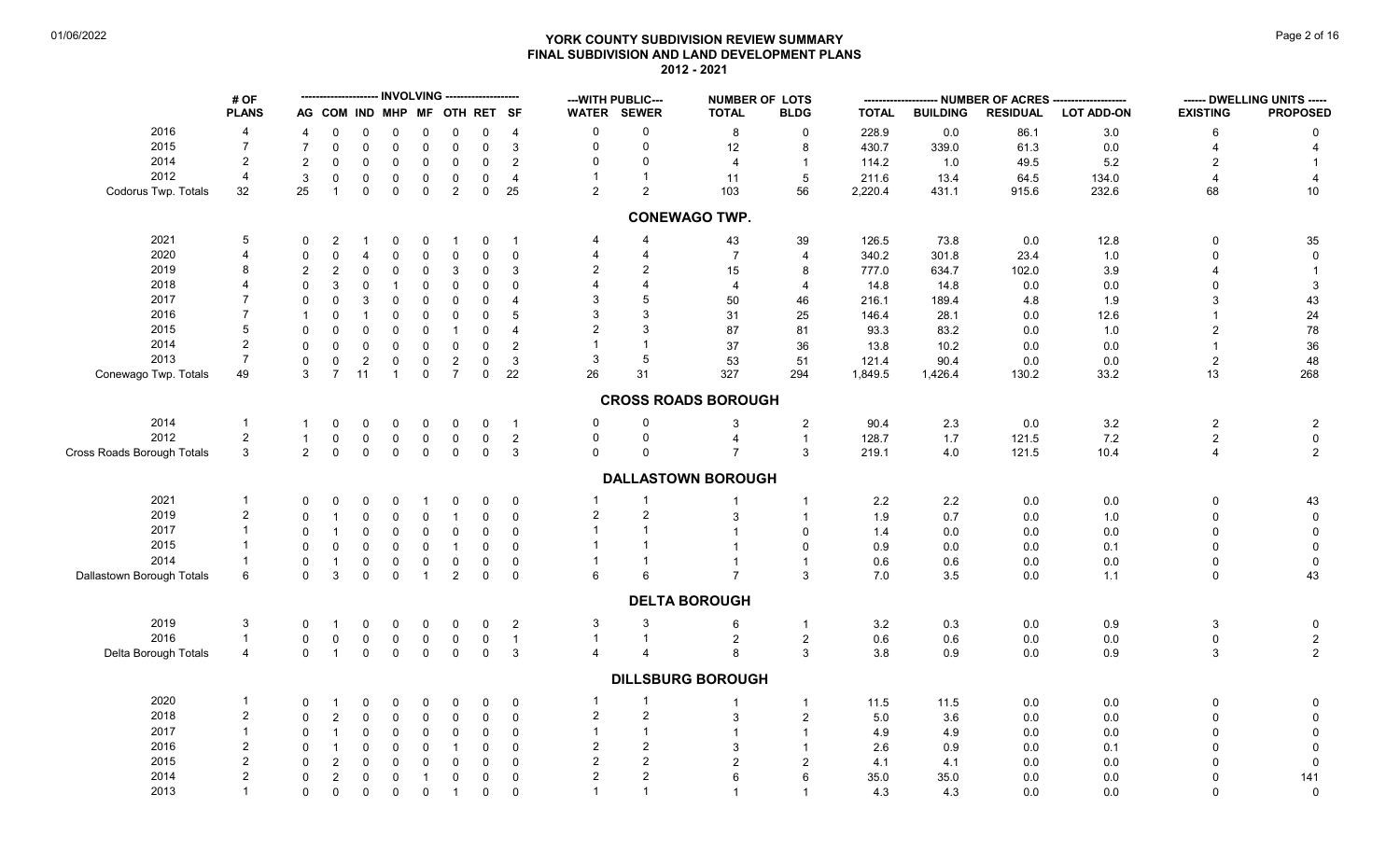# **YORK COUNTY SUBDIVISION REVIEW SUMMARY Page 1 and the COUNTY SUBDIVISION REVIEW SUMMARY FINAL SUBDIVISION AND LAND DEVELOPMENT PLANS 2012 - 2021**

|                           | # OF            |                |                              |                     |             |                |                |                     |                         |                | --- WITH PUBLIC---       | <b>NUMBER OF LOTS</b>       |                          |              |                 |                 | -------------------- NUMBER OF ACRES -------------------- |                 | ------ DWELLING UNITS ----- |
|---------------------------|-----------------|----------------|------------------------------|---------------------|-------------|----------------|----------------|---------------------|-------------------------|----------------|--------------------------|-----------------------------|--------------------------|--------------|-----------------|-----------------|-----------------------------------------------------------|-----------------|-----------------------------|
|                           | <b>PLANS</b>    |                | AG COM IND MHP MF OTH RET SF |                     |             |                |                |                     |                         |                | WATER SEWER              | <b>TOTAL</b>                | <b>BLDG</b>              | <b>TOTAL</b> | <b>BUILDING</b> | <b>RESIDUAL</b> | <b>LOT ADD-ON</b>                                         | <b>EXISTING</b> | <b>PROPOSED</b>             |
| Dillsburg Borough Totals  | 11              | 0              | 9                            | $\mathbf 0$         | $\mathbf 0$ | $\overline{1}$ | $\overline{2}$ | $\mathbf 0$         | $\overline{0}$          | 11             | 11                       | 17                          | 14                       | 67.4         | 64.3            | $0.0\,$         | 0.1                                                       | 0               | 141                         |
|                           |                 |                |                              |                     |             |                |                |                     |                         |                |                          | <b>DOVER BOROUGH</b>        |                          |              |                 |                 |                                                           |                 |                             |
| 2019                      |                 | 0              | 0                            | 0                   | 0           | 0              |                | $\Omega$            | $\mathbf 0$             | - 1            | $\overline{1}$           |                             | $\mathbf 1$              | 26.2         | 26.2            | 0.0             | $0.0\,$                                                   | $\Omega$        |                             |
| 2017                      | $\mathbf 1$     | $\Omega$       | $\Omega$                     | $\mathbf 0$         | $\Omega$    | $\mathbf 0$    | $\Omega$       | $\Omega$            | $\overline{1}$          | $\overline{1}$ | $\overline{1}$           | 3                           | 3                        | 1.5          | 1.5             | 0.0             | $0.0\,$                                                   | $\Omega$        | $\overline{2}$              |
| 2015                      |                 | 0              | 0                            | 0                   | $\mathbf 0$ | $\overline{0}$ | $\mathbf{1}$   | $\Omega$            | $\mathbf 0$             | 0              | $\mathbf 0$              | $\overline{2}$              |                          | 10.3         | 0.2             | 10.1            | 0.0                                                       | $\Omega$        | $\mathbf 0$                 |
| 2014                      |                 | $\Omega$       |                              | $\mathbf 0$         | $\Omega$    | $\mathbf 0$    | $\mathbf 0$    | $\Omega$            | $\mathbf 0$             | $\overline{1}$ | $\overline{1}$           | $\overline{1}$              | $\mathbf{0}$             | 0.8          | 0.0             | 0.0             | $0.0\,$                                                   |                 | $\mathbf 0$                 |
| 2013                      | 2               | $\Omega$       | $\mathbf 0$                  | $\mathbf 0$         | $\mathbf 0$ | $\mathbf 0$    | 0              | $\mathbf 0$         | $\overline{2}$          | 2              | $\overline{2}$           | 5                           | 5                        | 2.6          | 1.2             | 0.0             | $0.0\,$                                                   |                 |                             |
| Dover Borough Totals      | 6               | $\Omega$       | $\mathbf{1}$                 | $\mathbf 0$         | $\mathbf 0$ | $\overline{0}$ | $\overline{2}$ | $\mathbf 0$         | 3                       | 5              | 5                        | 12                          | 10                       | 41.4         | 29.1            | 10.1            | 0.0                                                       |                 | 6                           |
|                           |                 |                |                              |                     |             |                |                |                     |                         |                |                          | <b>DOVER TWP.</b>           |                          |              |                 |                 |                                                           |                 |                             |
| 2021                      | $\sqrt{5}$      | -1             | 0                            | 0                   | 0           | $\overline{1}$ | 0              | 0                   | 4                       | 4              | 4                        | 27                          | 24                       | 228.2        | 24.0            | 202.7           | $0.0\,$                                                   |                 | 78                          |
| 2020                      | 6               |                | $\mathbf{1}$                 | $\mathsf 0$         | $\mathbf 0$ | $\overline{1}$ | 0              | $\Omega$            | $\overline{4}$          | 4              | 4                        | 10                          | $\overline{4}$           | 98.9         | 58.7            | 31.1            | 0.2                                                       | 5               | 182                         |
| 2019                      | 8               | 0              | 0                            | $\mathbf{1}$        | $\mathbf 0$ | $\overline{1}$ | $\overline{2}$ | $\Omega$            | $\overline{\mathbf{4}}$ | 6              | 6                        | 41                          | 36                       | 111.8        | 74.7            | 80.6            | 7.1                                                       |                 | 55                          |
| 2018                      | 11              | 3              | 3                            | $\sqrt{2}$          | $\Omega$    | $\overline{1}$ | $\mathbf{1}$   | $\Omega$            | $\overline{4}$          | 6              | 6                        | 22                          | 12                       | 353.2        | 239.5           | 73.4            | 42.5                                                      |                 | 42                          |
| 2017                      | 10              | $\overline{c}$ |                              | $\mathsf{O}\xspace$ | $\mathbf 0$ | $\overline{2}$ | $\overline{c}$ | $\mathbf 0$         | $\mathbf{3}$            | 8              | 8                        | 53                          | 48                       | 629.1        | 270.2           | 309.8           | $0.0\,$                                                   | 135             | 145                         |
| 2016                      | $\overline{1}$  | $\Omega$       | $\Omega$                     | $\mathsf{O}\xspace$ | $\Omega$    | $\mathbf 0$    | 0              | $\Omega$            | $\mathbf{1}$            |                | $\overline{1}$           | 11                          | 10                       | 20.2         | 3.2             | 17.0            | 0.0                                                       | $\Omega$        | $10$                        |
| 2015                      | 13              | 4              | 3                            | $\mathsf{O}\xspace$ | $\Omega$    | $\mathbf 0$    | 3              | $\mathbf 0$         | 8                       | 8              | 10                       | 26                          | 9                        | 331.4        | 50.2            | 223.4           | 34.5                                                      |                 | 3                           |
| 2014                      | 8               | -1             | 1                            | $\mathsf{O}\xspace$ | $\mathbf 0$ | $\mathsf 0$    | 0              | $\Omega$            | 6                       | 5              | 5                        | 16                          | 3                        | 187.0        | 11.2            | 0.0             | 0.9                                                       | 14              | $\mathbf 0$                 |
| 2013                      | 6               | $\overline{2}$ | $\mathbf 1$                  | $\mathbf 0$         | $\mathbf 0$ | $\mathbf 0$    | 0              | $\mathbf 0$         | 5                       | 4              | $\overline{4}$           | 65                          | 57                       | 325.7        | 98.6            | 155.9           | 52.1                                                      | 9               | 48                          |
| 2012                      | $\overline{7}$  | $\overline{c}$ | 4                            | $\mathsf{O}\xspace$ | $\mathbf 0$ | $\mathbf 0$    | $\mathbf 0$    | $\mathbf 0$         | $\sqrt{2}$              | 5              | 4                        | 11                          | 6                        | 82.6         | 58.0            | 16.0            | 8.6                                                       | 3               | $\overline{2}$              |
| Dover Twp. Totals         | 75              | 16             | 17                           | 3                   | $\Omega$    | 6              | 8              | $\mathbf 0$         | 41                      | 51             | 52                       | 282                         | 209                      | 2,368.1      | 888.3           | 1,109.9         | 145.9                                                     | 183             | 565                         |
|                           |                 |                |                              |                     |             |                |                |                     |                         |                |                          | <b>EAST HOPEWELL TWP.</b>   |                          |              |                 |                 |                                                           |                 |                             |
| 2021                      | 3               | 2              |                              | 0                   | 0           | $\mathbf 0$    | -1             | $\mathbf 0$         | $\overline{1}$          | 0              | 0                        | $\overline{7}$              | 0                        | 325.2        | $0.0\,$         | 130.8           | $0.0\,$                                                   |                 | $\mathbf 0$                 |
| 2019                      |                 | $\mathbf{1}$   | $\Omega$                     | $\mathbf 0$         | $\mathbf 0$ | $\mathbf 0$    | $\mathbf 0$    | $\Omega$            | $\overline{1}$          | $\mathbf 0$    | $\mathbf 0$              | 2                           | $\mathbf 0$              | 115.2        | 0.0             | 113.4           | $0.3\,$                                                   |                 | $\mathbf 0$                 |
| 2018                      | $\overline{2}$  | $\overline{2}$ | $\Omega$                     | $\mathbf 0$         | $\Omega$    | $\mathbf 0$    | 0              | $\Omega$            | $\sqrt{2}$              | $\Omega$       | $\Omega$                 |                             | 2                        | 72.3         | 3.0             | 52.5            | 0.0                                                       | $\overline{2}$  | $\overline{c}$              |
| 2017                      | $\mathbf{1}$    | $\overline{1}$ | $\Omega$                     | $\mathbf 0$         | $\Omega$    | $\mathbf 0$    | 0              | $\Omega$            | $\mathbf 0$             | 0              | $\Omega$                 | $\overline{2}$              | $\mathbf{0}$             | 164.5        | 0.0             | 0.0             | 0.0                                                       |                 | $\pmb{0}$                   |
| 2016                      |                 | $\mathbf{1}$   | $\Omega$                     | $\mathbf 0$         | $\Omega$    | $\mathbf 0$    | $\mathbf 0$    | $\Omega$            | $\mathbf 0$             | $\Omega$       | $\Omega$                 |                             | $\Omega$                 | 316.5        | 0.0             | 0.0             | 0.0                                                       |                 | 0                           |
| 2014                      |                 | $\overline{1}$ | $\mathbf 0$                  | $\mathbf 0$         | $\Omega$    | $\mathbf 0$    | $\mathbf 0$    | $\Omega$            | $\mathbf{1}$            | $\Omega$       | $\Omega$                 | $\overline{2}$              | $\Omega$                 | 32.7         | 0.0             | 0.0             | 30.7                                                      |                 | $\mathbf 0$                 |
| 2013                      | $\overline{2}$  | $\overline{2}$ | $\Omega$                     | $\mathbf 0$         | $\mathbf 0$ | $\mathbf 0$    | $\Omega$       | $\Omega$            | $\overline{c}$          | $\Omega$       | $\Omega$                 | 5                           | 3                        | 187.8        | 13.4            | 174.4           | 0.0                                                       |                 | $\overline{2}$              |
| 2012                      | 6               | 5              | 0                            | $\mathbf 0$         | $\mathbf 0$ | $\mathbf 0$    | 0              | 0                   | 6                       | 0              | $\Omega$                 | 12                          | 4                        | 384.5        | 25.7            | 358.1           | 0.6                                                       |                 | $\overline{c}$              |
| East Hopewell Twp. Totals | 17              | 15             | $\mathbf{1}$                 | $\mathbf 0$         | $\mathbf 0$ | $\mathbf 0$    | $\mathbf{1}$   | $\mathsf{O}\xspace$ | 13                      | $\Omega$       | $\Omega$                 | 35                          | 9                        | 1,598.7      | 42.1            | 829.2           | 31.6                                                      | 11              | 6                           |
|                           |                 |                |                              |                     |             |                |                |                     |                         |                |                          | <b>EAST MANCHESTER TWP.</b> |                          |              |                 |                 |                                                           |                 |                             |
| 2021                      | 3               | 0              |                              | $\overline{2}$      | 0           | 0              | 0              | $\Omega$            | $\mathbf 0$             | 3              | 3                        | $\overline{4}$              | 3                        | 97.9         | 93.6            | 4.3             | $0.0\,$                                                   | $\Omega$        |                             |
| 2020                      | $\sqrt{2}$      | 0              | 0                            | $\mathbf{1}$        | $\mathbf 0$ | $\mathbf 0$    | $\mathbf{1}$   | 0                   | $\overline{1}$          | $\overline{1}$ | $\overline{1}$           | 6                           | $\,$ 5 $\,$              | 206.1        | 203.8           | 0.0             | 0.0                                                       |                 | 0                           |
| 2019                      | $6\phantom{1}6$ | 0              |                              | 4                   | $\mathbf 0$ | $\mathbf 0$    | $\mathbf 0$    | 0                   | $\mathbf 0$             | 6              | 6                        | 11                          | 10 <sup>1</sup>          | 841.2        | 837.2           | 0.0             | 3.1                                                       |                 | 0                           |
| 2018                      | 5               | $\Omega$       | 0                            | 4                   | $\mathbf 0$ | $\mathbf 0$    | $\mathbf 0$    | $\Omega$            | $\mathbf{1}$            | 5              | 5                        | 8                           | $\overline{\mathcal{A}}$ | 502.1        | 304.4           | 0.0             | 7.9                                                       |                 | $\mathbf 0$                 |
| 2017                      | 6               |                | 0                            | $\mathbf{3}$        | $\mathbf 0$ | $\mathbf 0$    |                | $\Omega$            | 3                       |                | $\overline{\mathcal{A}}$ | 10                          |                          | 90.5         | 29.1            | 0.0             | 13.0                                                      |                 | $\mathbf 0$                 |
| 2016                      | 3               | 0              | -1                           | $\overline{2}$      | $\mathbf 0$ | $\mathbf 0$    | $\mathbf 0$    | $\Omega$            | $\mathbf 0$             | 3              | 3                        | 3                           | 3                        | 44.4         | 44.4            | 0.0             | 0.0                                                       |                 | $\mathbf 0$                 |
| 2015                      |                 | -1             | 3                            | $\sqrt{3}$          | $\mathbf 0$ | $\mathbf 0$    | $\mathbf 0$    | $\mathbf 0$         | $\mathbf{1}$            | 6              | 5                        | 14                          | 6                        | 113.9        | 50.8            | 0.0             | 0.1                                                       |                 |                             |
| 2014                      | 6               |                | 3                            | $\sqrt{2}$          | $\mathbf 0$ | $\mathbf 0$    | $\mathbf 0$    | $\Omega$            | $\mathbf{1}$            | 5              | 6                        | 14                          |                          | 369.6        | 282.2           | 63.8            | 11.8                                                      |                 | $\mathbf{1}$                |
| 2013                      | 4               | -1             | 0                            | 3                   | $\mathbf 0$ | $\mathbf 0$    | $\mathbf 0$    | 0                   | $\overline{1}$          | 3              | 3                        | 8                           |                          | 296.6        | 155.4           | 110.3           | 5.5                                                       |                 | $\overline{1}$              |
| 2012                      | 5               | $\mathbf 0$    | 0                            | $\overline{4}$      | $\mathbf 0$ | $\mathbf 0$    | 0              | $\mathbf 0$         | $\overline{1}$          | 5              | 5                        | $\overline{5}$              | 3                        | 155.9        | 116.7           | 0.0             | 0.3                                                       |                 | $\pmb{0}$                   |
|                           |                 |                |                              |                     |             |                |                |                     |                         |                |                          |                             |                          |              |                 |                 |                                                           |                 |                             |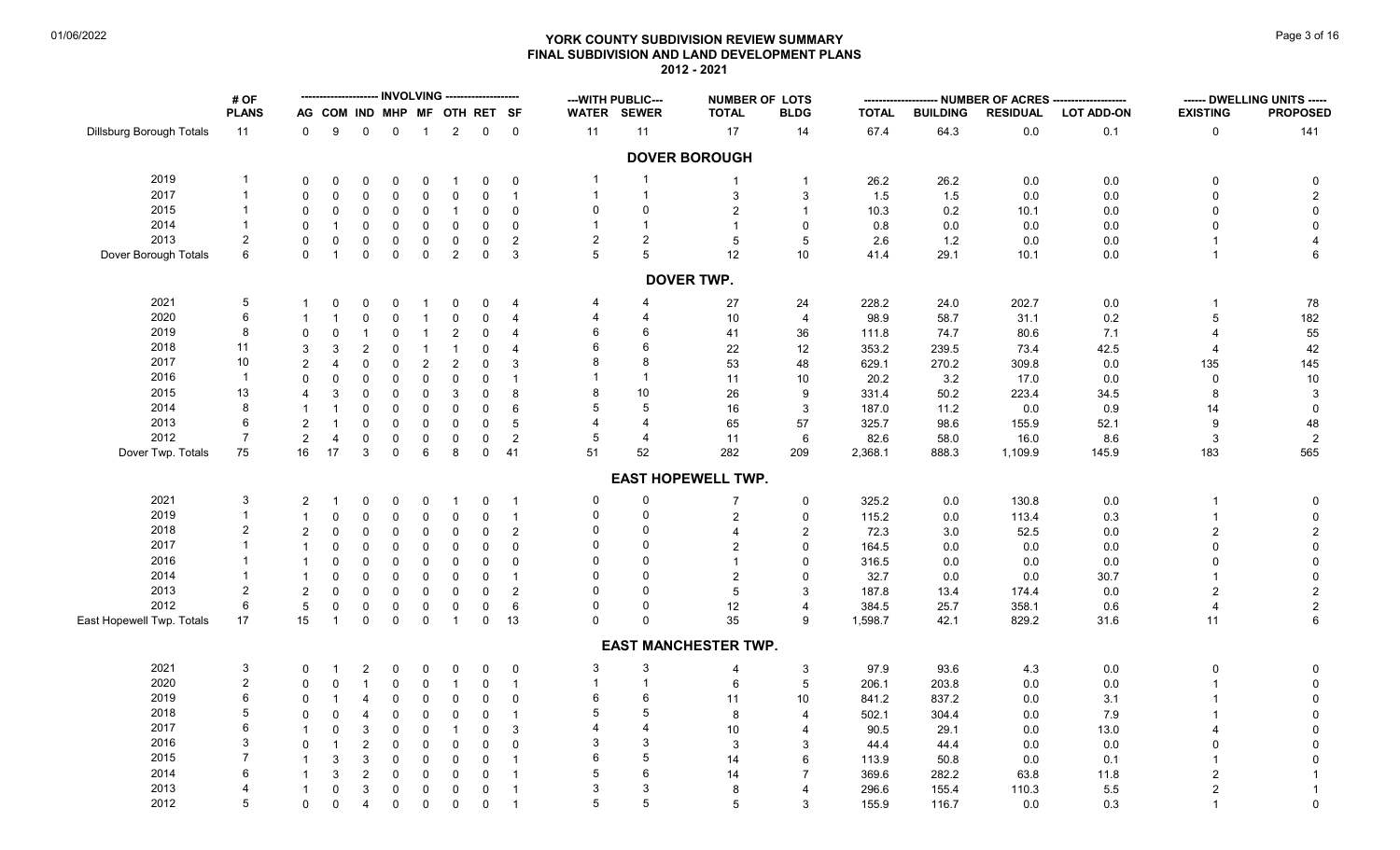# **YORK COUNTY SUBDIVISION REVIEW SUMMARY Page 4 of 16** Page 4 of 16 **FINAL SUBDIVISION AND LAND DEVELOPMENT PLANS 2012 - 2021**

| <b>NUMBER OF LOTS</b><br><b>PLANS</b><br><b>TOTAL</b><br>AG COM IND MHP MF<br>OTH RET SF<br>WATER SEWER<br><b>TOTAL</b><br><b>BLDG</b><br><b>BUILDING</b><br><b>RESIDUAL</b><br><b>LOT ADD-ON</b>                                                              | <b>PROPOSED</b><br><b>EXISTING</b>                |
|----------------------------------------------------------------------------------------------------------------------------------------------------------------------------------------------------------------------------------------------------------------|---------------------------------------------------|
|                                                                                                                                                                                                                                                                |                                                   |
| 47<br>28<br>$\overline{2}$<br>$\mathsf 0$<br>9<br>41<br>83<br>49<br>2,718.2<br>2,117.6<br>178.4<br>East Manchester Twp. Totals<br>9<br>$\mathbf 0$<br>$\mathbf 0$<br>41<br>$\overline{4}$                                                                      | 41.7<br>13<br>$\overline{2}$                      |
| <b>EAST PROSPECT BOROUGH</b>                                                                                                                                                                                                                                   |                                                   |
| $\overline{2}$<br>2020<br>$\overline{a}$<br>$\overline{2}$<br>0.0<br>$\mathbf 0$<br>$\mathbf 0$<br>4.1<br>0.7<br>0<br>0<br>$\Omega$<br>$\overline{1}$<br>-1<br>0<br>-4<br>-1                                                                                   | 2.3<br>$\overline{2}$<br>$\mathbf 0$              |
| 2019<br>$\mathbf{1}$<br>$\mathbf{1}$<br>$\mathbf{1}$<br>$\mathbf 0$<br>10<br>1.1<br>0.0<br>$\Omega$<br>$\Omega$<br>$\Omega$<br>$\overline{1}$<br>10<br>1.1<br>$\Omega$<br>0<br>$\Omega$                                                                        | $0.0\,$<br>$\mathbf 0$<br>$10\,$                  |
| 2017<br>$\overline{2}$<br>$\overline{2}$<br>$\overline{2}$<br>$\mathbf 0$<br>2<br>0.9<br>0.9<br>$\mathbf 0$<br>$\Omega$<br>$\mathbf 0$<br>$\mathbf 0$<br>0<br>9<br>9<br>0.0<br>0                                                                               | $\mathbf 0$<br>9<br>0.0                           |
| 2015<br>$\mathbf{1}$<br>$\mathbf{1}$<br>$\mathbf 1$<br>51<br>$\mathbf 0$<br>$\mathbf 0$<br>$\mathbf 0$<br>$\mathbf 0$<br>$\mathbf 0$<br>8<br>6.3<br>0.9<br>1.6<br>$\mathbf 0$<br>$\mathbf 0$<br>$\overline{1}$                                                 | $\boldsymbol{8}$<br>0.0<br>26                     |
| $\mathbf 0$<br>$5\phantom{.0}$<br>6<br>6<br>74<br>27<br>East Prospect Borough Totals<br>6<br>$\mathbf 0$<br>$\overline{1}$<br>0<br>$\mathbf 0$<br>2.9<br>2.3<br>$\overline{1}$<br>0<br>12.4                                                                    | 28<br>27<br>2.3                                   |
| <b>FAIRVIEW TWP.</b>                                                                                                                                                                                                                                           |                                                   |
| 2021<br>15<br>6<br>6<br>42<br>$\mathbf 0$<br>8<br>27<br>380.4<br>99.4<br>19.7<br>0<br>5<br>0<br>0<br>2<br>-1                                                                                                                                                   | 18<br>5.0<br>8                                    |
| $\boldsymbol{9}$<br>$\overline{7}$<br>$\overline{7}$<br>2020<br>$\overline{c}$<br>51<br>$\Omega$<br>$\mathbf 0$<br>$\mathbf 0$<br>6<br>59<br>150.8<br>74.0<br>27.6<br>$\overline{1}$<br>$\Omega$<br>$\overline{1}$                                             | 43<br>0.0<br>6                                    |
| 2019<br>8<br>$\overline{7}$<br>6<br>$\mathbf 0$<br>$\mathbf 0$<br>3<br>17<br>$\overline{7}$<br>244.5<br>190.7<br>12.2<br>$\mathbf 0$<br>$\mathbf 0$<br>$\overline{1}$<br>0<br>4                                                                                | 0.5<br>$\overline{c}$<br>4                        |
| 6<br>2018<br>14<br>6<br>$\mathbf 0$<br>10<br>30<br>$\Omega$                                                                                                                                                                                                    | 9                                                 |
| $\overline{c}$<br>42<br>359.2<br>$\mathbf 0$<br>$\overline{2}$<br>$\mathbf 0$<br>443.8<br>26.2<br>5<br>8<br>4                                                                                                                                                  | $9\,$<br>23.2                                     |
| 2017<br>3<br>$\mathsf{O}\xspace$<br>$\overline{2}$<br>$\overline{c}$<br>$\mathbf 0$<br>$\mathbf 0$<br>$\overline{2}$<br>15<br>402.3<br>199.4<br>0.0<br>$\overline{1}$<br>9                                                                                     | ${\bf 76}$<br>1.0<br>3                            |
| $\overline{7}$<br>2016<br>5<br>14<br>$\overline{2}$<br>$\mathbf 0$<br>11<br>33<br>22<br>$\overline{2}$<br>$\mathbf 0$<br>205.9<br>64.6<br>0.0<br>$\Omega$<br>$\overline{1}$                                                                                    | 24<br>14.5<br>9                                   |
| $\overline{7}$<br>12<br>2015<br>10<br>53<br>38<br>$\mathbf 0$<br>$\Omega$<br>$\mathbf{0}$<br>$\mathbf 0$<br>$\mathbf 0$<br>336.2<br>78.5<br>142.4<br>-1                                                                                                        | $37\,$<br>12.7<br>6                               |
| $\overline{2}$<br>2014<br>$\overline{7}$<br>2<br>$\mathbf 0$<br>28<br>$\mathbf 0$<br>$\mathbf 0$<br>$\mathbf{1}$<br>$\Omega$<br>$\mathbf 0$<br>0<br>6<br>21<br>170.6<br>78.7<br>57.5                                                                           | 21<br>5.8<br>3                                    |
| 2013<br>9<br>3<br>$\overline{4}$<br>3<br>$\mathbf 0$<br>$\mathbf 0$<br>$\mathbf 0$<br>5<br>29<br>24<br>49.4<br>0.0<br>$\overline{1}$<br>$\mathbf 0$<br>115.4                                                                                                   | $20\,$<br>0.1<br>4                                |
| 2012<br>14<br>3<br>3<br>3<br>$\mathsf{O}\xspace$<br>$\mathsf{O}\phantom{0}$<br>11<br>74<br>59<br>$\mathbf 0$<br>0<br>0<br>0<br>434.0<br>184.1<br>91.9                                                                                                          | 56<br>53.5<br>$\overline{7}$                      |
| 17<br>11<br>$\mathbf{3}$<br>11<br>$\mathsf 0$<br>72<br>47<br>53<br>392<br>288<br>Fairview Twp. Totals<br>110<br>5<br>$\mathbf 0$<br>2,883.9<br>1,378.0<br>377.5                                                                                                | 59<br>306<br>116.3                                |
| <b>FAWN GROVE BOROUGH</b>                                                                                                                                                                                                                                      |                                                   |
| 2016<br>0<br>$\mathbf 0$<br>$\overline{c}$<br>7.9<br>2.1<br>0.0<br>$\mathbf 1$<br>0<br>0<br>$\mathbf 0$<br>0<br>$\mathbf 0$<br>$\overline{0}$<br>$\overline{1}$<br>$\mathbf 0$<br>$\overline{1}$                                                               | $0.0\,$<br>$\mathsf 0$<br>$\mathbf 0$             |
| $\overline{2}$<br>$\mathbf 0$<br>$\mathbf 0$<br>$\mathsf 0$<br>$\mathsf{O}\xspace$<br>$\mathbf 0$<br>Fawn Grove Borough Totals<br>$\overline{1}$<br>$\mathbf 0$<br>$\overline{1}$<br>$\mathsf 0$<br>$\overline{0}$<br>0<br>$\overline{1}$<br>7.9<br>2.1<br>0.0 | $\mathsf 0$<br>0.0<br>$\mathbf 0$                 |
| <b>FAWN TWP.</b>                                                                                                                                                                                                                                               |                                                   |
| 2021<br>0<br>0<br>$\overline{2}$<br>55.8<br>0.0<br>32.6<br>$\mathbf 1$<br>$\Omega$<br>$\mathbf 0$<br>$\Omega$<br>$\Omega$<br>$\Omega$<br>$\Omega$<br>0<br>$\overline{1}$                                                                                       | $0.0\,$<br>0<br>-1                                |
| 2020<br>$\mathbf{1}$<br>$\mathbf 0$<br>$\mathbf 0$<br>0<br>$\mathbf 0$<br>$\overline{1}$<br>20.7<br>0.0<br>0.0<br>$\Omega$<br>$\Omega$<br>$\Omega$<br>0<br>0<br>$\Omega$                                                                                       | 19.5<br>$\overline{1}$<br>$\mathbf 0$             |
| 2019<br>$\mathbf 0$<br>$\overline{2}$<br>$\mathbf 0$<br>$\Omega$<br>$\mathbf 0$<br>2<br>124.8<br>$\overline{2}$<br>$\Omega$<br>0<br>0<br>0<br>$\overline{4}$<br>10.0<br>0.0                                                                                    | 3<br>1.3<br>$\overline{1}$                        |
| 2<br>2017<br>$\Omega$<br>$\Omega$<br>$\mathsf{O}$<br>2<br>0.0<br>$\Omega$<br>$\Omega$<br>$\Omega$<br>0<br>0<br>$\overline{4}$<br>$\Omega$<br>193.1<br>0.0<br>$\mathbf{1}$                                                                                      | $\overline{2}$<br>$\mathsf 0$<br>188.8            |
| $\overline{2}$<br>$\Omega$<br>2016<br>$\mathbf 0$<br>2<br>$\Omega$<br>$\mathbf 0$<br>0<br>0<br>0<br>0<br>3<br>$\Omega$<br>31.1<br>0.0<br>14.4                                                                                                                  | 13.3<br>$\overline{2}$<br>$\mathbf 0$             |
| $\overline{2}$<br>2014<br>$\overline{2}$<br>$\mathbf 0$<br>$\overline{2}$<br>$\Omega$<br>$\Omega$<br>$\overline{0}$<br>0<br>$\mathbf 0$<br>$\mathbf 0$<br>0<br>$\overline{2}$<br>56.4<br>12.0<br>42.4<br>$\Delta$                                              | $\mathsf 0$<br>0.0                                |
| 2013<br>$\Omega$<br>0<br>$\mathbf 0$<br>$\mathbf 0$<br>$\Omega$<br>$\overline{2}$<br>172.0<br>$\mathbf{1}$<br>$\mathbf 0$<br>$\mathbf 0$<br>0<br>$\overline{1}$<br>1.5<br>170.5                                                                                | $\mathsf{O}\xspace$<br>0.0<br>3                   |
| 2012<br>0<br>$\mathbf{3}$<br>$\Omega$<br>$\overline{\mathcal{A}}$<br>$\mathbf 0$<br>$\mathsf{O}$<br>$\mathsf{O}\xspace$<br>9<br>$\mathbf 0$<br>$\mathbf 0$<br>0<br>$\overline{4}$<br>186.7<br>119.1<br>$\overline{1}$<br>1.1                                   | 3.2<br>$5\,$<br>$\overline{1}$                    |
| $\Omega$<br>29<br>Fawn Twp. Totals<br>15<br>12<br>$\mathbf 0$<br>$\mathbf 0$<br>$\mathbf 0$<br>$\mathbf 0$<br>$\mathbf 0$<br>$\mathsf{O}$<br>14<br>$\Omega$<br>5<br>840.6<br>24.6<br>379.0                                                                     | $\overline{2}$<br>226.1<br>18                     |
|                                                                                                                                                                                                                                                                |                                                   |
| <b>FELTON BOROUGH</b>                                                                                                                                                                                                                                          |                                                   |
| 2012<br>$\mathbf 0$<br>$\mathbf 0$<br>$\overline{2}$<br>11<br>10<br>34.5<br>26.7<br>7.8<br>0<br>0<br>0<br>0<br>0<br>$\mathbf 0$<br>$\overline{2}$<br>-1                                                                                                        | 0.0<br>3<br>$\begin{array}{c} 8 \\ 8 \end{array}$ |
| $\overline{2}$<br>$\mathsf 0$<br>$\mathsf 0$<br>$\mathsf{O}\xspace$<br>$\mathbf{1}$<br>$\mathbf 0$<br>$\mathbf 0$<br>$\mathbf 0$<br>$\mathbf 0$<br>$\overline{2}$<br>$\mathsf{O}\xspace$<br>11<br>10<br>34.5<br>26.7<br>7.8<br>Felton Borough Totals           | 0.0<br>$\mathbf{3}$                               |
| <b>FRANKLIN TWP.</b>                                                                                                                                                                                                                                           |                                                   |
| 2021<br>0<br>130.0<br>23.4<br>4<br>3<br>9<br>3<br>59.9<br>$\mathbf 0$<br>0<br>-1<br>$\Omega$<br>0<br>$\Omega$<br>-1                                                                                                                                            | 23.5<br>3<br>$\overline{a}$                       |
| 2020<br>3<br>0<br>$\mathbf 0$<br>$\overline{1}$<br>5<br>5.1<br>$\mathbf{1}$<br>$\mathsf{O}$<br>$\mathbf 0$<br>$\mathbf 0$<br>2<br>109.8<br>55.1<br>$\overline{1}$<br>-1<br>-1                                                                                  | $\overline{2}$<br>$\mathbf 0$<br>1.8              |
| 2019<br>$\mathsf 0$<br>$\mathbf 0$<br>$\mathbf{1}$<br>$\mathbf 0$<br>$\mathbf 0$<br>$\mathbf 0$<br>$\overline{2}$<br>$\mathbf 0$<br>$\mathbf 0$<br>$\mathbf 0$<br>$\mathbf 0$<br>$\overline{1}$<br>$\Omega$<br>3.2<br>16.9<br>0.0                              | $\overline{2}$<br>$\mathbf 0$<br>3.7              |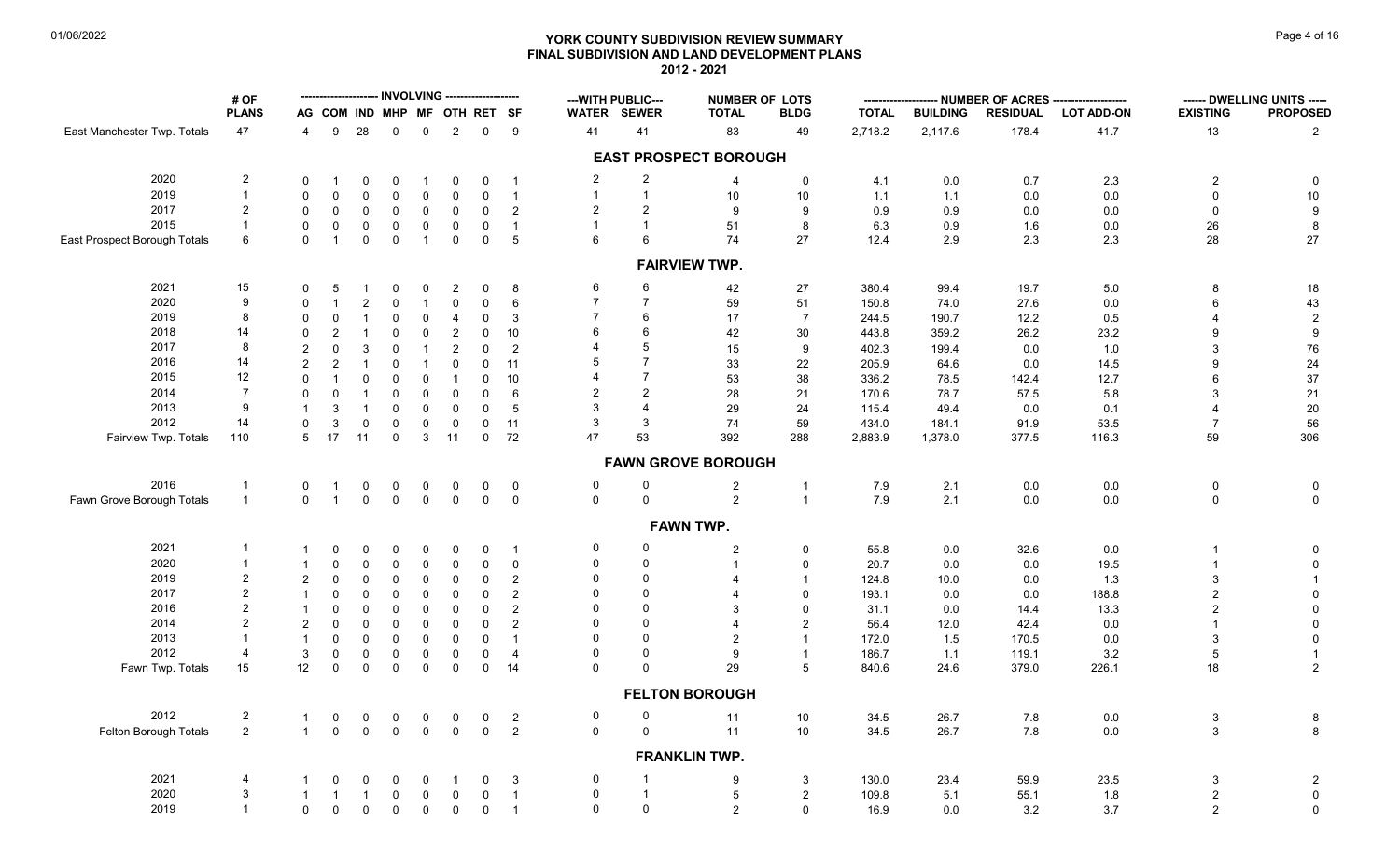# **YORK COUNTY SUBDIVISION REVIEW SUMMARY Page 16 of 16** Page 5 of 16 **FINAL SUBDIVISION AND LAND DEVELOPMENT PLANS 2012 - 2021**

|                          | # OF           |                |                              |                     |                         | -- INVOLVING ------------------- |                     |                |                            |                | --- WITH PUBLIC--- | <b>NUMBER OF LOTS</b>    |                         |              |                 | NUMBER OF ACRES - |                   |                  | ------ DWELLING UNITS ----- |
|--------------------------|----------------|----------------|------------------------------|---------------------|-------------------------|----------------------------------|---------------------|----------------|----------------------------|----------------|--------------------|--------------------------|-------------------------|--------------|-----------------|-------------------|-------------------|------------------|-----------------------------|
|                          | <b>PLANS</b>   |                | AG COM IND MHP MF OTH RET SF |                     |                         |                                  |                     |                |                            |                | WATER SEWER        | <b>TOTAL</b>             | <b>BLDG</b>             | <b>TOTAL</b> | <b>BUILDING</b> | <b>RESIDUAL</b>   | <b>LOT ADD-ON</b> | <b>EXISTING</b>  | <b>PROPOSED</b>             |
| 2018                     | 3              | $\Omega$       |                              | $\Omega$            | 0                       | 0                                | 0                   | 0              | $\overline{c}$             | 0              | $\Omega$           | 5                        | $\mathbf{3}$            | 78.6         | 40.5            | 12.3              | $3.7$             | $\boldsymbol{2}$ | $\overline{c}$              |
| 2017                     | 3              |                | $\Omega$                     | $\Omega$            | $\mathbf 0$             | 0                                | $\mathbf{1}$        | $\Omega$       | $\mathbf 3$                | $\mathbf 0$    | $\mathbf 0$        | $\overline{7}$           | $\overline{\mathbf{c}}$ | 177.1        | 16.9            | 135.3             | $0.0\,$           | $\mathbf{3}$     | $\sqrt{2}$                  |
| 2016                     | $\mathbf{1}$   |                | $\Omega$                     | $\mathbf 0$         | $\mathbf 0$             | $\mathbf 0$                      | $\mathbf{1}$        | $\mathbf 0$    | $\mathbf 0$                | $\Omega$       | $\Omega$           | $\overline{1}$           | $\overline{1}$          | 119.0        | 119.0           | 0.0               | 0.0               |                  | 0                           |
| 2015                     | 4              | $\Omega$       | $\Omega$                     | $\Omega$            | 0                       | $\Omega$                         | $\mathbf 0$         | $\Omega$       | $\overline{\mathbf{4}}$    | $\Omega$       |                    | 10                       | 3                       | 87.9         | 20.6            | 32.4              | 0.1               |                  | 3                           |
| 2014                     | $\overline{7}$ | $\Omega$       |                              | $\mathbf 0$         | 0                       | $\mathbf 0$                      | $\mathbf{1}$        | $\Omega$       | $\overline{4}$             |                |                    | 18                       | 10                      | 225.2        | 134.5           | 3.0               | 9.8               |                  | 8                           |
| 2013                     | 5              | $\mathbf{1}$   | 0                            | $\overline{1}$      | 0                       | 0                                | $\mathbf 0$         | $\Omega$       | $\overline{4}$             | $\Omega$       |                    | 11                       | $\overline{7}$          | 155.2        | 139.6           | 13.5              | 2.1               | 3                |                             |
| 2012                     | $\overline{7}$ | $\sqrt{2}$     |                              | $\mathbf 0$         | $\mathsf{O}\xspace$     | $\mathbf 0$                      | $\mathbf{1}$        | $\mathbf 0$    | 6                          | $\Omega$       |                    | 14                       | 3                       | 254.0        | 113.5           | 113.7             | 12.7              | $10\,$           | $\overline{2}$              |
| Franklin Twp. Totals     | 38             | $\overline{7}$ | 5                            | $\overline{2}$      | $\mathbf 0$             | $\mathbf 0$                      | 5                   | $\mathbf 0$    | 28                         |                | 6                  | 82                       | 34                      | 1,353.7      | 613.1           | 428.4             | 57.4              | 39               | 23                          |
|                          |                |                |                              |                     |                         |                                  |                     |                |                            |                |                    | <b>GLEN ROCK BOROUGH</b> |                         |              |                 |                   |                   |                  |                             |
| 2015                     | $\mathbf{1}$   | 0              | 0                            | $\mathbf 0$         | $\mathbf 0$             | 0                                | 0                   | 0              | $\overline{1}$             |                | $\mathbf{1}$       | -1                       | 0                       | 0.4          | 0.0             | 0.0               | 0.1               | $\mathbf{1}$     | $\mathbf 0$                 |
| Glen Rock Borough Totals | $\mathbf{1}$   | $\Omega$       | $\mathsf 0$                  | $\pmb{0}$           | $\mathsf{O}\xspace$     | $\mathbf 0$                      | $\mathsf{O}\xspace$ | $\overline{0}$ | $\overline{1}$             | $\overline{1}$ | $\overline{1}$     | $\overline{1}$           | $\mathbf 0$             | 0.4          | 0.0             | 0.0               | 0.1               | $\mathbf{1}$     | $\mathbf 0$                 |
|                          |                |                |                              |                     |                         |                                  |                     |                |                            |                |                    | <b>GOLDSBORO BOROUGH</b> |                         |              |                 |                   |                   |                  |                             |
| 2019                     | $\mathbf 1$    | $\mathbf{1}$   | 0                            | $\pmb{0}$           | $\mathbf 0$             | $\overline{0}$                   | 0                   | $\mathbf 0$    | $\overline{1}$             | 0              | -1                 | $\overline{a}$           | $\overline{1}$          | 49.8         | $0.5\,$         | 49.3              | $0.0\,$           | 0                | -1                          |
| Goldsboro Borough Totals | $\mathbf{1}$   | $\mathbf{1}$   | $\mathsf 0$                  | $\mathsf{O}\xspace$ | $\mathbf 0$             | $\mathsf 0$                      | $\mathsf{O}\xspace$ | $\mathbf 0$    | $\overline{\phantom{a}}$ 1 | $\mathbf 0$    | $\overline{1}$     | $\overline{2}$           | $\overline{1}$          | 49.8         | 0.5             | 49.3              | $0.0\,$           | $\mathbf 0$      | $\overline{1}$              |
|                          |                |                |                              |                     |                         |                                  |                     |                |                            |                |                    | <b>HALLAM BOROUGH</b>    |                         |              |                 |                   |                   |                  |                             |
| 2020                     | 1              | 0              | $\Omega$                     | $\mathbf 0$         | 0                       | -1                               | 0                   | $\Omega$       | $\mathbf 0$                |                |                    |                          | $\overline{1}$          | 1.2          | 1.2             | 0.0               | $0.0\,$           | $\mathbf 0$      | $\mathbf 0$                 |
| 2013                     | $\mathbf{1}$   | $\Omega$       | $\Omega$                     | $\Omega$            | $\mathbf 0$             | $\overline{1}$                   | $\pmb{0}$           |                | $\mathbf 0$                | $\overline{1}$ | $\overline{1}$     | $\mathbf{1}$             | $\mathbf{1}$            | $5.0$        | $5.0\,$         | 0.0               | $0.0\,$           | $\mathbf{0}$     | 25                          |
| 2012                     | $\mathbf{1}$   | 0              | 0                            | $\mathbf 0$         | 0                       | $\mathbf 0$                      | 0                   | 0              | $\mathbf{1}$               | $\overline{1}$ | $\mathbf{1}$       | $\overline{2}$           | $\overline{2}$          | 8.2          | $8.2\,$         | 0.0               | 0.0               | $\mathbf{1}$     | $\overline{\mathbf{0}}$     |
| Hallam Borough Totals    | 3              | $\Omega$       | $\mathbf 0$                  | $\pmb{0}$           | $\mathbf 0$             | $\overline{2}$                   | $\mathbf 0$         | $\mathbf 0$    | $\overline{1}$             | 3              | 3                  | $\overline{A}$           | $\overline{4}$          | 14.4         | 14.4            | 0.0               | $0.0\,$           | $\mathbf{1}$     | 25                          |
|                          |                |                |                              |                     |                         |                                  |                     |                |                            |                |                    | <b>HANOVER BOROUGH</b>   |                         |              |                 |                   |                   |                  |                             |
| 2021                     | 6              | $\Omega$       | $\overline{2}$               | $\mathbf 0$         | 0                       | $\overline{2}$                   | 0                   | $\Omega$       | $\mathbf{3}$               | 5              | 6                  | 9                        | 4                       | 11.5         | 10.0            | 0.1               | 0.1               | 28               | $\overline{7}$              |
| 2020                     | 11             | $\Omega$       |                              | $\mathbf 0$         | $\Omega$                | $\overline{4}$                   | $\pmb{0}$           | $\Omega$       | $\ensuremath{\mathsf{3}}$  | 11             | 11                 | 17                       | 8                       | 101.4        | 51.0            | 38.5              | 0.4               | 8                | $72\,$                      |
| 2019                     | $\overline{7}$ | $\Omega$       | 3                            | $\overline{1}$      | 0                       | $\mathbf 0$                      | $\mathbf 0$         | $\Omega$       | $\mathbf{3}$               | $\overline{7}$ | $\overline{7}$     | 9                        | $\overline{\mathbf{A}}$ | 12.0         | 10.8            | 0.2               | $5.9\,$           |                  | $\mathbf 0$                 |
| 2018                     | 9              | <sup>0</sup>   | 3                            | -1                  | 0                       | 3                                | $\mathbf{3}$        | 0              | $\Omega$                   | 9              | 9                  | 10                       | 8                       | 80.0         | 65.6            | 11.6              | 2.1               | $\mathbf 0$      | 92                          |
| 2017                     | 9              | $\Omega$       |                              | $\overline{2}$      | 0                       | $\overline{2}$                   | $\mathbf 0$         | $\Omega$       | $\overline{4}$             | 9              | 9                  | 21                       | 15                      | 18.5         | 9.8             | 0.2               | 1.0               | 17               | 38                          |
| 2016                     | 10             |                | 5                            | $\overline{1}$      | 0                       | $\overline{2}$                   | $\mathbf 0$         | $\Omega$       | 3                          | 10             | 10                 | 21                       | 16                      | 84.6         | 34.8            | 4.5               | 0.0               |                  | 172                         |
| 2015                     | 3              | $\Omega$       |                              | $\overline{1}$      | 0                       | $\Omega$                         | $\mathbf 0$         | $\Omega$       | $\mathbf{1}$               | 3              | 3                  | 5                        | 3                       | 12.4         | 11.9            | 0.2               | 0.1               | $\overline{2}$   | $\mathbf 0$                 |
| 2014                     | 9              | $\Omega$       | 3                            | $\Omega$            | 0                       | - 1                              | $\mathbf{1}$        | $\Omega$       | $\overline{4}$             | 9              | 9                  | 19                       | 9                       | 11.9         | 6.4             | 1.3               | 1.0               | 6                | 48                          |
| 2013                     | $\sqrt{2}$     | $\Omega$       |                              | $\mathbf 0$         | $\Omega$                | $\overline{\mathbf{1}}$          | $\mathbf 0$         | $\Omega$       | $\overline{1}$             | $\overline{c}$ | $\overline{2}$     | 5                        |                         | 1.3          | 0.7             | 0.3               | 0.3               | 3                | $32\,$                      |
| 2012                     | $\,$ 5 $\,$    | $\mathbf 0$    | $\overline{c}$               | $\mathbf{1}$        | $\mathbf 0$             | $\overline{1}$                   | $\mathbf 0$         | $\Omega$       | $\overline{1}$             | 5              | 5                  | 6                        | 3                       | 5.4          |                 | 0.1               | 0.5               | 3                | $\mathbf{3}$                |
| Hanover Borough Totals   | 71             | $\mathbf 0$    | 28                           | $\overline{7}$      | $\mathsf{O}\phantom{0}$ | 16                               | $\overline{4}$      | $\mathbf 0$    | 23                         | 70             | 71                 | 122                      | 71                      | 339.0        | 7.5<br>208.5    | 57.0              | 11.4              | 72               | 464                         |
|                          |                |                |                              |                     |                         |                                  |                     |                |                            |                |                    | <b>HEIDELBERG TWP.</b>   |                         |              |                 |                   |                   |                  |                             |
| 2021                     | 4              |                | $\Omega$                     | $\mathbf 0$         | 0                       | 0                                | 0                   | $\Omega$       | 4                          | $\mathbf 0$    | 0                  | $\overline{7}$           | $\mathbf{1}$            | 235.9        | 12.8            | 183.6             | 23.6              | 5                | -1                          |
| 2020                     | $\mathbf{1}$   |                | $\mathbf{0}$                 | $\pmb{0}$           | 0                       | 0                                | $\pmb{0}$           | $\Omega$       | $\mathbf 0$                | 0              | $\Omega$           | $\overline{2}$           | $\mathbf 0$             | 186.8        | 0.0             | 160.2             | 0.0               | $\Omega$         | $\mathbf 0$                 |
| 2019                     | $\overline{2}$ | $\overline{2}$ | $\mathbf 0$                  | $\mathbf 0$         | 0                       | $\mathbf 0$                      | $\pmb{0}$           | 0              | $\overline{c}$             | $\mathbf 0$    | $\mathbf{0}$       | $\overline{7}$           | 3                       | 279.8        | 19.4            | 162.8             | 46.2              | 3                | $\overline{c}$              |
| 2018                     | $\mathbf{1}$   | $\Omega$       | $\Omega$                     | $\mathbf 0$         | $\mathbf 0$             | $\mathbf 0$                      | $\mathbf{1}$        | $\mathbf 0$    | $\Omega$                   | $\Omega$       | $\Omega$           | $\overline{1}$           | $\overline{1}$          | 69.3         | 69.3            | 0.0               | 0.0               | $\Omega$         | $\mathbf 0$                 |
| 2017                     |                |                |                              |                     |                         |                                  |                     |                |                            | $\Omega$       | $\Omega$           |                          |                         |              |                 |                   |                   |                  | -1                          |
|                          | 4              | 2              | 0                            | $\mathbf{1}$        | $\mathbf 0$             | $\mathbf 0$                      | $\mathbf 0$         | $\mathbf 0$    | $\overline{4}$             |                | $\mathbf{1}$       | 10                       | 6                       | 214.9        | 52.3            | 136.8             | 15.0              |                  |                             |
| 2016                     |                | $\mathbf{1}$   | 0                            | -1                  | 0                       | $\mathbf 0$                      | $\mathbf 0$         | $\Omega$       | $\overline{2}$             |                |                    | 6                        | $\overline{2}$          | 91.5         | 61.6            | 19.2              | 5.8               |                  | $\mathbf 0$                 |
| 2015                     |                | $\Omega$       | 0                            | $\mathbf 0$         | 0                       | 0                                | $\mathbf{1}$        | 0              | $\overline{1}$             | 0              | $\mathbf{0}$       | $\overline{2}$           | $\Omega$                | 0.5          | 0.0             | 0.2               | 0.1               |                  | $\mathbf 0$                 |
| 2014                     | $\overline{2}$ | $\mathbf 0$    | $\mathbf 0$                  | $\overline{1}$      | $\mathbf 0$             | $\mathbf 0$                      | $\mathbf 0$         | 0              | $\overline{1}$             | $\mathbf 0$    | $\mathbf 0$        | 3                        |                         | 52.6         | 3.4             | 0.0               | 4.5               | $\overline{2}$   | $\mathsf{O}\xspace$         |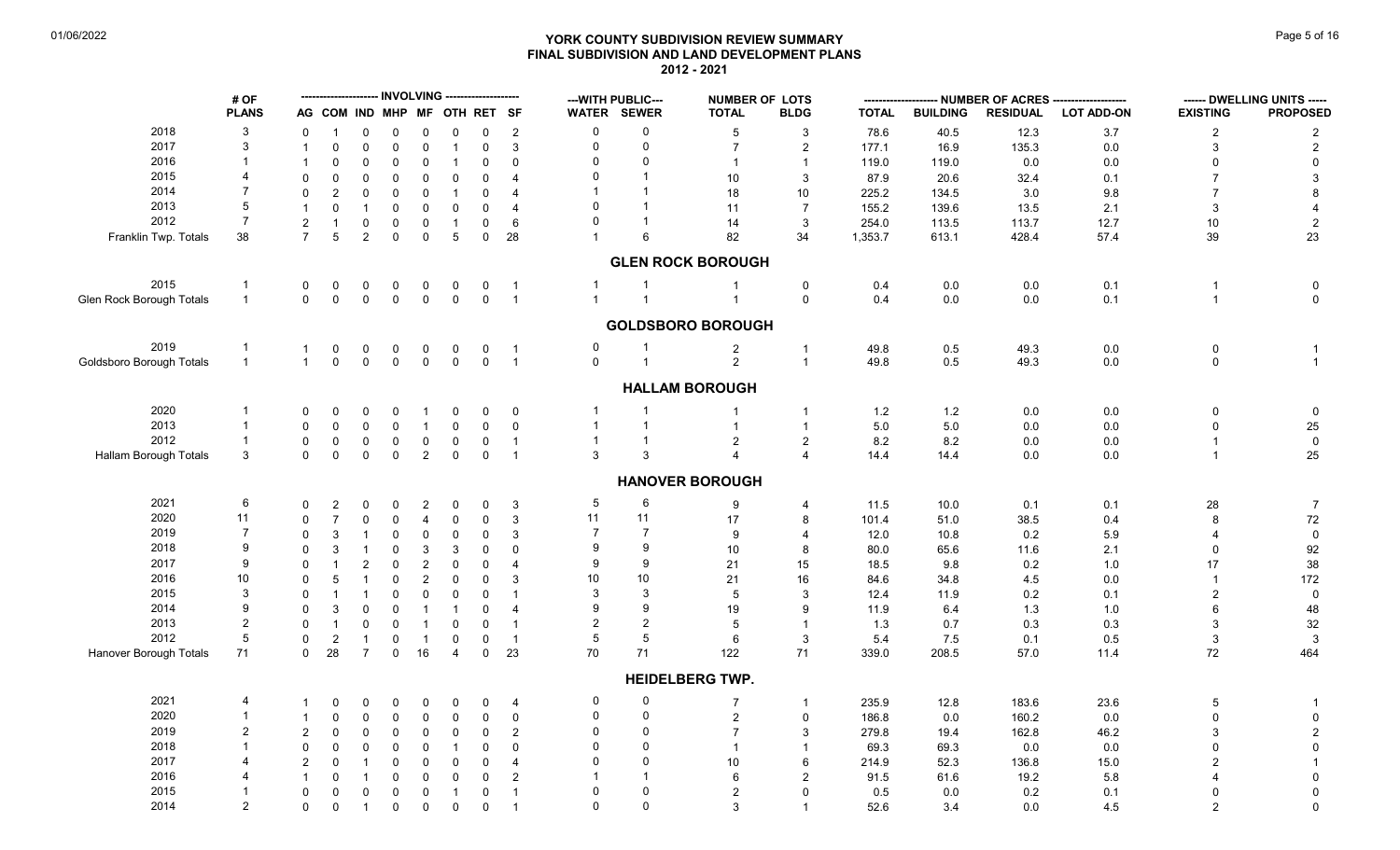# **YORK COUNTY SUBDIVISION REVIEW SUMMARY Page 6 of 16** Page 6 of 16 **FINAL SUBDIVISION AND LAND DEVELOPMENT PLANS 2012 - 2021**

|                        | # OF           |                | -------------------- INVOLVING  |                   |                  |              |                              | -------------------- |                 |                          | --- WITH PUBLIC--- | <b>NUMBER OF LOTS</b>  |                         |                  |                 |                 | -- NUMBER OF ACRES -------------------- |                          | ------ DWELLING UNITS ----- |
|------------------------|----------------|----------------|---------------------------------|-------------------|------------------|--------------|------------------------------|----------------------|-----------------|--------------------------|--------------------|------------------------|-------------------------|------------------|-----------------|-----------------|-----------------------------------------|--------------------------|-----------------------------|
|                        | <b>PLANS</b>   |                |                                 |                   |                  |              | AG COM IND MHP MF OTH RET SF |                      |                 |                          | WATER SEWER        | <b>TOTAL</b>           | <b>BLDG</b>             | <b>TOTAL</b>     | <b>BUILDING</b> | <b>RESIDUAL</b> | <b>LOT ADD-ON</b>                       | <b>EXISTING</b>          | <b>PROPOSED</b>             |
| 2013                   | 3              | 3              | 0                               | 0                 | 0                | 0            | 0                            | 0                    | 3               | $\mathbf 0$              | $\pmb{0}$          | 6                      | $\mathbf{1}$            | 129.7            | 1.3             | 117.9           | 10.5                                    | 4                        | 0                           |
| 2012                   | $\sqrt{2}$     | $\mathbf 0$    | $\mathbf 0$                     | $\mathbf{1}$      | $\mathbf 0$      | $\mathsf 0$  | $\mathbf 0$                  | $\mathbf 0$          | $\overline{1}$  | $\overline{1}$           | $\mathbf{1}$       | 4                      | $\mathbf{1}$            | 26.3             | 1.0             | 20.0            | 0.3                                     | $\overline{2}$           | $\mathbf{1}$                |
| Heidelberg Twp. Totals | 24             | 10             | $\mathbf 0$                     | $\overline{4}$    | 0                | $\mathbf 0$  | $\overline{2}$               | $\mathbf 0$          | 18              | 2                        | $\overline{2}$     | 48                     | 16                      | 1,287.3          | 221.1           | 800.7           | 106.0                                   | 22                       | 5                           |
|                        |                |                |                                 |                   |                  |              |                              |                      |                 |                          |                    | <b>HELLAM TWP.</b>     |                         |                  |                 |                 |                                         |                          |                             |
| 2021                   | 5              |                |                                 | 2                 | 0                | $\Omega$     | 0                            | 0                    | $\overline{2}$  | 3                        | $\overline{2}$     | 9                      | 5                       | 205.2            | 96.2            | 0.0             | 0.0                                     | 0                        | 4                           |
| 2020                   | $\overline{4}$ | $\Omega$       | $\mathbf 1$                     | $\overline{c}$    | $\Omega$         | $\mathbf 0$  | $\mathbf{1}$                 | $\mathbf 0$          | $\overline{1}$  | 3                        | $\overline{2}$     | 6                      | $\sqrt{2}$              | 652.7            | 12.2            | 10.3            | 0.0                                     | $\overline{\phantom{a}}$ | $\mathbf 0$                 |
| 2019                   | $\overline{7}$ |                | 3                               | $\overline{c}$    | 0                | $\mathbf 0$  | $\sqrt{2}$                   | $\mathbf 0$          | 0               |                          | 5                  | 7                      | 4                       | 59.0             | 24.0            | 0.0             | 6.0                                     |                          | 0                           |
| 2018                   | $\mathfrak{p}$ | $\Omega$       | -1                              | $\mathbf 1$       | $\Omega$         | $\Omega$     | $\mathbf 0$                  | $\mathbf 0$          | 0               |                          |                    | 3                      | $\overline{2}$          | 48.6             | 34.7            | 13.9            | 0.0                                     | $\Omega$                 | $\Omega$                    |
| 2017                   | 6              |                | $\overline{2}$                  | $\overline{c}$    | 0                | $\mathbf 0$  | $\mathbf 0$                  | $\overline{0}$       | $\overline{c}$  |                          |                    | 12                     | 10                      | 76.2             | 51.6            | 0.0             | 3.1                                     | 2                        |                             |
| 2016                   |                | $\Omega$       | $\mathbf 0$                     | $\mathbf{1}$      | $\Omega$         | $\mathbf 0$  | $\mathbf 0$                  | $\mathbf 0$          | 0               |                          |                    |                        | $\mathbf{1}$            | 14.4             | 14.4            | 0.0             | 0.0                                     | $\Omega$                 | $\Omega$                    |
| 2015                   |                | 3              |                                 | $\mathbf 1$       | $\Omega$         | $\mathbf 0$  | $\mathbf 0$                  | $\mathbf 0$          | $\overline{2}$  |                          |                    | 6                      | 2                       | 137.0            | 99.9            | 0.0             | 0.1                                     |                          |                             |
| 2014                   |                | $\mathbf{1}$   | $\Omega$                        | 0                 | $\mathbf 0$      | $\mathbf 0$  | $\mathbf 0$                  | $\mathbf 0$          | $\mathbf 0$     |                          | $\Omega$           |                        | $\overline{1}$          | 42.1             | 42.1            | 0.0             | 0.0                                     |                          | $\mathbf 0$                 |
| 2013                   | $\overline{2}$ | 2              | $\Omega$                        | $\mathbf 0$       | $\mathbf 0$      | 0            | $\mathbf 0$                  | $\mathbf 0$          | $\overline{c}$  | $\Omega$                 | $\Omega$           |                        | $\mathbf 0$             | 52.3             | 0.0             | 46.2            | 6.1                                     | -1                       | $\mathbf 0$                 |
| 2012                   | 3              | $\mathbf{1}$   |                                 | $\mathbf{2}$      |                  | $\mathsf 0$  |                              |                      | $\overline{1}$  | 2                        | $\overline{1}$     | 5                      | $\overline{4}$          | 57.9             |                 | 15.6            | 0.0                                     | $\overline{2}$           | $\mathbf 0$                 |
|                        | 35             | 10             | $\mathbf 0$<br>$\boldsymbol{9}$ | 13                | 0<br>$\mathbf 0$ | $\mathsf 0$  | $\mathbf 0$<br>$\mathbf{3}$  | $\mathbf 0$          | $10\,$          | 20                       | 17                 | 54                     | 31                      |                  | 42.3            |                 |                                         | $12$                     | 9                           |
| Hellam Twp. Totals     |                |                |                                 |                   |                  |              |                              | $\mathbf 0$          |                 |                          |                    |                        |                         | 1,345.4          | 417.4           | 86.0            | 15.3                                    |                          |                             |
|                        |                |                |                                 |                   |                  |              |                              |                      |                 |                          |                    | <b>HOPEWELL TWP.</b>   |                         |                  |                 |                 |                                         |                          |                             |
| 2021                   | 6              | 3              | 0                               | 0                 | $\Omega$         | 0            | -1                           | 0                    | 6               | $\overline{2}$           | $\overline{2}$     | 13                     | 5                       | 224.4            | 4.4             | 90.2            | 0.0                                     | 6                        | 4                           |
| 2020                   | 5              |                | $\mathbf 0$                     | 0                 | 0                | $\mathsf 0$  | $\mathbf 0$                  | $\mathbf 0$          | $5\phantom{.0}$ | $\overline{\mathcal{A}}$ | $\overline{4}$     | 177                    | 169                     | 185.9            | 87.9            | 65.8            | 0.0                                     | $\overline{2}$           | 167                         |
| 2019                   | $\overline{1}$ |                | $\Omega$                        | 0                 | 0                | 0            | 0                            | $\mathbf 0$          | $\overline{1}$  |                          |                    | 3                      | $\overline{\mathbf{1}}$ | 142.8            | 58.0            | 82.3            | 1.4                                     | $\mathbf 1$              | 0                           |
| 2018                   | $\overline{2}$ | 2              | $\Omega$                        | 0                 | 0                | $\Omega$     | $\Omega$                     | $\Omega$             | $\overline{c}$  |                          | $\Omega$           | 9                      | 5                       | 378.9            | 4.7             | 373.4           | 0.3                                     | $\overline{2}$           | 5                           |
| 2017                   | $\overline{2}$ | 2              | $\mathbf 0$                     | $\mathbf 0$       | $\Omega$         | $\Omega$     | $\mathbf 1$                  | $\mathbf 0$          | $\overline{2}$  |                          | 0                  | 5                      | $\mathbf{3}$            | 242.7            | 69.5            | 0.0             | 8.6                                     | $\overline{1}$           | 3                           |
| 2016                   | 4              | $\Omega$       | -1                              | 0                 | 0                | $\Omega$     | $\mathbf 0$                  | $\overline{0}$       | 3               |                          | 3                  | 119                    | 115                     | 32.5             | 21.2            | 0.0             | 0.9                                     | $\overline{2}$           | 114                         |
| 2015                   |                | $\mathbf 1$    | 0                               | 0                 | 0                | $\mathbf 0$  | $\mathbf 0$                  | $\mathbf 0$          | $\overline{1}$  |                          | $\Omega$           | 4                      | 3                       | 31.1             | 2.8             | 0.0             | 0.0                                     |                          | 3                           |
| 2014                   | $\overline{7}$ | 3              |                                 | -1                | $\mathbf 0$      | $\mathbf 0$  | $\mathbf 0$                  | $\mathbf 0$          | $5\phantom{.0}$ |                          |                    | 12                     | 3                       | 342.2            | 62.3            | 132.9           | 51.7                                    | 7                        |                             |
| 2013                   | 3              | $\overline{1}$ | $\mathbf 0$                     | $\mathbf{1}$      | 0                | $\mathbf 0$  | $\mathbf 0$                  | $\mathbf 0$          | $\overline{2}$  |                          |                    | 10                     | 5                       | 158.2            | 64.3            | 94.1            | 0.5                                     | -1                       |                             |
| 2012                   | 5              | $\overline{1}$ | $\mathbf 0$                     |                   | 0                | 0            | $\overline{1}$               | $\mathbf 0$          | $\,$ 5 $\,$     | $\overline{1}$           | $\overline{1}$     | 10                     | 3                       |                  |                 | 35.8            | 16.1                                    | $\overline{7}$           | $\overline{1}$              |
| Hopewell Twp. Totals   | 36             | 15             | $\sqrt{2}$                      | 0<br>$\mathbf{2}$ | $\mathbf 0$      | $\mathbf 0$  | $\mathbf{3}$                 | $\mathbf 0$          | 32              | 13                       | 13                 | 362                    | 312                     | 106.4<br>1,845.1 | 54.5<br>429.6   | 874.5           | 79.5                                    | $30\,$                   | 302                         |
|                        |                |                |                                 |                   |                  |              |                              |                      |                 |                          |                    | <b>JACKSON TWP.</b>    |                         |                  |                 |                 |                                         |                          |                             |
| 2021                   | 12             |                | 4                               | 2                 | 0                | -1           |                              | $\Omega$             | 6               | 8                        | 8                  | 19                     | 9                       | 393.0            | 228.3           | 242.9           | 5.4                                     | 6                        | 24                          |
| 2020                   | $\overline{2}$ | $\Omega$       |                                 | $\mathbf{0}$      | $\Omega$         | $\mathbf 0$  | $\Omega$                     | 0                    | $\overline{1}$  | 2                        | $\overline{1}$     | 5                      | 5                       | 11.8             | 11.8            | 0.0             | 0.0                                     | $\Omega$                 | 4                           |
| 2019                   | 3              | $\Omega$       | -1                              | $\overline{2}$    | 0                | $\mathbf 0$  | $\mathbf 0$                  | $\mathbf 0$          | 0               | 3                        | 3                  | 3                      | 3                       | 221.7            | 221.7           | 0.0             | 0.0                                     | $\mathbf 0$              | 0                           |
| 2018                   |                | 3              | $\Omega$                        | $\mathbf 1$       | $\Omega$         | $\mathbf 0$  | $\mathbf 0$                  | $\mathbf 0$          | 3               |                          | $\Omega$           | 8                      | 1                       | 388.2            | 1.3             | 302.3           | 60.5                                    | 5                        | $\mathbf 0$                 |
| 2017                   |                |                | $\overline{2}$                  | $\Omega$          | 0                | $\mathbf{1}$ | -1                           | $\Omega$             | $\overline{2}$  | 2                        | $\overline{2}$     | 7                      | 6                       | 73.9             | 71.9            | 2.0             | 0.0                                     | $\overline{2}$           | 13                          |
| 2016                   | 5              |                |                                 | $\mathbf{0}$      | $\Omega$         | $\Omega$     | $\Omega$                     | $\mathbf 0$          | $\overline{4}$  |                          | 0                  | 10                     | 2                       | 80.1             | 24.6            | 15.5            | 28.8                                    | $\overline{7}$           | $\mathbf 0$                 |
| 2015                   | 3              |                | $\overline{1}$                  | $\mathbf{1}$      |                  |              |                              |                      |                 |                          |                    |                        | $\Omega$                |                  |                 |                 |                                         | 4                        |                             |
|                        | $\overline{7}$ | $\overline{2}$ |                                 |                   | 0                | $\mathbf 0$  | $\mathbf{1}$                 | $\Omega$             | $\overline{2}$  |                          |                    | 6                      |                         | 504.7            | 0.0             | 11.9            | 22.3                                    |                          | $\mathbf{0}$                |
| 2014                   |                | 2              | $\mathbf 0$                     | $\overline{2}$    | $\Omega$         | $\Omega$     | $\Omega$                     | $\mathbf 0$          | 5               |                          |                    | 9                      | $\overline{1}$          | 361.0            | 36.5            | 134.6           | 9.4                                     | 6                        | $\mathbf{0}$                |
| 2013                   | 10             | $\mathbf{1}$   | $\overline{2}$                  | $\overline{4}$    | 0                | $\mathbf{1}$ | $\overline{1}$               | $\mathbf 0$          | $\overline{2}$  | 7                        | $\overline{7}$     | 21                     | 17                      | 942.6            | 612.3           | 102.3           | 36.8                                    | $\overline{2}$           | 47                          |
| 2012                   | 10             | $\mathbf{1}$   | $\overline{1}$                  | $\sqrt{2}$        | 0                | $\mathbf 0$  | $\mathbf 0$                  | 0                    | $\overline{7}$  | 5                        | $\overline{4}$     | 19                     | 11                      | 375.1            | 300.3           | 70.9            | 6.6                                     | $\overline{7}$           | 8                           |
| Jackson Twp. Totals    | 60             | 12             | 13                              | 14                | $\mathbf 0$      | 3            | $\overline{4}$               | $\mathbf 0$          | 32              | 29                       | 27                 | 107                    | 55                      | 3,352.1          | 1,508.7         | 882.4           | 169.8                                   | 39                       | 96                          |
|                        |                |                |                                 |                   |                  |              |                              |                      |                 |                          |                    | <b>JACOBUS BOROUGH</b> |                         |                  |                 |                 |                                         |                          |                             |
| 2015                   | $\mathbf{1}$   | $\mathbf{0}$   | $\mathbf 1$                     | 0                 | $\mathbf 0$      | $\mathbf 0$  | $\mathbf 0$                  | $\mathsf{O}$         | $\overline{1}$  | $\mathbf{1}$             |                    | $\overline{c}$         | $\mathbf{1}$            | 1.1              | 0.3             | 0.0             | $0.0\,$                                 | 0                        | $\mathbf{1}$                |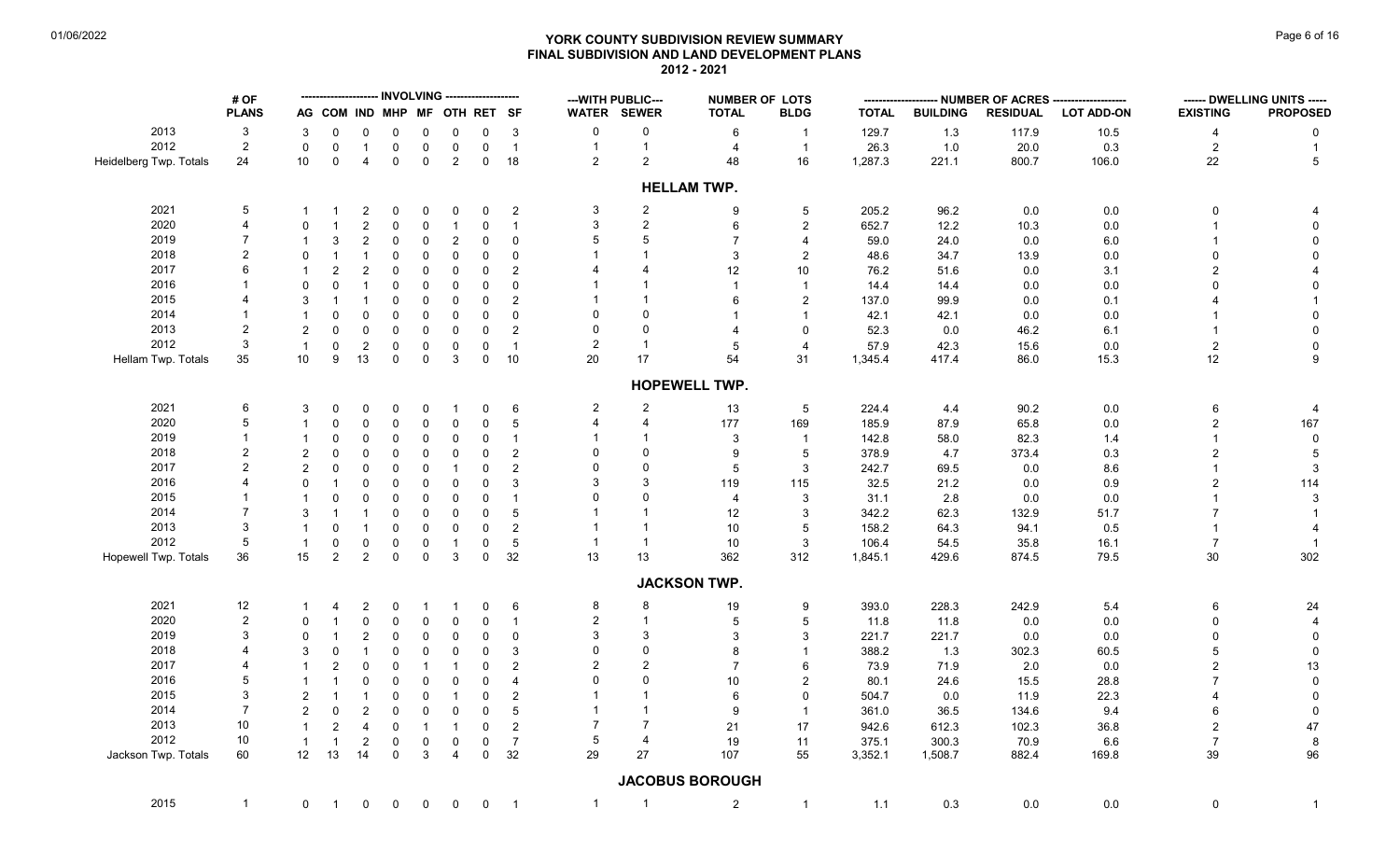# **YORK COUNTY SUBDIVISION REVIEW SUMMARY Page 7 of 16** Page 7 of 16 **FINAL SUBDIVISION AND LAND DEVELOPMENT PLANS 2012 - 2021**

|                              | # OF               |                      |                |                   |                  |                  | --------------------- INVOLVING -------------------- |                          |                          | --- WITH PUBLIC---           |                    | <b>NUMBER OF LOTS</b>        |                       |               |                 | NUMBER OF ACRES |                   |                 | ------ DWELLING UNITS ----- |
|------------------------------|--------------------|----------------------|----------------|-------------------|------------------|------------------|------------------------------------------------------|--------------------------|--------------------------|------------------------------|--------------------|------------------------------|-----------------------|---------------|-----------------|-----------------|-------------------|-----------------|-----------------------------|
|                              | <b>PLANS</b>       |                      | AG COM IND MHP |                   |                  |                  | MF OTH RET SF                                        |                          |                          | WATER SEWER                  |                    | <b>TOTAL</b>                 | <b>BLDG</b>           | <b>TOTAL</b>  | <b>BUILDING</b> | <b>RESIDUAL</b> | <b>LOT ADD-ON</b> | <b>EXISTING</b> | <b>PROPOSED</b>             |
| 2014                         | $\overline{1}$     | 0                    | 0              | 0                 | 0                | 0                | 0                                                    | 0                        | $\overline{1}$           | $\mathbf{1}$                 | $\mathbf{1}$       | $\overline{2}$               | 0                     | $0.2\,$       | 0.0             | 0.0             | $0.2\,$           | $\overline{2}$  | 0                           |
| Jacobus Borough Totals       | $\overline{2}$     | $\mathbf 0$          | $\overline{1}$ | $\mathbf 0$       | $\mathbf 0$      | $\mathbf 0$      | $\mathsf 0$                                          | $\mathbf 0$              | $\overline{2}$           | $\overline{c}$               | $\overline{a}$     | $\overline{4}$               | $\overline{1}$        | 1.3           | 0.3             | 0.0             | 0.2               | $\overline{2}$  | $\mathbf{1}$                |
|                              |                    |                      |                |                   |                  |                  |                                                      |                          |                          |                              |                    | <b>JEFFERSON BOROUGH</b>     |                       |               |                 |                 |                   |                 |                             |
| 2015                         | $\mathbf 1$        | $\Omega$             | 1              | 0                 | 0                | 0                | $\Omega$                                             | 0                        | 0                        | $\mathbf{1}$                 | -1                 | -1                           |                       | 1.4           | 1.4             | 0.0             | 0.0               | 0               | 0                           |
| 2013                         | $\mathbf{1}$       | 0                    | $\Omega$       | $\Omega$          | $\Omega$         | 0                | $\mathbf 0$                                          | $\mathbf 0$              | $\overline{1}$           | $\overline{1}$               | $\mathbf{1}$       | $\overline{\mathbf{1}}$      |                       | 0.9           | 0.9             | 0.0             | 0.0               | $\overline{1}$  | $\mathbf 0$                 |
| 2012                         | 3                  | $\mathbf 0$          | $\overline{1}$ | 0                 | $\mathbf 0$      | $\overline{1}$   | $\mathbf 0$                                          | $\mathbf 0$              | 2                        | 3                            | 3                  | $\overline{7}$               | $\overline{7}$        | 2.0           | 2.0             | 0.0             | 0.0               | 6               | $\boldsymbol{9}$            |
| Jefferson Borough Totals     | 5                  | $\mathbf 0$          | $\overline{2}$ | 0                 | $\mathbf 0$      | $\overline{1}$   | $\mathbf 0$                                          | $\mathbf 0$              | 3                        | 5                            | 5                  | 9                            | 9                     | 4.3           | 4.3             | 0.0             | 0.0               | $\overline{7}$  | $\boldsymbol{9}$            |
|                              |                    |                      |                |                   |                  |                  |                                                      |                          |                          |                              |                    | <b>LOGANVILLE BOROUGH</b>    |                       |               |                 |                 |                   |                 |                             |
| 2021                         | -1                 | 0                    | $\Omega$       | -1                | $\Omega$         | 0                | 0                                                    | $\mathbf 0$              | $\mathbf 0$              | $\mathbf{1}$                 | $\mathbf{1}$       | -1                           | 0                     | 12.7          | 0.0             | 0.0             | 0.0               | 0               | 0                           |
| 2020                         | $\overline{2}$     | $\Omega$             | -1             | $\Omega$          | $\Omega$         | 0                | 0                                                    | $\mathbf 0$              | $\overline{1}$           | $\overline{1}$               | $\mathbf{1}$       | 3                            | $\overline{2}$        | 48.2          | 42.1            | 0.0             | 0.0               | $\overline{1}$  |                             |
| 2018                         | 3                  |                      | $\Omega$       | $\Omega$          | $\mathbf 0$      | 0                | $\overline{c}$                                       | $\mathbf 0$              | -1                       | 3                            | 3                  | 5                            | $\mathbf 0$           | 55.1          | 0.0             | 36.4            | 0.8               | $\overline{c}$  | $\pmb{0}$                   |
| 2017                         | $\overline{2}$     | $\mathbf 0$          | $\mathbf 0$    | $\overline{1}$    | $\mathbf 0$      | 0                | $\mathbf 0$                                          | $\mathbf 0$              | $\overline{1}$           | 2                            | $\overline{2}$     | 38                           | 36                    | 31.7          | 19.0            | 0.0             | 0.0               | $\mathbf 0$     | $36\,$                      |
| 2016                         | 2                  | 0                    | $\mathbf 0$    | 0                 | 0                | 0                | $\sqrt{2}$                                           | $\mathbf 0$              | $\mathbf 0$              | 2                            | $\overline{a}$     | 3                            | $\sqrt{2}$            | 16.6          | 13.4            | 3.2             | $0.0\,$           | $\mathbf 0$     | $\mathbf 0$                 |
| Loganville Borough Totals    | 10                 | $\mathbf{1}$         | $\overline{1}$ | $\overline{a}$    | $\mathbf 0$      | $\mathbf 0$      | $\overline{4}$                                       | $\mathbf 0$              | $\mathbf{3}$             | g                            | 9                  | 50                           | 40                    | 164.3         | 74.5            | 39.6            | 0.8               | 3               | 37                          |
|                              |                    |                      |                |                   |                  |                  |                                                      |                          |                          |                              |                    | <b>LOWER CHANCEFORD TWP.</b> |                       |               |                 |                 |                   |                 |                             |
| 2021                         | 3                  | 2                    | 0              | 0                 | 0                | 0                | $\overline{c}$                                       | $\mathbf 0$              | $\mathbf 0$              | 0                            | $\pmb{0}$          | 5                            |                       | 327.6         | 0.8             | 149.6           | $0.0\,$           | -1              | $\pmb{0}$                   |
| 2020                         | $\overline{2}$     |                      | 0              | $\Omega$          | 0                | $\mathbf 0$      | $\mathbf{1}$                                         | $\mathbf 0$              | 2                        | $\mathbf 0$                  | 0                  | 4                            |                       | 508.3         | 10.8            | 351.0           | $0.0\,$           | $\overline{c}$  | $\pmb{0}$                   |
| 2019                         | $\overline{7}$     | 6                    | $\Omega$       | $\Omega$          | $\Omega$         | 0                | $\mathbf 0$                                          | $\mathbf 0$              | $\overline{7}$           | $\Omega$                     | $\Omega$           | 14                           | 4                     | 563.7         | 108.7           | 266.2           | 2.1               | 9               | 3                           |
| 2018                         | $\overline{2}$     | $\mathbf 1$          | $\Omega$       | $\Omega$          | $\mathbf 0$      | 0                | $\mathbf{1}$                                         | 0                        | 2                        | $\Omega$                     | $\Omega$           | 4                            | $\Omega$              | 304.6         | 0.0             | 178.0           | 0.4               | 3               | $\mathbf 0$                 |
| 2017                         | 6                  |                      | $\Omega$       | $\Omega$          | $\Omega$         |                  |                                                      | $\mathbf 0$              | $\overline{\mathcal{A}}$ | $\Omega$                     | $\Omega$           | 10 <sup>°</sup>              | $\overline{4}$        | 702.0         | 183.1           | 133.0           |                   | 3               |                             |
| 2016                         | 6                  | 4                    |                |                   |                  | 0                | 0                                                    |                          |                          | $\Omega$                     | $\Omega$           |                              | 5                     |               |                 |                 | 0.0               | 4               |                             |
|                              |                    | 3                    |                | $\Omega$          | $\Omega$         | 0                | 3                                                    | $\mathbf 0$              | 3                        |                              |                    | 13                           |                       | 695.0         | 319.8           | 265.3           | 0.0               |                 | 4                           |
| 2015                         | 5                  | 3                    | $\Omega$       | $\Omega$          | $\Omega$         | 0                | $\mathbf 0$                                          | $\mathbf 0$              | $\boldsymbol{\Delta}$    | $\Omega$                     | $\Omega$           | 10                           |                       | 334.2         | 2.0             | 2.0             | 31.6              | 6               |                             |
| 2014                         | $\overline{7}$     | 4                    | $\Omega$       | $\Omega$          | $\Omega$         | $\mathbf 0$      | 2                                                    | $\mathbf 0$              | 6                        | $\Omega$                     | $\Omega$           | 16                           | $\boldsymbol{\Delta}$ | 719.8         | 141.9           | 394.7           | 48.9              | $\overline{7}$  | 3                           |
| 2013                         | 5                  | $\overline{4}$       | $\Omega$       | $\Omega$          | $\Omega$         | 0                | $\mathbf{1}$                                         | $\mathbf 0$              | 5                        | $\Omega$                     | $\Omega$           | 12                           | 5                     | 486.4         | 6.0             | 341.3           | 139.3             | 6               | $\overline{c}$              |
| 2012                         | $\overline{1}$     | $\mathbf 0$          | $\mathbf 0$    | 0                 | 0                | 0                | $\mathbf 0$                                          | $\mathbf 0$              | $\overline{1}$           | $\Omega$                     | 0                  | $\overline{1}$               | $\mathbf 0$           | 0.9           | 0.0             | 0.0             | 0.4               | $\overline{1}$  | $\pmb{0}$                   |
| Lower Chanceford Twp. Totals | 44                 | 28                   | $\mathbf 0$    | 0                 | $\mathbf 0$      | $\mathbf 0$      | $10$                                                 | $\mathbf 0$              | 34                       | $\Omega$                     | $\Omega$           | 89                           | 25                    | 4,642.5       | 773.1           | 2,081.1         | 222.7             | 42              | 17                          |
|                              |                    |                      |                |                   |                  |                  |                                                      |                          |                          |                              |                    | <b>LOWER WINDSOR TWP.</b>    |                       |               |                 |                 |                   |                 |                             |
| 2021                         | 4                  |                      |                |                   | 0                | 0                | 0                                                    | 0                        | 2                        | 0                            | 0                  | $\overline{7}$               | $\mathbf 0$           | 49.9          | 0.0             | 0.0             | $0.0\,$           | 3               | 0                           |
| 2020                         | 6                  |                      |                | $\Omega$          | $\Omega$         | 0                | $\overline{c}$                                       | $\mathbf 0$              | $\overline{4}$           | 3                            | $\mathbf{1}$       | 121                          | 104                   | 286.0         | 20.1            | 130.5           | 0.1               | $\overline{4}$  | 104                         |
| 2019                         | $\overline{2}$     | 0                    | $\Omega$       | $\Omega$          | 0                | 0                | 0                                                    | $\mathbf 0$              | $\overline{c}$           | $\Omega$                     | $\Omega$           | $\overline{4}$               | $\Omega$              | 4.7           | 0.0             | 0.0             | 0.2               | $\overline{c}$  | $\mathbf 0$                 |
| 2018                         | 8                  |                      | 3              | $\Omega$          | $\Omega$         | 0                | 3                                                    | $\mathbf 0$              | 6                        | $\Omega$                     | $\Omega$           | 15                           |                       | 53.2          | 7.2             | 3.1             | 0.9               | 9               | $\pmb{0}$                   |
| 2016                         |                    |                      | $\Omega$       | 0                 | 0                | $\mathbf 0$      | $\mathbf{1}$                                         | $\mathsf{O}\xspace$      | 3                        | $\Omega$                     | $\Omega$           | 14                           | 6                     | 124.4         | 10.6            | 77.8            | 0.1               | Δ               | $\,6\,$                     |
| 2015                         | $\overline{2}$     |                      |                | $\Omega$          | $\Omega$         | 0                | 0                                                    | $\mathbf 0$              | -1                       | $\Omega$                     | $\Omega$           | $\overline{4}$               | $\Omega$              | 47.8          | 0.0             | 0.0             | 3.0               | $\mathbf 1$     | $\pmb{0}$                   |
| 2014                         | $\overline{2}$     |                      | $\overline{1}$ | $\Omega$          | $\Omega$         | $\mathbf 0$      | $\mathbf{1}$                                         | $\mathbf 0$              | $\overline{1}$           | $\Omega$                     | U                  | 4                            | $\overline{1}$        | 60.4          | 5.2             | 17.1            | 0.0               | $\overline{2}$  | $\mathbf 0$                 |
| 2013                         | 6                  | $\overline{4}$       |                | $\Omega$          | 0                | $\mathbf 0$      | $\mathbf 0$                                          | $\mathbf 0$              | 3                        | $\mathbf 1$                  | 0                  | 10 <sup>°</sup>              | 6                     | 130.4         | 63.3            | 30.9            | 36.2              | $\overline{7}$  | $\mathbf 0$                 |
| 2012                         | 3                  |                      |                |                   |                  |                  |                                                      |                          |                          | $\Omega$                     | $\Omega$           |                              |                       |               |                 |                 |                   |                 |                             |
| Lower Windsor Twp. Totals    | 37                 | $\overline{1}$<br>11 | $\Omega$<br>8  | 0<br>$\mathbf{1}$ | 0<br>$\mathbf 0$ | 0<br>$\mathbf 0$ | $\pmb{0}$<br>$\overline{7}$                          | $\pmb{0}$<br>$\mathbf 0$ | 3<br>25                  | $\overline{4}$               | $\overline{1}$     | $\sqrt{5}$<br>184            | $\overline{c}$<br>120 | 53.0<br>809.8 | 24.5<br>130.9   | 26.9<br>286.3   | 1.6<br>42.1       | 4<br>36         | $\mathbf 0$<br>110          |
|                              |                    |                      |                |                   |                  |                  |                                                      |                          |                          |                              |                    | <b>MANCHESTER BOROUGH</b>    |                       |               |                 |                 |                   |                 |                             |
|                              |                    |                      |                |                   |                  |                  |                                                      |                          |                          |                              |                    |                              |                       |               |                 |                 |                   |                 |                             |
| 2020<br>2015                 | -1<br>$\mathbf{1}$ | 0                    | 0              | 0                 | 0                | 0                | $\mathbf{1}$                                         | 0                        | $\mathbf 0$              | $\mathbf{1}$<br>$\mathbf{1}$ | -1<br>$\mathbf{1}$ | $\overline{1}$               | $\overline{1}$        | 38.4          | 38.4            | 0.0             | 0.0               | 0               | 0                           |
|                              |                    | 0                    | $\overline{1}$ | 0                 | $\mathbf 0$      | $\mathbf 0$      | $\mathbf 0$                                          | $\mathsf{O}\xspace$      | $\mathbf 0$              |                              |                    | $\overline{1}$               | $\overline{1}$        | 3.5           | 3.5             | 0.0             | 0.0               | 0               | $\pmb{0}$                   |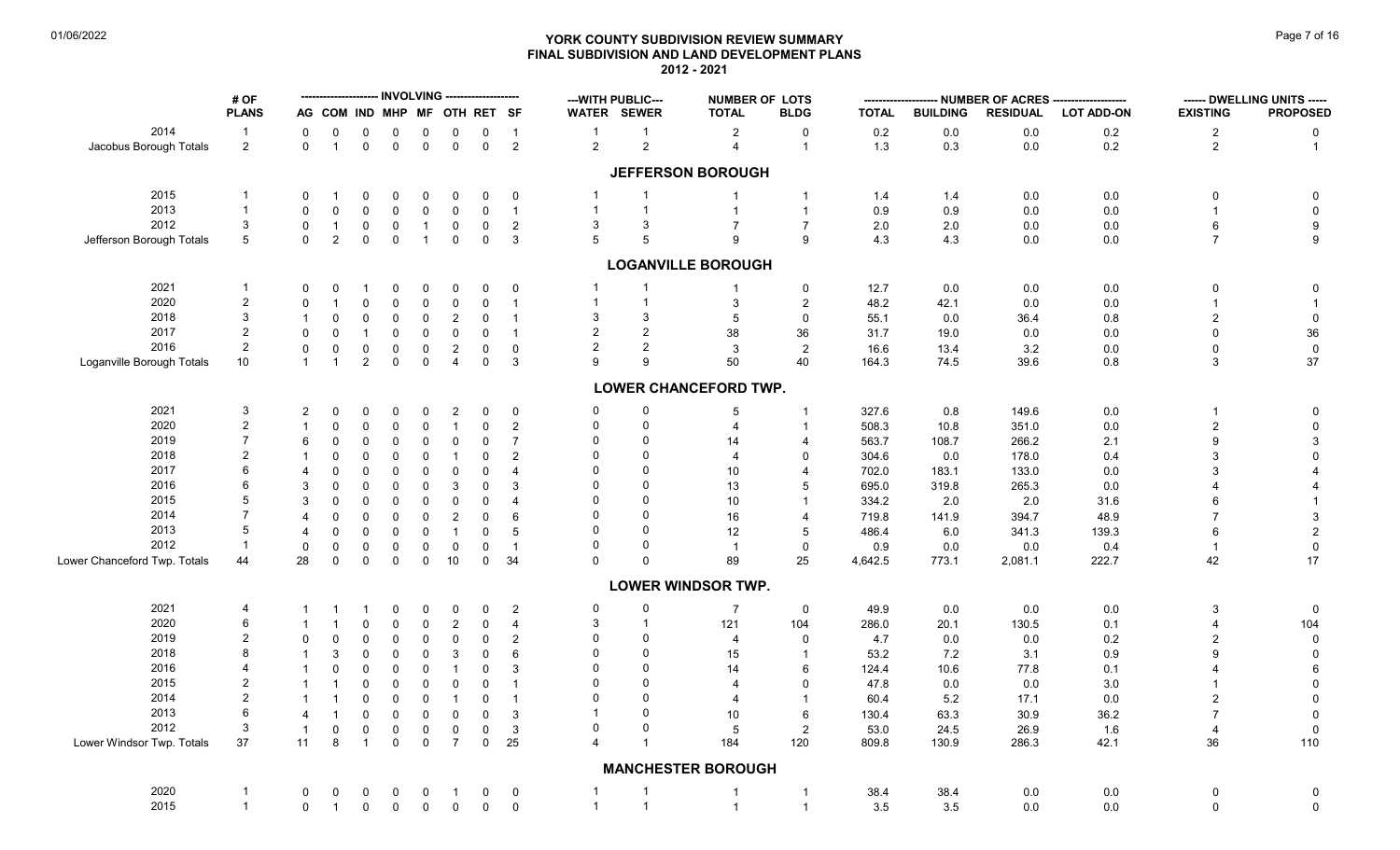# **YORK COUNTY SUBDIVISION REVIEW SUMMARY Page 8 of 16** Page 8 of 16 **FINAL SUBDIVISION AND LAND DEVELOPMENT PLANS 2012 - 2021**

|                           | # OF           |                |                              |                         |              |                |                |                     |                          | --- WITH PUBLIC---      |                         | <b>NUMBER OF LOTS</b>     |                         |              |                 |                 | -------------------- NUMBER OF ACRES -------------------- |                 | ------ DWELLING UNITS ----- |
|---------------------------|----------------|----------------|------------------------------|-------------------------|--------------|----------------|----------------|---------------------|--------------------------|-------------------------|-------------------------|---------------------------|-------------------------|--------------|-----------------|-----------------|-----------------------------------------------------------|-----------------|-----------------------------|
|                           | <b>PLANS</b>   |                | AG COM IND MHP MF OTH RET SF |                         |              |                |                |                     |                          | WATER SEWER             |                         | <b>TOTAL</b>              | <b>BLDG</b>             | <b>TOTAL</b> | <b>BUILDING</b> | <b>RESIDUAL</b> | <b>LOT ADD-ON</b>                                         | <b>EXISTING</b> | <b>PROPOSED</b>             |
| 2014                      | $\overline{1}$ | 0              | 0                            | 0                       | 0            | 0              | 0              | $\mathbf 0$         | $\overline{1}$           | $\mathbf 1$             | $\mathbf{1}$            | $\overline{2}$            | $\mathbf{1}$            | 0.6          | 0.3             | 0.0             | 0.0                                                       |                 |                             |
| 2013                      | $\overline{1}$ | $\mathbf 0$    | $\overline{1}$               | 0                       | $\mathbf 0$  | $\mathsf 0$    | $\mathbf 0$    | $\mathbf 0$         | $\mathbf 0$              | $\mathbf{1}$            | $\mathbf{1}$            | $\mathbf{1}$              | $\mathbf{1}$            | 3.6          | 3.6             | 0.0             | 1.8                                                       | 4               | $\mathbf 0$                 |
| Manchester Borough Totals | 4              | $\mathbf{0}$   | 2                            | $\mathbf 0$             | $\mathbf 0$  | $\mathbf 0$    | $\overline{1}$ | $\mathbf 0$         | $\overline{1}$           | $\overline{\mathbf{4}}$ | $\overline{\mathbf{A}}$ | 5                         | $\overline{4}$          | 46.1         | 45.8            | 0.0             | 1.8                                                       | 5               | $\overline{1}$              |
|                           |                |                |                              |                         |              |                |                |                     |                          |                         |                         | <b>MANCHESTER TWP.</b>    |                         |              |                 |                 |                                                           |                 |                             |
| 2021                      | 19             |                | -5                           | 7                       | 0            | 0              | 0              | 0                   | $\overline{7}$           | 17                      | 18                      | 77                        | 68                      | 457.3        | 250.3           | 0.0             | $0.0\,$                                                   | 4               | 54                          |
| 2020                      | 9              | $\Omega$       | $\overline{2}$               | 6                       | $\mathbf{0}$ | $\mathsf 0$    | $\Omega$       | $\mathbf 0$         | $\mathbf{1}$             | 9                       | 9                       | 17                        | 14                      | 204.7        | 174.4           | 0.0             | 0.0                                                       |                 |                             |
| 2019                      | 11             | $\Omega$       | $\overline{2}$               | $\overline{7}$          | 0            | 0              | $\mathbf{0}$   | 0                   | $\overline{c}$           | 11                      | 10                      | 45                        | 42                      | 310.7        | 282.6           | 25.9            | 0.4                                                       | $\Omega$        | 32                          |
| 2018                      | 15             | $\Omega$       | $\boldsymbol{\Delta}$        | 8                       | $\Omega$     | $\Omega$       | $\overline{1}$ | $\mathbf 0$         | $\mathbf{3}$             | 14                      | 15                      | 83                        | 76                      | 303.8        | 200.5           | 121.9           | 8.3                                                       |                 | 64                          |
| 2017                      | 8              | $\Omega$       | $\overline{4}$               | $\overline{4}$          | $\Omega$     | 0              | 0              | $\mathbf 0$         | 0                        | 8                       | 8                       | 9                         | 8                       | 116.7        | 96.4            | 0.0             | 0.0                                                       | $\Omega$        | $\mathsf 0$                 |
| 2016                      | 10             | $\mathbf 0$    | $\overline{2}$               | 5                       | 0            | 0              | $\overline{1}$ | $\mathbf 0$         | 2                        | 8                       | $\boldsymbol{9}$        | 33                        | 28                      | 163.6        | 91.8            | 42.8            | 0.0                                                       |                 | $20\,$                      |
| 2015                      | 12             | $\Omega$       | $\overline{2}$               | 9                       | $\mathbf 0$  | 0              | 3              | $\mathbf 0$         | $\mathbf{1}$             | 12                      | 12                      | 16                        | $\overline{7}$          | 257.8        | 184.4           | 0.0             | 1.8                                                       | $\Omega$        | $\mathbf 0$                 |
| 2014                      | 6              | $\mathbf 0$    | $\overline{1}$               | $\overline{\mathbf{c}}$ | 0            | $\overline{1}$ | $\mathbf{0}$   | $\mathbf 0$         | 2                        | 5                       | 4                       | 8                         | 5                       | 115.4        | 110.1           | 0.0             | 0.6                                                       | 3               | 95                          |
| 2013                      | 12             |                | $\overline{4}$               | $\overline{c}$          | $\Omega$     | 0              | $\overline{1}$ | $\mathbf 0$         | 6                        | 12                      | 12                      | 86                        | 74                      | 906.6        | 271.4           | 124.5           | $0.0\,$                                                   | 9               | 67                          |
| 2012                      | 3              | $\mathbf 0$    | $\mathbf 0$                  | $\overline{2}$          | 0            | 0              | $\mathbf{1}$   | $\mathbf 0$         | $\mathbf 0$              | 3                       | 3                       | 3                         | $\overline{2}$          | 154.5        | 14.4            | 0.0             | 0.0                                                       | $\mathbf 0$     | $\overline{0}$              |
| Manchester Twp. Totals    | 105            | 2              | 26                           | 52                      | $\mathbf 0$  | $\overline{1}$ | $\overline{7}$ | $\mathbf 0$         | 24                       | 99                      | 100                     | 377                       | 324                     | 2,991.1      | 1,676.3         | 315.1           | 11.1                                                      | 19              | 333                         |
|                           |                |                |                              |                         |              |                |                |                     |                          |                         |                         | <b>MANHEIM TWP.</b>       |                         |              |                 |                 |                                                           |                 |                             |
| 2021                      | $\overline{c}$ |                | $\Omega$                     | 0                       | $\Omega$     | 0              | 0              | $\mathbf 0$         | 2                        | 0                       | 0                       | 3                         | $\mathbf{1}$            | 151.2        | 2.0             | 145.5           | 1.0                                                       | $\overline{c}$  | -1                          |
| 2020                      |                | 3              | $\Omega$                     | 0                       | 0            | 0              | 0              | 0                   | 4                        | $\Omega$                | $\mathbf 0$             | 8                         | $\mathbf 0$             | 179.4        | 0.0             | 74.5            | 65.2                                                      |                 | 0                           |
| 2019                      |                | 4              | $\Omega$                     | $\Omega$                | $\Omega$     | 0              | $\mathbf 0$    | 0                   | 2                        | $\Omega$                | 0                       | 11                        | $\mathbf{1}$            | 448.2        | 10.0            | 143.9           | 136.9                                                     |                 | $\mathbf 0$                 |
| 2018                      |                | 3              | $\Omega$                     | 0                       | $\mathbf 0$  | $\mathbf 0$    | $\Omega$       | $\mathbf 0$         | $\overline{7}$           | $\Omega$                | $\Omega$                | 16                        | $\overline{\mathbf{A}}$ | 308.8        | 18.8            | 203.1           | 32.0                                                      |                 |                             |
| 2017                      |                |                | $\Omega$                     | $\Omega$                | 0            | 0              | $\mathbf{0}$   | $\mathbf 0$         | $\overline{4}$           | $\Omega$                | $\mathbf 0$             | 11                        | 8                       | 169.1        | 149.0           | 3.2             | 8.9                                                       | 3               | 8                           |
| 2016                      |                |                | $\overline{\mathbf{1}}$      | 0                       | 0            | 0              | $\mathbf 0$    | 0                   | $\Omega$                 | $\Omega$                | $\Omega$                | $\overline{1}$            | $\mathbf 1$             | 25.2         | 25.2            | 0.0             | 0.0                                                       | $\Omega$        | $\Omega$                    |
| 2015                      |                |                | $\Omega$                     | 0                       | $\mathbf 0$  | 0              | $\mathbf 0$    | 0                   | 3                        |                         | $\mathbf{0}$            | 6                         | $\overline{1}$          | 181.0        | 2.0             | 57.4            | 14.2                                                      |                 |                             |
| 2014                      |                |                | $\Omega$                     | $\mathbf 0$             | $\Omega$     | $\mathbf 0$    | $\Omega$       | $\mathsf 0$         | $\overline{\mathcal{A}}$ |                         | $\Omega$                |                           | $\mathbf 0$             | 86.7         | 0.0             | 7.8             | 22.0                                                      |                 | $\mathbf 0$                 |
| 2013                      | 2              |                | $\Omega$                     | 0                       | 0            | $\mathsf 0$    | $\mathbf 0$    | 0                   | 2                        | $\Omega$                | $\Omega$                |                           | $\mathbf 0$             | 58.3         | 0.0             | 33.5            | 24.1                                                      | 3               | $\mathbf 0$                 |
| 2012                      | $\overline{2}$ | $\mathbf 0$    | $\mathbf 0$                  | 0                       | 0            | 0              | 0              | $\mathbf 0$         | $\overline{c}$           | $\Omega$                | $\mathbf 0$             | 4                         | $\overline{2}$          | 77.4         | 3.6             | 70.4            | 3.4                                                       | $\overline{2}$  | $\overline{2}$              |
| Manheim Twp. Totals       | 33             | 16             | $\overline{1}$               | $\mathbf 0$             | $\mathbf 0$  | $\mathsf 0$    | $\mathbf 0$    | $\mathsf{O}\xspace$ | 30                       | $\mathbf 0$             | $\mathsf{O}\xspace$     | 71                        | 18                      | 1,685.3      | 210.6           | 739.3           | 307.7                                                     | 38              | 16                          |
|                           |                |                |                              |                         |              |                |                |                     |                          |                         |                         | <b>MONAGHAN TWP.</b>      |                         |              |                 |                 |                                                           |                 |                             |
| 2021                      | $\overline{c}$ |                | 0                            | 0                       | 0            | 0              | 0              | 0                   | $\overline{2}$           | $\Omega$                | 0                       | 22                        | 19                      | 209.0        | 85.8            | 121.5           | 1.7                                                       |                 | 19                          |
| 2020                      | 6              |                | $\Omega$                     | 0                       | 0            | 0              | 0              | $\mathbf 0$         | 6                        | $\Omega$                | $\mathbf 0$             | 18                        | 9                       | 419.8        | 50.8            | 15.5            | 4.8                                                       | $\overline{7}$  | 9                           |
| 2019                      |                |                | $\mathbf 0$                  | 0                       | 0            | 0              | 0              | 0                   | $\overline{4}$           | $\Omega$                | $\mathbf 0$             | 10                        | $\overline{2}$          | 152.0        | 4.0             | 136.0           | 5.7                                                       | 6               | $\sqrt{2}$                  |
| 2018                      |                |                | -1                           | $\mathbf 0$             | $\mathbf 0$  | 0              | $\mathbf 0$    | $\mathbf 0$         | 3                        | $\Omega$                | 0                       | 14                        | 11                      | 169.9        | 54.3            | 103.9           | 0.0                                                       | $\overline{2}$  | $10\,$                      |
| 2017                      |                | $\Omega$       | $\Omega$                     | 0                       | 0            | 0              | $\mathbf 0$    | $\mathbf 0$         |                          | $\Omega$                | $\Omega$                | $\overline{c}$            | $\mathbf 0$             | 15.1         | 0.0             | 0.0             | 5.1                                                       |                 | $\pmb{0}$                   |
| 2016                      |                | $\Omega$       | $\Omega$                     | $\mathbf 0$             | 0            | 0              | 0              | $\mathsf 0$         | $\boldsymbol{\Delta}$    | $\Omega$                | $\Omega$                | 12                        | 6                       | 128.5        | 37.3            | 0.0             | 0.8                                                       |                 | 6                           |
| 2015                      |                | $\Omega$       | $\Omega$                     | 0                       | 0            | 0              | $\Omega$       | $\mathbf 0$         | $\overline{1}$           | $\Omega$                | $\Omega$                | 5                         | 5                       | 17.1         | 17.1            | 0.0             | 0.0                                                       |                 | 5                           |
| 2014                      | $\overline{2}$ | $\mathbf 0$    | $\mathbf 0$                  | 0                       | $\mathbf 0$  | 0              | $\mathbf 0$    | $\mathbf 0$         | $\overline{2}$           |                         | $\Omega$                | 5                         | $\overline{\mathbf{A}}$ | 118.0        | 115.8           | 0.0             | 0.0                                                       |                 |                             |
| 2013                      | $\overline{2}$ |                | $\mathbf 0$                  | $\mathbf 0$             | 0            | 0              | $\mathbf 0$    | $\mathbf 0$         | $\overline{1}$           | $\Omega$                | $\Omega$                | 8                         | 6                       | 119.5        | 17.1            | 79.2            | 0.0                                                       |                 | 6                           |
| 2012                      | $\overline{4}$ | $\mathbf 0$    | $\mathbf 0$                  | 0                       | $\mathbf 0$  | 0              | $\mathbf 0$    | $\mathbf 0$         | $\overline{4}$           | $\Omega$                | $\mathbf 0$             | 15                        | 13                      | 110.3        | 49.0            | 0.0             | 20.2                                                      |                 | $13$                        |
| Monaghan Twp. Totals      | 29             | 5              | $\overline{1}$               | $\Omega$                | $\mathbf 0$  | $\mathsf 0$    | $\mathbf 0$    | $\mathsf 0$         | 28                       | $\Omega$                | $\mathbf{0}$            | 111                       | 75                      | 1,459.2      | 431.2           | 456.1           | 38.3                                                      | 29              | 74                          |
|                           |                |                |                              |                         |              |                |                |                     |                          |                         |                         | <b>MOUNT WOLF BOROUGH</b> |                         |              |                 |                 |                                                           |                 |                             |
| 2021                      | $\overline{2}$ | $\overline{0}$ | $\mathbf 0$                  | 0                       | $\mathbf 0$  | $\overline{2}$ | $\mathbf 0$    | $\mathbf 0$         | $\mathbf 0$              | $\overline{2}$          | $\overline{\mathbf{c}}$ | $\overline{2}$            | $\sqrt{2}$              | 12.1         | 12.1            | 0.0             | $0.0\,$                                                   | 0               | 188                         |
|                           |                |                |                              |                         |              |                |                |                     |                          |                         |                         |                           |                         |              |                 |                 |                                                           |                 |                             |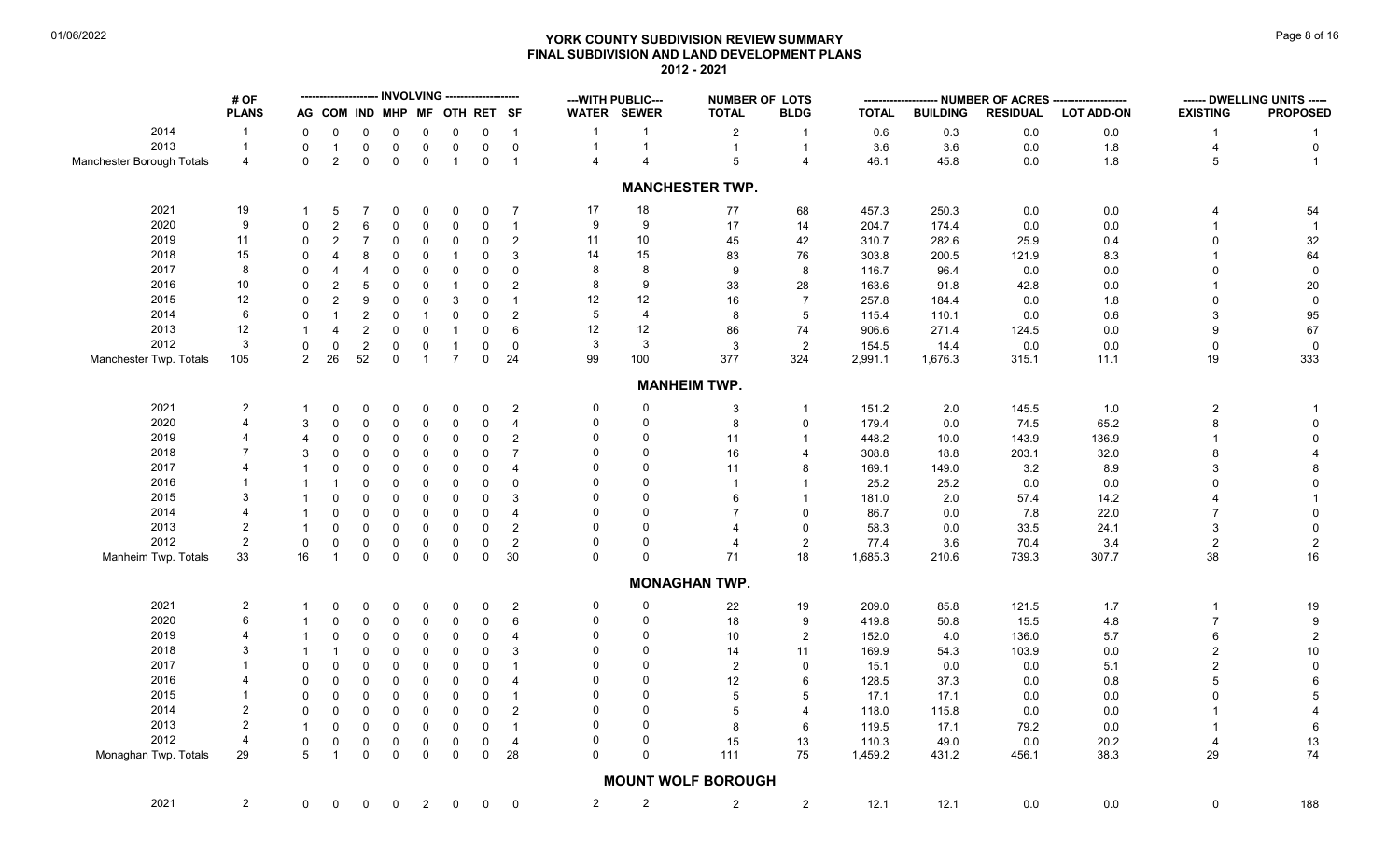# **YORK COUNTY SUBDIVISION REVIEW SUMMARY Page 9 of 16** Page 9 of 16 **FINAL SUBDIVISION AND LAND DEVELOPMENT PLANS 2012 - 2021**

|                            | # OF           |                |                     |                     | <b>INVOLVING</b> |                |                              | -------------       |                 | --- WITH PUBLIC--- |                | <b>NUMBER OF LOTS</b>      |                | --------     |                 |                 | - NUMBER OF ACRES ------------------- |                 | ------ DWELLING UNITS ----- |
|----------------------------|----------------|----------------|---------------------|---------------------|------------------|----------------|------------------------------|---------------------|-----------------|--------------------|----------------|----------------------------|----------------|--------------|-----------------|-----------------|---------------------------------------|-----------------|-----------------------------|
|                            | <b>PLANS</b>   |                |                     |                     |                  |                | AG COM IND MHP MF OTH RET SF |                     |                 | WATER SEWER        |                | <b>TOTAL</b>               | <b>BLDG</b>    | <b>TOTAL</b> | <b>BUILDING</b> | <b>RESIDUAL</b> | <b>LOT ADD-ON</b>                     | <b>EXISTING</b> | <b>PROPOSED</b>             |
| 2019                       | $\overline{a}$ | 0              | 0                   | $\overline{2}$      | 0                | $\mathbf 0$    | $\mathbf 0$                  | $\mathbf 0$         | $\overline{0}$  |                    |                | 3                          | $\overline{1}$ | 11.4         | $5.7\,$         | 0.0             | $0.0\,$                               | 0               | 0                           |
| 2017                       | $\overline{1}$ | $\mathbf 0$    | $\mathsf{O}\xspace$ | $\mathsf{O}\xspace$ | $\mathsf 0$      | $\mathbf 0$    | $\mathsf 0$                  | $\mathsf 0$         | $\overline{1}$  | $\overline{1}$     | $\mathbf{1}$   | $\overline{2}$             | $\pmb{0}$      | 0.7          | $0.0\,$         | 0.0             | $0.0\,$                               | $\overline{2}$  | $\mathbf 0$                 |
| 2014                       | $\overline{1}$ | $\Omega$       | $\pmb{0}$           | $\mathbf 0$         | $\mathbf 0$      | $\mathbf 0$    | $\pmb{0}$                    | $\mathsf 0$         | $\overline{1}$  |                    |                | $\sqrt{2}$                 | 0              | 0.2          | $0.0\,$         | 0.0             | 0.0                                   | $\overline{2}$  | $\mathbf 0$                 |
| Mount Wolf Borough Totals  | 6              | $\mathbf{0}$   | $\mathbf 0$         | 2                   | $\mathbf 0$      | 2              | $\mathbf 0$                  | $\mathbf 0$         | $\overline{2}$  | 5                  | 5              | 9                          | 3              | 24.4         | 17.8            | 0.0             | 0.0                                   | 4               | 188                         |
|                            |                |                |                     |                     |                  |                |                              |                     |                 |                    |                | <b>NEW FREEDOM BOROUGH</b> |                |              |                 |                 |                                       |                 |                             |
| 2021                       | $\overline{c}$ | $\mathbf 1$    | -1                  |                     | 0                | -1             | 0                            | $\mathbf 0$         | $\overline{2}$  | $\overline{2}$     | $\overline{c}$ | $\overline{4}$             | -1             | 36.8         | 10.4            | 15.2            | $0.0\,$                               | 134             | 20                          |
| 2019                       | $\overline{1}$ | $\Omega$       | $\mathbf 0$         | $\mathbf 0$         | $\mathbf 0$      | $\mathbf 0$    | $\pmb{0}$                    | $\mathsf 0$         | $\overline{1}$  | $\overline{1}$     | $\mathbf{1}$   | $\sqrt{2}$                 | $\mathbf 0$    | 0.5          | 0.0             | 0.0             | 0.0                                   |                 | $\mathbf 0$                 |
| 2018                       | $\overline{c}$ | 0              | $\mathbf{1}$        | 0                   | $\mathbf 0$      | $\overline{1}$ | $\pmb{0}$                    | $\mathbf 0$         | $\overline{1}$  | $\overline{2}$     | $\overline{2}$ | $\mathbf{3}$               | 3              | 12.8         | 12.8            | 0.0             | $0.0\,$                               | $\mathbf 0$     | 146                         |
| 2017                       | -1             | $\Omega$       | $\pmb{0}$           | $\Omega$            | $\Omega$         | $\Omega$       | $\pmb{0}$                    | $\mathbf 0$         | $\overline{1}$  |                    |                | $\overline{2}$             | $\Omega$       | 5.3          | 0.0             | 1.4             | 0.1                                   | $\overline{2}$  | $\mathbf 0$                 |
| 2016                       | $\overline{1}$ | $\Omega$       | $\mathbf 0$         | $\Omega$            | $\mathbf 0$      | $\overline{1}$ | $\pmb{0}$                    | $\mathbf 0$         | $\mathbf 0$     |                    |                | $\overline{1}$             | $\Omega$       | 0.6          | 0.0             | 0.0             | 0.0                                   |                 | $\pmb{0}$                   |
| 2015                       | $\overline{1}$ | $\Omega$       | $\pmb{0}$           | $\Omega$            | $\Omega$         | $\Omega$       | $\pmb{0}$                    | $\mathbf 0$         | $\overline{1}$  |                    |                | $\overline{2}$             | $\Omega$       | 0.6          | 0.0             | 0.3             | 0.1                                   |                 | $\mathsf 0$                 |
| 2014                       | 3              | $\Omega$       | $\pmb{0}$           | $\Omega$            | $\mathbf 0$      | 0              | $\pmb{0}$                    | $\Omega$            | $\mathbf{3}$    | 3                  | 3              | 8                          | 5              | 1.8          | 1.0             | 0.0             | 0.0                                   | 3               | $\,$ 5 $\,$                 |
| 2013                       | $\overline{2}$ | $\Omega$       | $\mathbf 0$         | $\mathbf 0$         | $\Omega$         | $\Omega$       | $\sqrt{2}$                   | $\mathbf 0$         | $\mathbf 0$     | $\overline{2}$     | $\overline{2}$ | $\overline{2}$             | $\overline{2}$ | 1.1          | $1.1$           | 0.0             | $0.0\,$                               | $\Omega$        | $\pmb{0}$                   |
| 2012                       | $\overline{1}$ | $\mathbf 0$    | $\pmb{0}$           | 0                   | $\mathbf 0$      | $\pmb{0}$      | $\mathbf{1}$                 | 0                   | $\overline{0}$  |                    |                | $\overline{c}$             | $\overline{1}$ | $2.3$        | $0.8\,$         | 1.5             | $0.8\,$                               | $\Omega$        | $\mathbf 0$                 |
| New Freedom Borough Totals | 14             | $\mathbf{1}$   | $\overline{2}$      | $\overline{1}$      | $\mathbf 0$      | 3              | $\mathbf{3}$                 | $\mathsf 0$         | 9               | 14                 | 14             | 26                         | 12             | 61.8         | 26.1            | 18.4            | 1.0                                   | 145             | 171                         |
|                            |                |                |                     |                     |                  |                |                              |                     |                 |                    |                | <b>NEW SALEM BOROUGH</b>   |                |              |                 |                 |                                       |                 |                             |
|                            |                |                |                     |                     |                  |                |                              |                     |                 |                    |                |                            |                |              |                 |                 |                                       |                 |                             |
| 2019                       | $\overline{1}$ | $\Omega$       | -1                  | 0                   | 0                | $\mathbf 0$    | $\mathbf 0$                  | $\mathbf 0$         | $\overline{0}$  | $\overline{1}$     |                |                            | $\overline{1}$ | 1.5          | 1.5             | 0.0             | $0.0\,$                               | $\mathbf 0$     | $\pmb{0}$                   |
| 2017                       | $\overline{1}$ | $\Omega$       | $\overline{1}$      | $\mathbf 0$         | $\mathbf 0$      | $\mathbf 0$    | $\pmb{0}$                    | $\mathsf{O}\xspace$ | $\overline{0}$  |                    |                | $\overline{1}$             | $\overline{1}$ | $0.8\,$      | $0.8\,$         | 0.0             | 0.0                                   | $\Omega$        | $\mathbf 0$                 |
| 2013                       | $\overline{1}$ | $\Omega$       | $\overline{1}$      | $\mathbf 0$         | $\mathbf 0$      | $\mathbf 0$    | $\mathsf 0$                  | $\mathsf 0$         | $\overline{1}$  | $\mathbf{1}$       |                | $\mathbf{3}$               | $\overline{c}$ | 2.1          | 0.4             | 1.7             | $0.0\,$                               | $\Omega$        | $\overline{c}$              |
| New Salem Borough Totals   | $\mathbf{3}$   | $\Omega$       | 3                   | $\mathbf{0}$        | $\mathbf{0}$     | $\mathbf{0}$   | $\mathbf 0$                  | $\mathbf 0$         | $\overline{1}$  | 3                  | 3              | 5                          | $\overline{4}$ | 4.4          | 2.7             | 1.7             | 0.0                                   | $\mathbf 0$     | $\overline{2}$              |
|                            |                |                |                     |                     |                  |                |                              |                     |                 |                    |                | <b>NEWBERRY TWP.</b>       |                |              |                 |                 |                                       |                 |                             |
| 2021                       | 5              | $\Omega$       | $\mathbf{1}$        |                     | 0                | $\mathbf 0$    | 0                            | $\mathbf 0$         | 3               | 4                  | 4              | 84                         | 82             | 186.9        | 162.0           | 0.0             | $0.0\,$                               | $\mathbf{1}$    | 80                          |
| 2020                       | $\bf 8$        | $\Omega$       | $\sqrt{2}$          |                     | $\Omega$         | $\overline{1}$ | $\pmb{0}$                    | $\mathsf 0$         | $\overline{4}$  | $6\phantom{1}6$    | 6              | 51                         | 47             | 196.8        | 139.6           | 27.4            | 4.4                                   | $\overline{2}$  | 493                         |
| 2019                       | $\overline{7}$ | $\mathbf{1}$   | $\mathbf 1$         |                     | $\mathbf 0$      | $\Omega$       | $\pmb{0}$                    | $\mathsf{O}\xspace$ | $6\phantom{1}6$ | 3                  | 3              | 84                         | 73             | 189.7        | 68.9            | 0.0             | 3.3                                   | $\overline{c}$  | 72                          |
| 2018                       | $10\,$         | $\Omega$       | $\overline{4}$      | $\Omega$            | $\overline{0}$   | $\mathbf 0$    | $\pmb{0}$                    | $\mathsf{O}\xspace$ | 6               | 5                  | 5              | 34                         | 22             | 208.2        | 117.7           | 3.3             | 0.3                                   | 5               | $20\,$                      |
| 2017                       | $\,$ 5 $\,$    | $\Omega$       | $\overline{1}$      | 0                   | $\mathbf 0$      | $\Omega$       | $\pmb{0}$                    | $\mathbf 0$         | $\overline{4}$  |                    | $\Omega$       | 8                          | 6              | 66.2         | 60.4            | 0.0             | 2.0                                   | $\overline{2}$  | $\sqrt{5}$                  |
| 2016                       | 11             | 0              | $\mathbf{2}$        | $\overline{2}$      | $\mathbf 0$      | 0              | $\mathbf{1}$                 | $\mathbf 0$         | 6               | 5                  | 6              | 17                         | 11             | 651.4        | 447.2           | 133.2           | 5.4                                   | 6               | $\,6\,$                     |
| 2015                       | 15             | $\Omega$       | $\boldsymbol{9}$    | $\mathbf{0}$        | $\Omega$         | $\Omega$       | $\pmb{0}$                    | $\mathbf 0$         | 8               | 9                  | 10             | 48                         | 39             | 221.2        | 91.9            | 25.7            | 20.0                                  | 28              | 35                          |
| 2014                       | $\overline{4}$ | $\mathbf{1}$   | $\pmb{0}$           | 0                   | $\mathbf 0$      | $\mathbf 0$    | $\pmb{0}$                    | $\Omega$            | $\overline{4}$  | 3                  | 3              | 59                         | 57             | 239.1        | 44.0            | 80.3            | $0.0\,$                               | 18              | 57                          |
| 2013                       | 8              | $\mathbf{1}$   | $\pmb{0}$           | $\mathbf 0$         | $\mathbf 0$      | $\mathbf{0}$   | $\pmb{0}$                    | $\mathsf{O}\xspace$ | $\bf 8$         |                    |                | 17                         | 6              | 128.4        | 36.6            | 43.0            | 8.9                                   | 6               | $\,6\,$                     |
| 2012                       | 5              | $\Omega$       | $\mathbf{1}$        | $\mathbf 0$         | $\mathbf 0$      | $\mathbf 0$    | $\mathbf{1}$                 | 0                   | $\mathbf{3}$    | $\sqrt{2}$         | $\sqrt{2}$     | 23                         | 20             | 77.0         | 42.0            | 10.6            | 1.1                                   |                 | 18                          |
| Newberry Twp. Totals       | 78             | $\mathbf{3}$   | 21                  | $\overline{5}$      | $\mathbf 0$      | $\mathbf{1}$   | $\overline{2}$               | $\mathbf 0$         | 52              | 39                 | 40             | 425                        | 363            | 2,164.9      | 1,210.3         | 323.5           | 45.4                                  | 71              | 792                         |
|                            |                |                |                     |                     |                  |                |                              |                     |                 |                    |                | <b>NORTH CODORUS TWP.</b>  |                |              |                 |                 |                                       |                 |                             |
| 2021                       | 5              | 1              | $\overline{1}$      | 0                   | 0                | $\mathbf 0$    | 0                            | 0                   | $\overline{5}$  | $\sqrt{2}$         | $\sqrt{2}$     | 54                         | 44             | 184.5        | 14.2            | 153.8           | 4.7                                   |                 | 44                          |
| 2020                       | $\overline{4}$ |                | $\mathbf 0$         | $\mathbf 0$         | $\mathbf 0$      | $\mathbf 0$    | $\pmb{0}$                    | $\mathbf 0$         | $\overline{4}$  | $\mathbf 0$        | $\mathbf{1}$   | $\overline{7}$             | $\overline{2}$ | 59.8         | 12.8            | 39.7            | 0.2                                   | 5               | $\sqrt{2}$                  |
| 2019                       | -1             | $\mathbf 1$    | $\mathbf 0$         | $\mathbf 0$         | $\mathbf 0$      | 0              | $\pmb{0}$                    | $\mathbf 0$         | $\overline{1}$  | $\Omega$           | $\mathbf 0$    | $\sqrt{2}$                 | $\overline{1}$ |              |                 |                 |                                       | $\Omega$        |                             |
| 2018                       | 3              | $\overline{2}$ | $\mathbf 0$         | $\Omega$            | $\mathbf 0$      | $\Omega$       | $\pmb{0}$                    |                     | $\overline{c}$  | $\mathbf{0}$       | $\Omega$       | 5                          | 2              | 17.1         | 1.4             | 15.7            | 0.0                                   |                 | $\overline{1}$              |
| 2017                       | 6              |                |                     |                     |                  |                |                              | 0                   |                 | $\overline{2}$     |                |                            |                | 264.1        | 153.2           | 97.2            | $0.0\,$                               |                 |                             |
|                            | 5              | 2              | $\mathbf 0$         | $\Omega$            | $\mathbf 0$      | $\mathbf 0$    | $\pmb{0}$                    | $\mathbf 0$         | $\overline{5}$  |                    | 3              | 60                         | 47             | 322.7        | 43.9            | 75.3            | 37.2                                  |                 | $47\,$                      |
| 2016                       |                | $\mathbf{1}$   | $\sqrt{2}$          | $\mathbf 0$         | $\mathbf 0$      |                | $\mathbf 0$                  | $\mathbf 0$         | $\overline{c}$  |                    |                | 10                         | 6              | 43.4         | 12.5            | 26.3            | 0.1                                   | $\overline{2}$  | 11                          |
| 2015                       | 3              | $\overline{2}$ | $\mathbf 0$         | $\mathbf 0$         | $\mathbf 0$      | $\mathbf 0$    | $\pmb{0}$                    | $\mathbf 0$         | $\overline{2}$  |                    |                | $\overline{7}$             | $\overline{2}$ | 197.8        | 37.4            | 150.2           | 9.9                                   | $\overline{2}$  | $\mathbf 0$                 |
| 2014                       | 5              | $\mathbf 0$    | $\mathbf 0$         | $\mathbf 0$         | $\mathbf 0$      | $\mathbf 0$    | $\overline{2}$               | $\mathbf 0$         | $\overline{4}$  | $\overline{2}$     |                | 10                         | $\Omega$       | 81.7         | 0.0             | 0.0             | 25.6                                  | $\overline{7}$  | $\mathbf 0$                 |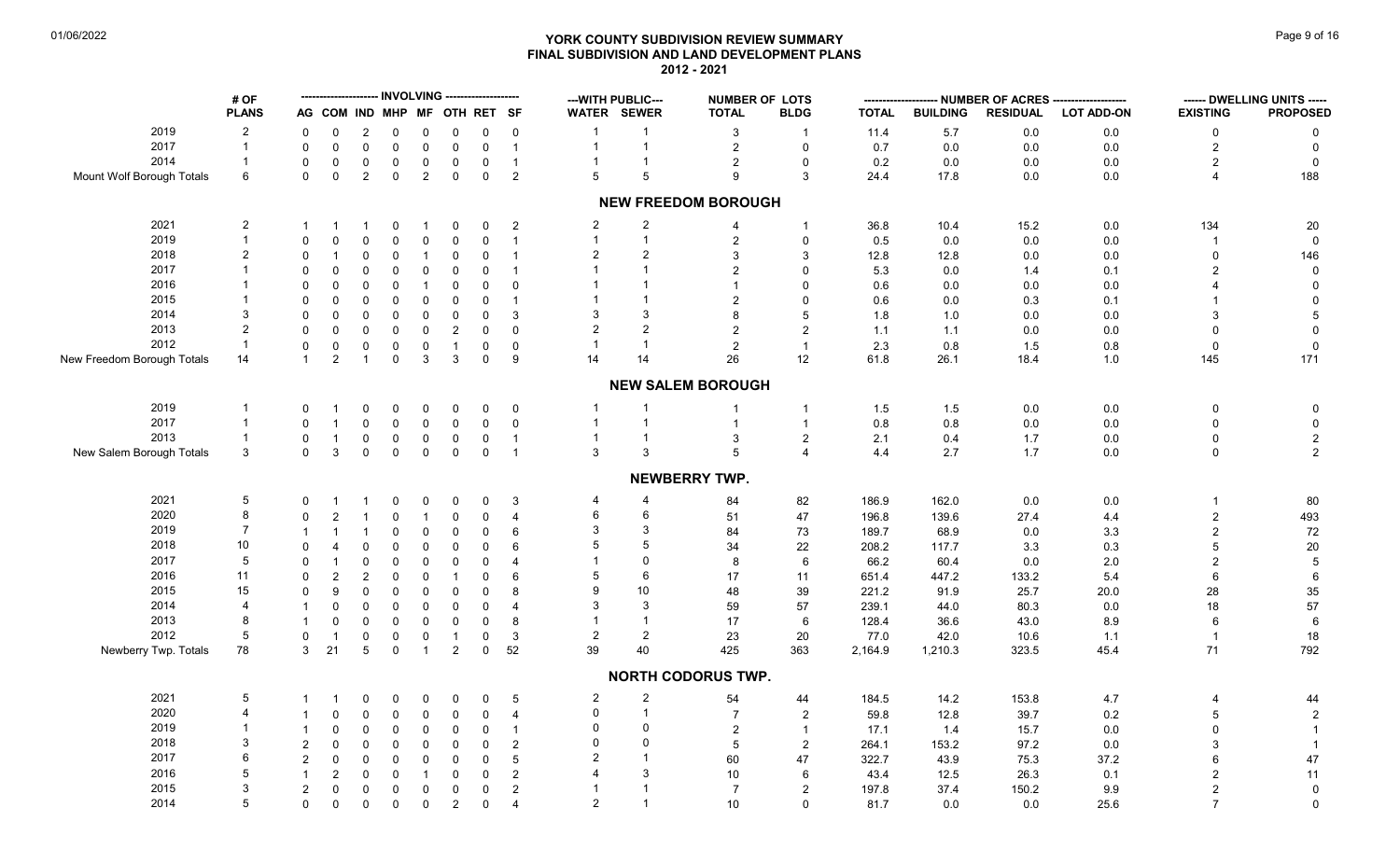# **YORK COUNTY SUBDIVISION REVIEW SUMMARY Page 10 of 16** Page 10 of 16 **FINAL SUBDIVISION AND LAND DEVELOPMENT PLANS 2012 - 2021**

|                            | # OF           |                |                              |                |                     |                |                |                     |                |                | --- WITH PUBLIC--- | <b>NUMBER OF LOTS</b>     |                     |              |                 | -- NUMBER OF ACRES --- |                   |                 | ------ DWELLING UNITS ----- |
|----------------------------|----------------|----------------|------------------------------|----------------|---------------------|----------------|----------------|---------------------|----------------|----------------|--------------------|---------------------------|---------------------|--------------|-----------------|------------------------|-------------------|-----------------|-----------------------------|
|                            | <b>PLANS</b>   |                | AG COM IND MHP MF OTH RET SF |                |                     |                |                |                     |                |                | WATER SEWER        | <b>TOTAL</b>              | <b>BLDG</b>         | <b>TOTAL</b> | <b>BUILDING</b> | <b>RESIDUAL</b>        | <b>LOT ADD-ON</b> | <b>EXISTING</b> | <b>PROPOSED</b>             |
| 2013                       | 8              | 3              |                              | $\mathbf 1$    | $\mathbf 0$         | $\Omega$       | $\mathbf 0$    | 0                   | 6              | $\overline{c}$ | $\mathbf{1}$       | 41                        | 32                  | 252.0        | 60.4            | 180.3                  | 11.8              | 8               | 29                          |
| 2012                       | $\sqrt{2}$     | $\overline{1}$ | $\Omega$                     | $\Omega$       | $\mathbf 0$         | $\mathsf{O}$   | $\overline{1}$ | $\mathbf 0$         | $\overline{1}$ | $\mathbf{1}$   | $\mathbf{1}$       | $\mathbf{3}$              | $\overline{2}$      | 115.7        | 44.5            | 71.2                   | 0.0               | $\overline{1}$  | $\mathbf{0}$                |
| North Codorus Twp. Totals  | 42             | 14             | $\overline{4}$               | $\mathbf{1}$   | $\mathbf 0$         | $\overline{1}$ | $\mathbf{3}$   | $\mathbf 0$         | 32             | 14             | 11                 | 199                       | 138                 | 1,538.8      | 380.3           | 809.7                  | 89.5              | 38              | 135                         |
|                            |                |                |                              |                |                     |                |                |                     |                |                |                    | NORTH HOPEWELL TWP.       |                     |              |                 |                        |                   |                 |                             |
| 2021                       | 6              | 2              | 0                            | -1             | $\mathbf 0$         | 0              | $\mathbf 0$    | 0                   | 4              | $\Omega$       | $\mathbf 0$        | 24                        | 20                  | 242.8        | 72.5            | 154.2                  | 0.0               | $\mathbf{3}$    | $\overline{7}$              |
| 2020                       | $\mathbf{1}$   | $\mathbf{0}$   | $\mathbf 0$                  | $\Omega$       | $\mathsf 0$         | 0              | $\mathbf 0$    | $\pmb{0}$           | $\overline{1}$ | $\Omega$       | $\mathbf 0$        | $\overline{c}$            | $\mathsf{O}\xspace$ | 17.6         | 0.0             | 0.0                    | 0.0               | $\overline{2}$  | $\mathbf 0$                 |
| 2019                       | 3              | $\overline{2}$ | $\mathbf 0$                  | 0              | $\mathbf 0$         | 0              | $\mathbf 0$    | $\mathbf 0$         | 3              | $\Omega$       | $\Omega$           | 6                         | $\mathbf 0$         | 124.2        | 0.0             | 94.6                   | 3.7               |                 | $\mathbf 0$                 |
| 2016                       | 1              | $\mathbf{1}$   | 0                            | 0              | $\mathbf 0$         | 0              | $\mathbf 0$    | $\mathbf 0$         | $\mathbf 0$    |                | $\Omega$           |                           | $\mathbf 0$         | 50.2         | 0.0             | 0.0                    | 0.0               |                 | $\Omega$                    |
|                            | $\overline{2}$ |                |                              |                |                     |                |                |                     |                |                | $\Omega$           |                           |                     |              |                 |                        |                   |                 |                             |
| 2015                       |                | $\overline{2}$ | $\Omega$                     | $\mathbf{0}$   | $\mathbf 0$         | 0              | $\mathbf 0$    | 0                   |                |                |                    | 3                         | $\mathbf 1$         | 106.3        | 55.1            | 0.0                    | 4.1               |                 | $\mathbf 0$                 |
| 2014                       |                |                | $\mathbf 0$                  | $\mathbf 0$    | $\mathbf 0$         | 0              | $\mathbf 0$    | $\mathbf 0$         |                | $\Omega$       | $\Omega$           | 2                         | $\mathbf 0$         | 83.6         | 0.0             | 72.8                   | 2.3               |                 | $\Omega$                    |
| 2013                       |                | 3              | $\Omega$                     | $\mathbf{0}$   | $\mathbf 0$         | $\Omega$       | $\mathbf 0$    | $\mathbf 0$         | 3              |                | $\Omega$           | 8                         | 3                   | 209.6        | 4.4             | 203.7                  | $0.5\,$           |                 |                             |
| 2012                       | $\mathbf{1}$   | $\overline{1}$ | $\mathbf 0$                  | 0              | $\mathbf 0$         | 0              | 0              | $\mathbf 0$         | $\overline{1}$ | $\Omega$       | $\mathbf 0$        | 2                         | $\mathbf 0$         | 23.3         | 0.0             | 21.3                   | 2.0               |                 | $\mathbf 0$                 |
| North Hopewell Twp. Totals | 19             | 12             | $\pmb{0}$                    | $\mathbf{1}$   | $\mathsf 0$         | $\mathbf 0$    | $\mathsf 0$    | $\mathsf{O}\xspace$ | 14             | $\Omega$       | $\mathbf 0$        | 48                        | 24                  | 857.6        | 132.0           | 546.6                  | 12.6              | $16$            | 8                           |
|                            |                |                |                              |                |                     |                |                |                     |                |                |                    | <b>NORTH YORK BOROUGH</b> |                     |              |                 |                        |                   |                 |                             |
| 2019                       | $\mathbf{1}$   | $\Omega$       | 0                            | $\Omega$       | 0                   | -1             | $\mathbf 0$    | 0                   | 0              | $\mathbf{1}$   | $\mathbf{1}$       | $\overline{2}$            | 0                   | 1.2          | 0.0             | 0.0                    | 0.0               | 0               | $\Omega$                    |
| 2016                       | $\overline{2}$ | $\Omega$       |                              | $\mathbf{0}$   | $\mathbf 0$         | $\overline{1}$ | $\mathbf 0$    | $\mathbf 0$         | $\mathbf 0$    | $\overline{c}$ | $\overline{2}$     | $\overline{a}$            | 2                   | 3.8          | 3.8             | 0.0                    | 0.0               | $\Omega$        | 105                         |
| 2015                       | $\overline{2}$ | $\mathbf{0}$   | $\Omega$                     |                | $\mathbf 0$         | 0              | $\mathbf 0$    | $\mathbf 0$         | $\overline{1}$ | $\overline{c}$ | $\overline{2}$     | $\overline{7}$            | $\mathbf{1}$        | 3.9          | 1.9             | 0.0                    | 0.0               | 5               | $\mathbf 0$                 |
| 2012                       | $\mathbf{1}$   | $\mathbf{0}$   | $\Omega$                     | 0              | $\mathbf 0$         | 0              | $\overline{1}$ | 0                   | 0              | $\mathbf{1}$   | $\mathbf{1}$       | 3                         | $\mathbf 0$         | 4.2          | 0.0             | 0.0                    | 1.9               | $\Omega$        | $\mathbf 0$                 |
| North York Borough Totals  | 6              | $\mathbf{0}$   | $\overline{1}$               | $\mathbf{1}$   | $\mathbf 0$         | $\overline{a}$ | $\overline{1}$ | $\mathbf 0$         | $\overline{1}$ | 6              | 6                  | 14                        | 3                   | 13.1         | 5.7             | 0.0                    | 1.9               | 5               | 105                         |
|                            |                |                |                              |                |                     |                |                |                     |                |                |                    |                           |                     |              |                 |                        |                   |                 |                             |
|                            |                |                |                              |                |                     |                |                |                     |                |                |                    | <b>PARADISE TWP.</b>      |                     |              |                 |                        |                   |                 |                             |
| 2021                       | 8              | $\overline{2}$ | $\Omega$                     | $\mathbf 0$    | $\mathbf 0$         | -1             | $\overline{2}$ | $\mathbf 0$         | 5              | 3              | 3                  | 34                        | 27                  | 500.7        | 307.2           | 219.3                  | 23.8              | $\overline{5}$  | 52                          |
| 2020                       | 1              |                | $\mathbf 0$                  | $\mathbf 0$    | $\mathbf 0$         | 0              | 0              | $\mathbf 0$         | $\mathbf{1}$   | $\Omega$       | $\Omega$           | 3                         | $\mathbf 0$         | 133.4        | 0.0             | 82.0                   | 51.4              | 3               | $\mathbf 0$                 |
| 2019                       |                | $\Omega$       | $\overline{2}$               | 0              | $\mathbf 0$         | 0              | $\mathbf 0$    | $\mathbf 0$         | $\mathbf 0$    | $\overline{2}$ | $\mathbf 0$        | $\sqrt{2}$                | $\mathbf 0$         | 8.4          | 0.0             | 0.0                    | 7.4               |                 | $\Omega$                    |
| 2018                       |                |                |                              | $\mathbf{1}$   | $\mathbf 0$         | 0              | $\mathbf 0$    | $\mathbf 0$         | $\overline{2}$ | $\overline{2}$ | $\mathfrak{p}$     | 10                        | $\overline{7}$      | 225.6        | 94.4            | 5.0                    | 23.8              |                 | 5                           |
| 2017                       |                |                |                              | $\mathbf 0$    | $\mathsf{O}\xspace$ | 0              | $\mathbf 0$    | $\pmb{0}$           | 6              | $\overline{2}$ | $\mathbf{1}$       | 13                        | $\overline{7}$      | 520.1        | 314.3           | 132.8                  | 1.6               |                 |                             |
| 2016                       | 3              |                | $\mathbf 0$                  | 0              | $\mathsf 0$         | 0              | -1             | 0                   | 2              | $\Omega$       | $\mathbf 0$        | 6                         | $\mathbf{1}$        | 228.8        | 10.2            | 214.0                  | 3.6               |                 |                             |
| 2015                       |                |                | $\mathbf 0$                  | 0              | $\mathbf 0$         | 0              | $\overline{1}$ | 0                   |                | $\overline{2}$ | $\overline{2}$     | 25                        | 22                  | 27.8         | 10.3            | 17.3                   | 0.2               |                 | 21                          |
| 2014                       | 6              |                | $\Omega$                     | $\Omega$       | $\mathbf 0$         | $\overline{2}$ | $\overline{1}$ | $\mathbf 0$         | 4              | 3              | 4                  | 14                        | 8                   | 138.2        | 36.2            | 0.0                    | 19.7              |                 | 61                          |
| 2013                       | 2              | $\overline{2}$ | $\mathbf 0$                  | $\mathbf 0$    |                     | 0              |                |                     |                | $\Omega$       | $\Omega$           | $\overline{\mathcal{A}}$  | $\overline{1}$      |              |                 |                        |                   |                 | $\Omega$                    |
| 2012                       | 5              |                |                              |                | $\mathbf 0$         |                | $\mathbf 0$    | $\pmb{0}$           | $\overline{2}$ | $\Omega$       | $\overline{2}$     |                           |                     | 30.0         | 20.0            | 3.2                    | 26.7              |                 |                             |
|                            |                | 3              | $\mathbf{1}$                 | 0              | $\mathbf 0$         | $\mathbf 0$    | $\overline{1}$ | $\mathbf 0$         | 3              |                |                    | 11                        | $\mathbf{1}$        | 347.9        | 2.0             | 292.3                  | 53.6              |                 | $\overline{1}$              |
| Paradise Twp. Totals       | 40             | 14             | 5                            | $\mathbf{1}$   | $\mathbf 0$         | 3              | 6              | $\mathsf 0$         | 26             | 14             | 14                 | 122                       | 74                  | 2,160.9      | 794.6           | 965.9                  | 211.8             | 27              | 145                         |
|                            |                |                |                              |                |                     |                |                |                     |                |                |                    | PEACH BOTTOM TWP.         |                     |              |                 |                        |                   |                 |                             |
| 2021                       | 4              | 2              | 0                            | $\Omega$       | $\mathbf 0$         | $\Omega$       | 0              | $\Omega$            | 4              | 0              | $\boldsymbol{0}$   | 6                         | $\overline{2}$      | 274.7        | 3.1             | 100.0                  | 1.7               |                 | $\overline{c}$              |
| 2020                       | $\overline{2}$ | $\Omega$       |                              | $\mathbf{0}$   | $\mathbf 0$         | 0              | 0              | $\mathbf 0$         | $\mathbf{1}$   | $\mathbf{1}$   | $\mathbf{1}$       | $\sqrt{5}$                | 3                   | 91.4         | 41.1            | 43.0                   | 0.0               |                 | $\overline{c}$              |
| 2019                       | 6              | 3              | $\overline{2}$               | $\pmb{0}$      | $\mathbf 0$         | 0              | $\overline{2}$ | $\mathbf 0$         | $\overline{2}$ | $\Omega$       | $\Omega$           | 10                        | 3                   | 425.6        | 116.5           | 231.8                  | 8.3               |                 | $\overline{c}$              |
| 2018                       |                | $\overline{2}$ | $\mathbf 0$                  | $\overline{2}$ | $\mathbf 0$         | 0              | $\mathbf 0$    | $\mathbf 0$         | 5              | $\Omega$       | $\Omega$           | 12                        | $\overline{2}$      | 1,654.9      | 4.8             | 374.2                  | 21.2              |                 | $\overline{c}$              |
| 2017                       | 1              |                | $\mathbf 0$                  | $\mathbf 0$    | $\mathbf 0$         | 0              | $\mathbf 0$    | $\mathbf 0$         | -1             | $\Omega$       | $\Omega$           | 2                         | $\Omega$            | 85.8         | 0.0             | 84.9                   | 0.9               |                 | $\mathbf 0$                 |
| 2016                       |                |                | $\mathbf 0$                  | $\mathbf 0$    | $\mathbf 0$         | 0              | $\mathbf 0$    | $\pmb{0}$           | $\Omega$       | $\Omega$       | $\Omega$           |                           | $\Omega$            | 119.0        | 0.0             | 0.0                    | 0.0               |                 | $\Omega$                    |
| 2015                       | $\overline{2}$ | $\Omega$       |                              | $\mathbf 0$    | $\mathbf 0$         | 0              | $\mathbf 0$    | $\mathbf 0$         | -1             | $\Omega$       | $\Omega$           |                           | $\overline{1}$      | 9.7          | 3.1             | 0.0                    | 0.1               |                 | $\mathbf 0$                 |
| 2014                       | 5              | $\mathbf 1$    | $\mathbf 0$                  | 2              | $\mathsf 0$         | 0              | $\overline{1}$ | 0                   | $\overline{2}$ | 4              | $\overline{4}$     | 37                        | 32                  | 898.8        | 584.0           | 305.8                  | 4.6               |                 | 29                          |
| 2013                       | 4              | $\mathbf{1}$   | $\overline{1}$               | 0              | $\mathbf 0$         | 0              | 0              | $\mathbf 0$         | $\overline{2}$ | $\overline{2}$ | $\mathbf{3}$       | 38                        | 35                  | 253.5        | 64.9            | 177.0                  |                   |                 | 33                          |
|                            |                |                |                              |                |                     |                |                |                     |                |                |                    |                           |                     |              |                 |                        | 0.2               |                 |                             |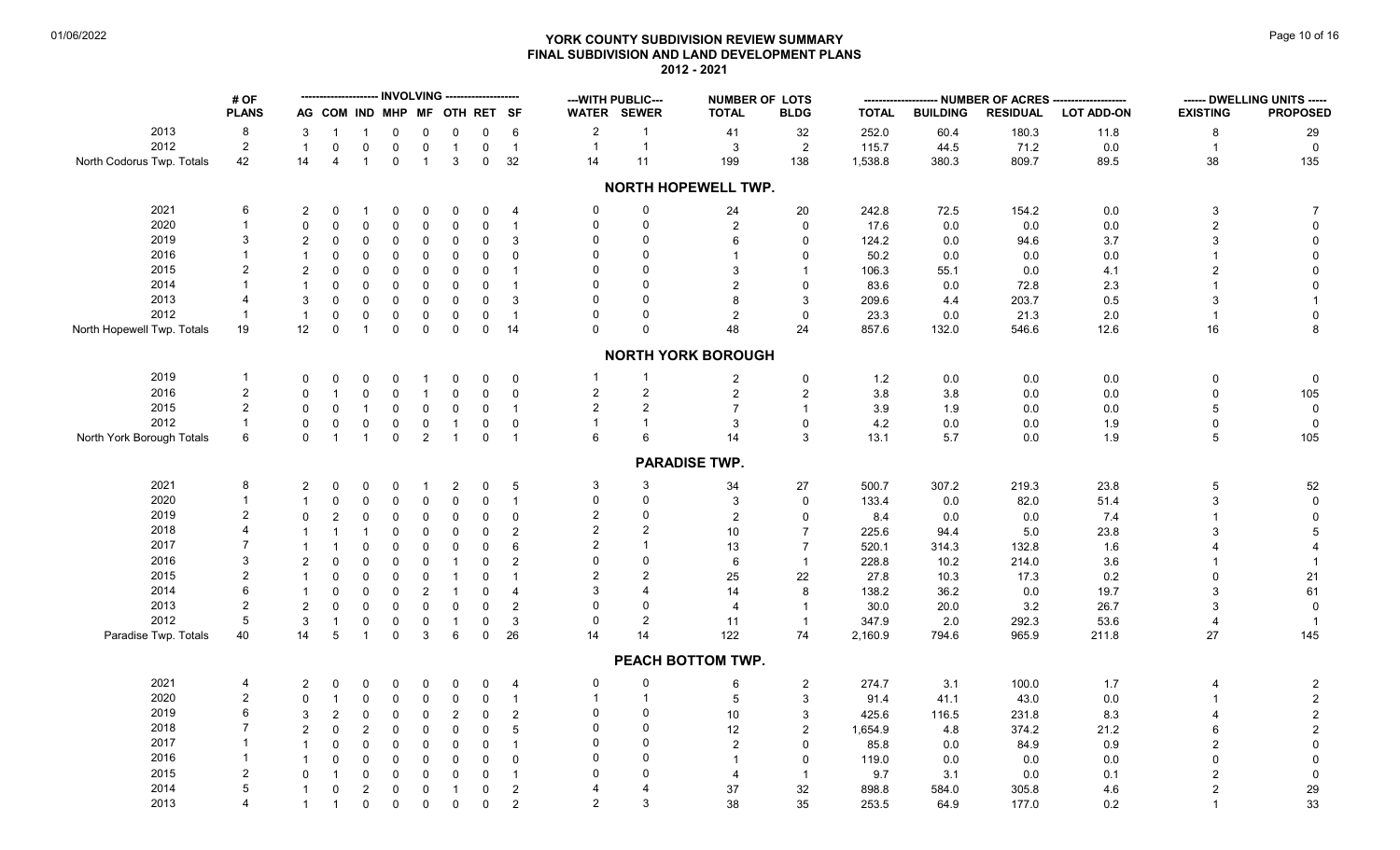#### **YORK COUNTY SUBDIVISION REVIEW SUMMARY Page 11 of 16** Page 11 of 16 **FINAL SUBDIVISION AND LAND DEVELOPMENT PLANS 2012 - 2021**

|                              | # OF            |                             |                           |                  |             | - INVOLVING ---               |                              |                         |                 |                         | --- WITH PUBLIC--- | <b>NUMBER OF LOTS</b>        |                 | ---------    |                 |                 | ---- NUMBER OF ACRES -------------------- |                 | ------ DWELLING UNITS ----- |
|------------------------------|-----------------|-----------------------------|---------------------------|------------------|-------------|-------------------------------|------------------------------|-------------------------|-----------------|-------------------------|--------------------|------------------------------|-----------------|--------------|-----------------|-----------------|-------------------------------------------|-----------------|-----------------------------|
|                              | <b>PLANS</b>    |                             |                           |                  |             |                               | AG COM IND MHP MF OTH RET SF |                         |                 |                         | WATER SEWER        | <b>TOTAL</b>                 | <b>BLDG</b>     | <b>TOTAL</b> | <b>BUILDING</b> | <b>RESIDUAL</b> | <b>LOT ADD-ON</b>                         | <b>EXISTING</b> | <b>PROPOSED</b>             |
| 2012                         | $5\phantom{.0}$ | $\overline{2}$              | $\sqrt{2}$                | 0                | $\pmb{0}$   | 0                             | 0                            | $\mathbf 0$             | $\mathbf{3}$    | $\overline{1}$          | $\overline{1}$     | 9                            | $\overline{7}$  | 248.6        | 169.7           | 77.7            | 0.9                                       | $\overline{c}$  | $\overline{2}$              |
| Peach Bottom Twp. Totals     | 37              | 13                          | $\overline{7}$            | 4                | $\mathsf 0$ | $\mathbf 0$                   | $\mathbf{3}$                 | $\mathbf 0$             | 21              | $\bf8$                  | $9\,$              | 124                          | 85              | 4,062.0      | 987.2           | 1,394.4         | 37.9                                      | 24              | 72                          |
|                              |                 |                             |                           |                  |             |                               |                              |                         |                 |                         |                    | PENN TWP.                    |                 |              |                 |                 |                                           |                 |                             |
| 2021                         | 12              | $\mathbf{0}$                | 2                         | 6                | $\mathbf 0$ | $\mathbf{0}$                  | $\mathbf 0$                  | 0                       | $\overline{4}$  | 12                      | 12                 | 140                          | 135             | 319.9        | 289.1           | 13.4            | 0.4                                       | $\overline{c}$  | 127                         |
| 2020                         | $\overline{4}$  | $\mathbf 1$                 | $\overline{1}$            |                  | $\pmb{0}$   | $\mathsf{O}$                  | $\mathbf 0$                  | 0                       | $\overline{c}$  | $\overline{4}$          | 4                  | $\overline{7}$               | $5\phantom{.0}$ | 44.0         | 23.0            | 20.6            | 0.0                                       |                 | $\mathbf{3}$                |
| 2019                         | 13              | $\Omega$                    | $\overline{4}$            | 4                | $\Omega$    | $\overline{1}$                | $\sqrt{2}$                   | $\mathbf 0$             | 3               | 13                      | 13                 | 116                          | 112             | 346.6        | 333.7           | 6.0             | 1.5                                       |                 | 125                         |
| 2018                         | 14              | $\Omega$                    | 3                         | 3                | $\mathbf 0$ | $\overline{1}$                | 3                            | $\mathbf 0$             | $\overline{4}$  | 14                      | 14                 | 70                           | 62              | 290.1        | 129.5           | 104.4           | 26.5                                      |                 | 98                          |
| 2017                         | 11              | $\mathbf{0}$                | $\overline{4}$            | $\overline{2}$   | $\mathbf 0$ | $\overline{1}$                | $\overline{1}$               | 0                       | $\overline{4}$  | 11                      | 10                 | 15                           | 9               | 214.9        | 93.1            | 5.1             | 0.5                                       | 3               | $37\,$                      |
| 2016                         | 12              | $\mathbf{0}$                | $\overline{4}$            |                  | $\mathbf 0$ | $\overline{2}$                | $\overline{1}$               | 0                       | 5               | 12                      | 11                 | 113                          | 104             | 143.3        | 88.5            | 28.6            | 1.9                                       | 5               | 125                         |
| 2015                         | 14              | 3                           | $\overline{2}$            | 5                | $\mathbf 0$ | 2                             | $\overline{4}$               | 0                       | 2               | 10                      | 10                 | 21                           | 8               | 373.4        | 116.7           | 153.6           | 1.7                                       | 31              | 43                          |
| 2014                         | 13              | $\mathbf{1}$                | $\overline{2}$            |                  | $\mathbf 0$ | $\Omega$                      | $\overline{2}$               | $\mathbf 0$             | 8               | 11                      | 11                 | 142                          | 131             | 220.4        | 68.2            | 109.1           | 21.7                                      | $\overline{7}$  | 128                         |
| 2013                         | 12              | $\mathbf{1}$                | $\sqrt{5}$                | $\overline{1}$   | $\pmb{0}$   | $\overline{1}$                | $\overline{1}$               | 0                       | $\overline{4}$  | 12                      | 12                 | 114                          | 110             | 201.2        | 107.7           | 93.5            | 1.2                                       | -1              | 132                         |
| 2012                         | $10$            | $\mathbf 0$                 | $\mathbf{3}$              | $\overline{1}$   | $\pmb{0}$   | $\mathbf 0$                   | $\pmb{0}$                    | $\mathsf{O}\phantom{0}$ | $6\phantom{1}6$ | $10$                    | $\boldsymbol{9}$   | 30                           | 19              | 129.1        | 75.3            | 34.9            | 22.1                                      | 8               | 13                          |
| Penn Twp. Totals             | 115             | 6                           | 30                        | 25               | $\mathbf 0$ | 8                             | 14                           | $\mathbf 0$             | 42              | 109                     | 106                | 768                          | 695             | 2,282.9      | 1,324.8         | 569.2           | 77.5                                      | 62              | 831                         |
|                              |                 |                             |                           |                  |             |                               |                              |                         |                 |                         |                    |                              |                 |              |                 |                 |                                           |                 |                             |
|                              |                 |                             |                           |                  |             |                               |                              |                         |                 |                         |                    | <b>RAILROAD BOROUGH</b>      |                 |              |                 |                 |                                           |                 |                             |
| 2021                         | $\overline{2}$  | $\mathbf{1}$                | $\mathbf{1}$              | 0                | $\mathbf 0$ | $\mathbf 0$                   | $\mathbf 0$                  | 0                       | $\overline{2}$  |                         | $\overline{2}$     | 16                           | 11              | 263.3        | 65.6            | 194.3           | 0.0                                       | $\overline{c}$  | 8                           |
| 2019                         | $\overline{2}$  | $\mathbf{0}$                | $\Omega$                  | $\mathbf 0$      | $\mathbf 0$ | $\mathbf 0$                   | $\mathbf 0$                  | $\mathbf 0$             | $\overline{2}$  | $\overline{a}$          | $\overline{2}$     | 12                           | $9\,$           | 6.4          | 5.0             | 0.0             | 0.2                                       | $\mathfrak{S}$  | $\boldsymbol{9}$            |
| Railroad Borough Totals      | $\overline{4}$  | $\mathbf{1}$                | $\overline{1}$            | $\mathbf 0$      | $\mathbf 0$ | $\mathbf 0$                   | $\mathbf 0$                  | $\mathbf 0$             | $\overline{4}$  | 3                       | $\overline{4}$     | 28                           | 20              | 269.7        | 70.6            | 194.3           | 0.2                                       | 5               | 17                          |
|                              |                 |                             |                           |                  |             |                               |                              |                         |                 |                         |                    | <b>RED LION BOROUGH</b>      |                 |              |                 |                 |                                           |                 |                             |
| 2021                         | $\overline{2}$  | 0                           | $\Omega$                  |                  | 0           | $\Omega$                      | $\overline{1}$               | 0                       | $\overline{1}$  | $\overline{2}$          | $\overline{2}$     | 3                            |                 | 29.8         | 26.6            | 0.0             | $0.0\,$                                   |                 | 0                           |
| 2020                         | $\overline{1}$  | $\mathbf{0}$                | $\overline{1}$            | $\mathbf 0$      | $\mathbf 0$ | $\Omega$                      | $\mathsf 0$                  | $\mathbf 0$             | $\mathbf 0$     | $\mathbf{1}$            | $\mathbf{1}$       | $\overline{1}$               |                 | 1.0          | 1.0             | 0.0             | $0.0\,$                                   | $\Omega$        | $\pmb{0}$                   |
| 2019                         | $\overline{2}$  | $\mathbf{0}$                | $\Omega$                  |                  | $\mathbf 0$ | 0                             | $\overline{1}$               | 0                       | $\mathbf 0$     | $\overline{a}$          | $\overline{2}$     | 6                            | $\Omega$        | 157.7        | 0.0             | 0.0             | 0.2                                       | $\Omega$        | $\mathsf{O}\xspace$         |
| 2018                         |                 | $\mathbf{0}$                | $\overline{1}$            | $\Omega$         | $\pmb{0}$   | 0                             | $\mathsf 0$                  | $\mathbf{0}$            | $\mathbf 0$     |                         | $\mathbf{1}$       | $\overline{1}$               | $\mathbf 0$     | 0.9          | 0.0             | 0.0             | 0.0                                       | $\Omega$        | $\pmb{0}$                   |
| 2016                         | $\overline{2}$  | $\mathbf{0}$                |                           |                  | $\pmb{0}$   | $\mathbf 0$                   | $\mathsf 0$                  | $\mathbf{0}$            | $\mathbf 0$     | 2                       | $\overline{2}$     | $\overline{2}$               | $\Omega$        | 3.2          | 0.0             | 0.0             |                                           | $\Omega$        | $\mathsf 0$                 |
| 2015                         |                 | $\mathbf 0$                 | $\mathbf 0$               | $\Omega$         | $\pmb{0}$   | $\mathbf 0$                   | $\pmb{0}$                    | $\mathbf{0}$            | $\overline{1}$  |                         | $\overline{1}$     | 2                            | $\Omega$        | 0.3          | 0.0             | 0.0             | 1.6<br>0.0                                | $\overline{2}$  | $\pmb{0}$                   |
| 2014                         | 3               | $\Omega$                    |                           | $\Omega$         |             |                               |                              | 0                       | $\mathbf 0$     | 3                       | 3                  | $\mathcal{R}$                | $\overline{2}$  | 4.3          | 3.2             |                 |                                           | $\Omega$        |                             |
| 2013                         | 3               |                             | $\overline{2}$            | 3                | $\pmb{0}$   | $\overline{1}$                | $\pmb{0}$                    | $\overline{0}$          |                 | 3                       | $\overline{2}$     |                              | $\mathcal{R}$   |              |                 | 0.0             | 0.0                                       |                 | $10\,$                      |
| 2012                         | $\overline{1}$  | $\mathbf 0$                 | $\mathbf 0$               |                  | $\pmb{0}$   | $\mathbf 0$                   | $\pmb{0}$                    |                         | $\mathbf 0$     |                         | $\overline{1}$     | $\mathbf{3}$                 |                 | 20.6         | 20.6            | 0.0             | $0.0\,$                                   | <sup>0</sup>    | $\pmb{0}$                   |
|                              |                 | $\mathbf 0$<br>$\mathbf{0}$ | $\overline{1}$<br>$\,6\,$ | $\mathbf 0$<br>6 | $\pmb{0}$   | $\mathbf 0$<br>$\overline{1}$ | $\mathbf 0$                  | $\mathsf{O}$            | $\mathbf 0$     |                         |                    | $\overline{1}$               | 8               | 0.5          | 0.5             | 0.0             | $0.0\,$                                   | $\mathsf{O}$    | $\mathbf 0$                 |
| Red Lion Borough Totals      | 16              |                             |                           |                  | $\mathbf 0$ |                               | $\overline{2}$               | $\mathbf 0$             | $\overline{2}$  | 16                      | 15                 | 22                           |                 | 218.3        | 51.9            | 0.0             | 1.8                                       | 3               | $10\,$                      |
|                              |                 |                             |                           |                  |             |                               |                              |                         |                 |                         |                    | <b>SEVEN VALLEYS BOROUGH</b> |                 |              |                 |                 |                                           |                 |                             |
| 2019                         | -1              | $\mathbf 0$                 | $\mathbf 0$               | $\Omega$         | $\mathbf 0$ | $\Omega$                      | $\mathbf 0$                  | $\mathbf 0$             | $\overline{1}$  | 0                       | 0                  | 3                            | $\overline{2}$  | 18.5         | $3.5\,$         | 15.0            | $0.0\,$                                   | $\mathbf{1}$    | $\overline{2}$              |
| 2015                         | $\overline{1}$  | $\mathbf 0$                 | $\mathbf 0$               | $\mathbf 0$      | $\mathbf 0$ | $\mathbf 0$                   | $\overline{1}$               | $\mathbf 0$             | $\overline{1}$  | $\mathbf{1}$            | $\mathbf{1}$       | $\overline{\mathbf{c}}$      | $\mathbf 0$     | 1.6          | $0.0\,$         | 0.0             | $0.0\,$                                   | $\mathbf{1}$    | $\mathbf 0$                 |
| Seven Valleys Borough Totals | 2               | $\mathbf 0$                 | $\mathbf 0$               | $\mathbf 0$      | $\mathbf 0$ | $\mathbf 0$                   | $\overline{1}$               | $\mathbf 0$             | $\overline{2}$  |                         |                    | $\overline{5}$               | $\overline{2}$  | 20.1         | 3.5             | 15.0            | 0.0                                       | $\overline{c}$  | $\overline{2}$              |
|                              |                 |                             |                           |                  |             |                               |                              |                         |                 |                         |                    | <b>SHREWSBURY BOROUGH</b>    |                 |              |                 |                 |                                           |                 |                             |
| 2021                         | $\overline{1}$  | 0                           | $\overline{1}$            | 0                | 0           | 0                             | $\mathbf 0$                  | 0                       | $\mathbf 0$     | $\mathbf{1}$            | $\overline{1}$     |                              | $\mathbf 0$     | 0.3          | 0.0             | 0.0             | 0.0                                       | $\mathbf 0$     | $\pmb{0}$                   |
| 2020                         | $\overline{2}$  | $\Omega$                    | $\overline{1}$            | $\mathbf 0$      | $\mathbf 0$ | $\mathbf 0$                   | $\overline{1}$               | $\mathsf{O}\phantom{0}$ | $\mathbf 0$     | $\overline{a}$          | $\overline{2}$     | 3                            |                 | 4.0          | 2.0             | 0.0             | $0.0\,$                                   | $\Omega$        | $\mathsf 0$                 |
| 2019                         |                 | $\Omega$                    | $\overline{1}$            | $\Omega$         | $\mathbf 0$ | $\mathbf 0$                   | $\mathbf 0$                  | $\mathbf 0$             | $\mathbf 0$     |                         |                    |                              | $\mathbf 0$     | 7.1          | 0.0             | 0.0             | 0.0                                       | U               | $\mathbf 0$                 |
| 2018                         | $\overline{2}$  | $\Omega$                    | $\mathbf 0$               | $\Omega$         | $\mathbf 0$ | $\mathbf 0$                   | $\overline{1}$               | 0                       | 2               | $\overline{\mathbf{c}}$ | $\overline{2}$     | $\overline{7}$               | 5               | 16.4         | 3.9             | 0.0             | $0.0\,$                                   |                 | $\sqrt{5}$                  |
| 2015                         | $\overline{2}$  | $\mathbf 0$                 | $\overline{1}$            | $\mathbf 0$      | $\mathbf 0$ | $\mathbf 0$                   | $\mathbf 0$                  | $\mathbf 0$             | $\overline{1}$  | 2                       | $\overline{2}$     | 3                            | $\overline{1}$  | 1.3          | 0.7             | 0.0             | 0.1                                       | $\overline{2}$  | $\pmb{0}$                   |
| 2014                         | $\overline{2}$  | $\mathbf{1}$                | $\mathbf 0$               | $\mathbf 0$      | $\mathsf 0$ | $\mathbf 0$                   | $\mathsf 0$                  | $\mathbf 0$             | $\overline{2}$  | $\overline{2}$          | $\overline{2}$     | 10                           | $\overline{7}$  | 56.2         | 7.0             | 40.0            | 0.0                                       | $\mathbf{1}$    | $\overline{7}$              |
|                              |                 |                             |                           |                  |             |                               |                              |                         |                 |                         |                    |                              |                 |              |                 |                 |                                           |                 |                             |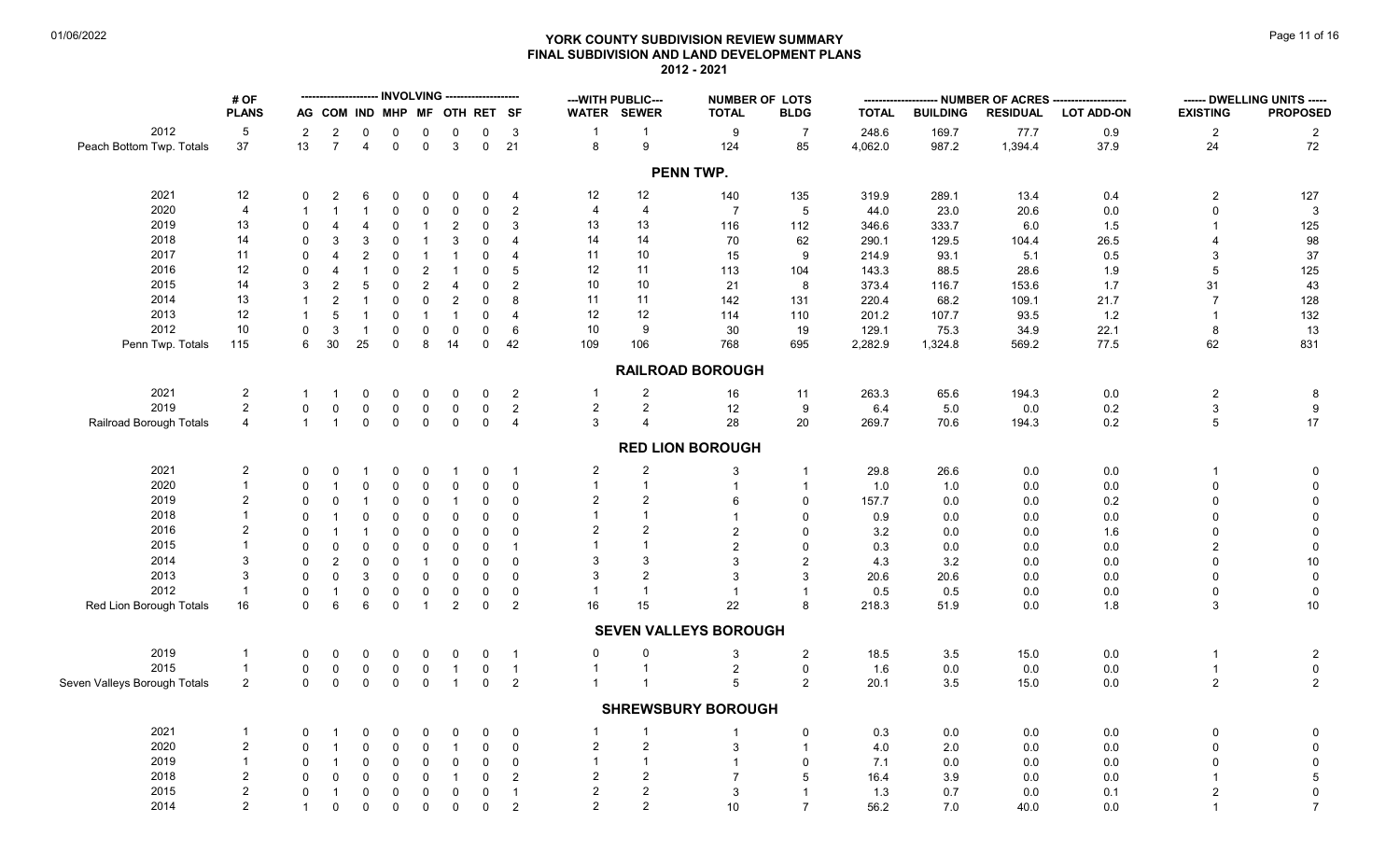# **YORK COUNTY SUBDIVISION REVIEW SUMMARY Page 12 of 16** Page 12 of 16 **FINAL SUBDIVISION AND LAND DEVELOPMENT PLANS 2012 - 2021**

| WATER SEWER<br><b>PROPOSED</b><br><b>PLANS</b><br>AG COM IND MHP MF OTH RET SF<br><b>TOTAL</b><br><b>BLDG</b><br><b>TOTAL</b><br><b>BUILDING</b><br><b>RESIDUAL</b><br><b>LOT ADD-ON</b><br><b>EXISTING</b><br>2013<br>$\overline{2}$<br>$\overline{c}$<br>$\overline{2}$<br>23.2<br>23.2<br>$0.0\,$<br>$0.0\,$<br>0<br>$\overline{2}$<br>0<br>0<br>0<br>$\mathbf 0$<br>$\mathbf 0$<br>0<br>0<br>4<br>4<br>0<br>$\mathbf{3}$<br>$\sqrt{3}$<br>2012<br>3<br>$\mathsf 0$<br>$\overline{2}$<br>$\boldsymbol{9}$<br>$\overline{7}$<br>5.7<br>4.2<br>0.5<br>1.0<br>$\,6\,$<br>$\mathbf 0$<br>$\overline{1}$<br>$\mathbf 0$<br>$\mathbf 0$<br>$\mathbf 0$<br>$\mathbf 0$<br>$\overline{1}$<br>15<br>15<br>$\overline{7}$<br>$\mathbf 0$<br>2<br>$\mathbf 0$<br>$\overline{7}$<br>15<br>38<br>25<br>41.0<br>40.5<br>5<br>18<br>Shrewsbury Borough Totals<br>$\mathbf 0$<br>$\mathbf 0$<br>114.2<br>1.1<br>$\mathbf{1}$<br><b>SHREWSBURY TWP.</b><br>2021<br>$10$<br>7<br>7<br>453.8<br>300.2<br>$0.0\,$<br>69<br>$\overline{2}$<br>3<br>37<br>34<br>6.1<br>0<br>3<br>0<br>0<br>0<br>1<br>-1<br>$\overline{7}$<br>2020<br>5<br>$\sqrt{5}$<br>$\mathsf 0$<br>$\overline{5}$<br>3<br>$\sqrt{2}$<br>$\overline{2}$<br>$\boldsymbol{\Delta}$<br>$\mathbf 0$<br>$\mathbf 0$<br>3<br>16<br>85.8<br>20.3<br>23.8<br>6.7<br>$\Omega$<br>$\Omega$<br>2019<br>3<br>$\overline{4}$<br>3<br>$19$<br>$\mathbf 0$<br>$\mathbf 0$<br>$\overline{c}$<br>26<br>20<br>30.9<br>7.0<br>21.2<br>0.2<br>0<br>0<br>$\mathbf{1}$<br>-1<br>-1<br>$\overline{2}$<br>2018<br>5<br>$\overline{2}$<br>89<br>$\overline{2}$<br>$\mathbf 0$<br>$\mathbf 0$<br>$\mathbf 0$<br>$\mathbf 0$<br>$\overline{4}$<br>105<br>101<br>341.0<br>68.9<br>239.5<br>9.8<br>$\overline{1}$<br>$\Omega$<br>2017<br>$\overline{2}$<br>2<br>6<br>$\overline{c}$<br>$\mathsf{O}\xspace$<br>$\overline{2}$<br>$\sqrt{2}$<br>3<br>$\overline{1}$<br>$\Omega$<br>$\mathbf 0$<br>$\mathbf 0$<br>11<br>5<br>261.3<br>5.7<br>211.0<br>10.4<br>3<br>2016<br>3<br>3<br>3<br>$\sqrt{5}$<br>$\mathbf 0$<br>$\mathbf 0$<br>$\mathbf 0$<br>2<br>8<br>6<br>18.9<br>6.1<br>0.0<br>$0.0\,$<br>$\Omega$<br>$\overline{1}$<br>$\mathbf 0$<br>$\overline{1}$<br>2015<br>2<br>$\overline{2}$<br>$\overline{4}$<br>$\sqrt{2}$<br>$\mathbf 0$<br>11<br>234.3<br>0.0<br>0.0<br>3<br>$\mathbf 0$<br>$\overline{1}$<br>$\Omega$<br>$\overline{1}$<br>$\mathbf 0$<br>$\overline{1}$<br>8<br>94.7<br>2014<br>3<br>$\overline{7}$<br>$19$<br>0<br>$\overline{7}$<br>5<br>0<br>0<br>$\Omega$<br>$\overline{1}$<br>$\mathbf{0}$<br>28<br>19<br>171.1<br>21.7<br>129.6<br>19.1<br>$\overline{4}$<br>6<br>2013<br>5<br>$\mathbf 0$<br>$\mathbf 0$<br>8<br>22.9<br>159.3<br>3<br>$\overline{1}$<br>4<br>$\overline{1}$<br>$\Omega$<br>$\mathbf 0$<br>$\overline{1}$<br>11<br>183.6<br>1.4<br>$\overline{1}$<br>2012<br>2<br>6<br>3<br>$\mathbf 0$<br>$\mathbf 0$<br>$\mathbf 0$<br>$\overline{4}$<br>265.1<br>105.4<br>156.6<br>5.1<br>$\overline{7}$<br>$\overline{1}$<br>0<br>$\mathbf 0$<br>11<br>$\overline{4}$<br>$\overline{1}$<br>$6\phantom{1}$<br>209<br>58<br>18<br>16<br>$\overline{5}$<br>$\mathbf 0$<br>29<br>31<br>34<br>264<br>210<br>652.9<br>52.7<br>$27\,$<br>Shrewsbury Twp. Totals<br>$\mathbf 0$<br>$\mathbf 0$<br>2,045.8<br>947.1<br><b>SPRING GARDEN TWP.</b><br>2021<br>6<br>6<br>6<br>66.2<br>0.1<br>6<br>61.4<br>$0.0\,$<br>2<br>3<br>0<br>$\Omega$<br>0<br>0<br>9<br>0<br>$\overline{1}$<br>0<br>2020<br>$\overline{4}$<br>$\mathbf{3}$<br>$\overline{c}$<br>$\mathbf 0$<br>$\mathbf 0$<br>$\mathbf 0$<br>$\mathbf 0$<br>5<br>$\overline{2}$<br>9.9<br>7.4<br>0.0<br>0.1<br>$\mathbf 0$<br>$\Omega$<br>$\mathbf 0$<br>$\overline{1}$<br>4<br>2019<br>$\overline{2}$<br>$\overline{2}$<br>$\overline{2}$<br>$\mathbf{3}$<br>$\mathsf 0$<br>189<br>$\mathbf 0$<br>$\mathbf 0$<br>83.4<br>47.7<br>$0.9\,$<br>0<br>$\mathbf{0}$<br>$\overline{1}$<br>0.0<br>$\Omega$<br>$\overline{1}$<br>$\overline{1}$<br>$\overline{\mathbf{1}}$<br>5<br>2018<br>5<br>$\sqrt{2}$<br>$\mathbf 0$<br>$\overline{2}$<br>8<br>-5<br>11.2<br>8.4<br>$\Omega$<br>$\overline{1}$<br>$\mathbf 0$<br>$\mathbf{0}$<br>0.0<br>0.1<br>3<br>-1<br>$\mathbf{1}$<br>5<br>5<br>2017<br>$\mathbf{3}$<br>$\overline{2}$<br>39<br>36<br>$33\,$<br>$\Omega$<br>$\mathbf 0$<br>$\mathbf{0}$<br>74.7<br>22.0<br>0.0<br>$0.0\,$<br>$\Omega$<br>$\Omega$<br>2016<br>6<br>6<br>106<br>$\mathbf 0$<br>3<br>$\mathbf 0$<br>$\mathbf{0}$<br>$\overline{2}$<br>10<br>38.5<br>22.5<br>$0.8\,$<br>$\Omega$<br>$\Omega$<br>0.0<br>2015<br>6<br>6<br>$\mathbf 0$<br>$\mathbf 0$<br>10<br>52.6<br>26.2<br>$0.0\,$<br>$\overline{4}$<br>$\overline{1}$<br>$\Omega$<br>$\mathbf{0}$<br>$\overline{1}$<br>6<br>0.0<br>$\Omega$<br>$\overline{1}$<br>2014<br>6<br>3<br>$\mathbf 0$<br>$\overline{7}$<br>$\mathbf 0$<br>$\Omega$<br>$\Omega$<br>$\mathbf{0}$<br>5<br>86.2<br>84.8<br>0.0<br>0.7<br>$\overline{1}$<br>$\overline{1}$<br>$\overline{1}$<br>2013<br>$\overline{2}$<br>$\mathbf 0$<br>$\overline{7}$<br>32.9<br>20.3<br>4<br>$\Omega$<br>0<br>$\mathbf 0$<br>3<br>0.0<br>0.0<br>$\mathbf 0$<br>-1<br>0<br>$\mathbf{1}$<br>$\Omega$<br>2012<br>6<br>$\sqrt{2}$<br>$\overline{2}$<br>$\mathbf 0$<br>$\mathbf 0$<br>6<br>10<br>6<br>325.1<br>267.1<br>0.1<br>$\Omega$<br>$\overline{1}$<br>$\mathbf 0$<br>0.0<br>-1<br>$\overline{4}$<br>335<br>6<br>50<br>76<br>13<br>Spring Garden Twp. Totals<br>50<br>$\mathbf 0$<br>21<br>9<br>$\mathbf 0$<br>$\mathbf 0$<br>12<br>50<br>108<br>780.7<br>567.8<br>0.0<br>2.8<br>4<br><b>SPRING GROVE BOROUGH</b><br>2020<br>$\overline{1}$<br>$0.0\,$<br>0.4<br>$\overline{1}$<br>0.9<br>0.0<br>0<br>$\Omega$<br>$\Omega$<br>$\Omega$<br>$\Omega$<br>0<br>$\overline{1}$<br>0<br>0<br>0<br>-1<br>2014<br>$\overline{c}$<br>$\overline{2}$<br>$\overline{2}$<br>$\,6\,$<br>3<br>$\mathsf 0$<br>$\mathbf 0$<br>$\mathbf 0$<br>$\overline{1}$<br>$\mathbf 0$<br>5.6<br>$0.0\,$<br>2.1<br>$\Omega$<br>$\overline{1}$<br>0<br>$\Omega$<br>$\mathbf{1}$<br>1.4<br>2012<br>$\mathbf{3}$<br>3<br>3<br>0<br>$\overline{c}$<br>39<br>36<br>2<br>$35\,$<br>0<br>0<br>$\mathbf{1}$<br>$\mathbf 0$<br>4.8<br>9.9<br>1.1<br>0.1<br>0<br>$\overline{1}$<br>35<br>$\mathbf{0}$<br>$\overline{2}$<br>46<br>36<br>6<br>$\overline{1}$<br>$\mathsf{O}\xspace$<br>$\mathsf{O}\xspace$<br>$\mathbf 0$<br>3.2<br>6<br>$\mathbf{1}$<br>$\overline{4}$<br>6<br>6<br>11.3<br>9.9<br>1.9<br>SPRINGETTSBURY TWP.<br>2021<br>15<br>15<br>14<br>$\overline{7}$<br>87<br>76<br>167.1<br>66.3<br>14.4<br>4.5<br>6<br>221<br>3<br>0<br>0<br>$\mathbf 0$<br>0<br>4<br>-1<br>8<br>2020<br>8<br>$\overline{c}$<br>$\overline{2}$<br>8<br>$30\,$<br>25<br>29<br>$\overline{c}$<br>$\mathbf 0$<br>$\mathbf 0$<br>105.6<br>99.5<br>0.0<br>$0.6\,$<br>101<br>$\Omega$<br>$\overline{1}$<br>$\overline{1}$<br>12<br>2019<br>15<br>12<br>$\overline{c}$<br>$\sqrt{2}$<br>$5\phantom{.0}$<br>67<br>$\mathbf 0$<br>$\mathbf 0$<br>22<br>247.7<br>67.7<br>$2.5\,$<br>6<br>$\Omega$<br>3<br>11<br>0.0<br>4<br>10<br>10<br>2018<br>10<br>$\overline{7}$<br>$\mathbf 0$<br>87<br>86<br>72<br>$\mathbf 0$<br>$\mathbf 0$<br>2<br>272.4<br>237.1<br>2.3<br>$0.0\,$<br>$\Omega$<br>$\overline{1}$<br>$\Omega$<br>17<br>17<br>2017<br>18<br>12<br>$\mathbf 0$<br>2<br>221<br>$\mathbf 0$<br>$\overline{4}$<br>27<br>19<br>148.7<br>129.1<br>0.4<br>5.2<br>$\Omega$<br>$\overline{4}$<br>$\Omega$<br>3<br>$\overline{7}$<br>8<br>2016<br>8<br>$\mathbf 0$<br>3<br>15<br>195.0<br>0.1<br>$\sqrt{5}$<br>$\mathbf 0$<br>$\mathbf 0$<br>$\Omega$<br>13<br>195.5<br>0.0<br>$\Omega$<br>4<br>$\mathbf{1}$<br>5<br>2015<br>5<br>5<br>$\overline{c}$<br>$\overline{\mathbf{c}}$<br>$\mathbf 0$<br>$\mathbf 0$<br>$\mathbf 0$<br>$\overline{7}$<br>3<br>105.2<br>69.6<br>11.9<br>$\mathbf 0$<br>$\mathbf 0$<br>0.0<br>$\Omega$<br>$\overline{1}$<br>2014<br>10<br>8<br>8<br>$\overline{7}$<br>$\overline{2}$<br>$\overline{2}$<br>80<br>$\mathbf{0}$<br>$\mathbf 0$<br>$\mathbf 0$<br>$\mathbf 0$<br>14<br>8<br>118.6<br>7.9<br>$\overline{1}$<br>91.0<br>0.8 |                             | # OF |  |  | <b>INVOLVING</b> |  |  | --- WITH PUBLIC--- | <b>NUMBER OF LOTS</b> | -------- | - NUMBER OF ACRES ------ |  | ------ DWELLING UNITS ----- |
|--------------------------------------------------------------------------------------------------------------------------------------------------------------------------------------------------------------------------------------------------------------------------------------------------------------------------------------------------------------------------------------------------------------------------------------------------------------------------------------------------------------------------------------------------------------------------------------------------------------------------------------------------------------------------------------------------------------------------------------------------------------------------------------------------------------------------------------------------------------------------------------------------------------------------------------------------------------------------------------------------------------------------------------------------------------------------------------------------------------------------------------------------------------------------------------------------------------------------------------------------------------------------------------------------------------------------------------------------------------------------------------------------------------------------------------------------------------------------------------------------------------------------------------------------------------------------------------------------------------------------------------------------------------------------------------------------------------------------------------------------------------------------------------------------------------------------------------------------------------------------------------------------------------------------------------------------------------------------------------------------------------------------------------------------------------------------------------------------------------------------------------------------------------------------------------------------------------------------------------------------------------------------------------------------------------------------------------------------------------------------------------------------------------------------------------------------------------------------------------------------------------------------------------------------------------------------------------------------------------------------------------------------------------------------------------------------------------------------------------------------------------------------------------------------------------------------------------------------------------------------------------------------------------------------------------------------------------------------------------------------------------------------------------------------------------------------------------------------------------------------------------------------------------------------------------------------------------------------------------------------------------------------------------------------------------------------------------------------------------------------------------------------------------------------------------------------------------------------------------------------------------------------------------------------------------------------------------------------------------------------------------------------------------------------------------------------------------------------------------------------------------------------------------------------------------------------------------------------------------------------------------------------------------------------------------------------------------------------------------------------------------------------------------------------------------------------------------------------------------------------------------------------------------------------------------------------------------------------------------------------------------------------------------------------------------------------------------------------------------------------------------------------------------------------------------------------------------------------------------------------------------------------------------------------------------------------------------------------------------------------------------------------------------------------------------------------------------------------------------------------------------------------------------------------------------------------------------------------------------------------------------------------------------------------------------------------------------------------------------------------------------------------------------------------------------------------------------------------------------------------------------------------------------------------------------------------------------------------------------------------------------------------------------------------------------------------------------------------------------------------------------------------------------------------------------------------------------------------------------------------------------------------------------------------------------------------------------------------------------------------------------------------------------------------------------------------------------------------------------------------------------------------------------------------------------------------------------------------------------------------------------------------------------------------------------------------------------------------------------------------------------------------------------------------------------------------------------------------------------------------------------------------------------------------------------------------------------------------------------------------------------------------------------------------------------------------------------------------------------------------------------------------------------------------------------------------------------------------------------------------------------------------------------------------------------------------------------------------------------------------------------------------------------------------------------------------------------------------------------------------------------------------------------------------------------------------------------------------------------------------------------------------------------------------------------------------------------------------------------------------------------------------------------------------------------------------------------------------------------------------------------------------------------------------------------------------------------------------------------------------------------------------------------------------------------------------------------------------------------------------------------------------------------------------------------------------------------------------------------------------------------------------------------------------------------------------------------------------------------------------------------------------------------------------------------------------------------------------------------------------------------------------------------------------------------------------------------------------------------------------------------------------------------------------------------------------------------------------------------------------------------------------|-----------------------------|------|--|--|------------------|--|--|--------------------|-----------------------|----------|--------------------------|--|-----------------------------|
|                                                                                                                                                                                                                                                                                                                                                                                                                                                                                                                                                                                                                                                                                                                                                                                                                                                                                                                                                                                                                                                                                                                                                                                                                                                                                                                                                                                                                                                                                                                                                                                                                                                                                                                                                                                                                                                                                                                                                                                                                                                                                                                                                                                                                                                                                                                                                                                                                                                                                                                                                                                                                                                                                                                                                                                                                                                                                                                                                                                                                                                                                                                                                                                                                                                                                                                                                                                                                                                                                                                                                                                                                                                                                                                                                                                                                                                                                                                                                                                                                                                                                                                                                                                                                                                                                                                                                                                                                                                                                                                                                                                                                                                                                                                                                                                                                                                                                                                                                                                                                                                                                                                                                                                                                                                                                                                                                                                                                                                                                                                                                                                                                                                                                                                                                                                                                                                                                                                                                                                                                                                                                                                                                                                                                                                                                                                                                                                                                                                                                                                                                                                                                                                                                                                                                                                                                                                                                                                                                                                                                                                                                                                                                                                                                                                                                                                                                                                                                                                                                                                                                                                                                                                                                                                                                                                                                                                                                                                                                                                                                          |                             |      |  |  |                  |  |  |                    |                       |          |                          |  |                             |
|                                                                                                                                                                                                                                                                                                                                                                                                                                                                                                                                                                                                                                                                                                                                                                                                                                                                                                                                                                                                                                                                                                                                                                                                                                                                                                                                                                                                                                                                                                                                                                                                                                                                                                                                                                                                                                                                                                                                                                                                                                                                                                                                                                                                                                                                                                                                                                                                                                                                                                                                                                                                                                                                                                                                                                                                                                                                                                                                                                                                                                                                                                                                                                                                                                                                                                                                                                                                                                                                                                                                                                                                                                                                                                                                                                                                                                                                                                                                                                                                                                                                                                                                                                                                                                                                                                                                                                                                                                                                                                                                                                                                                                                                                                                                                                                                                                                                                                                                                                                                                                                                                                                                                                                                                                                                                                                                                                                                                                                                                                                                                                                                                                                                                                                                                                                                                                                                                                                                                                                                                                                                                                                                                                                                                                                                                                                                                                                                                                                                                                                                                                                                                                                                                                                                                                                                                                                                                                                                                                                                                                                                                                                                                                                                                                                                                                                                                                                                                                                                                                                                                                                                                                                                                                                                                                                                                                                                                                                                                                                                                          |                             |      |  |  |                  |  |  |                    |                       |          |                          |  |                             |
|                                                                                                                                                                                                                                                                                                                                                                                                                                                                                                                                                                                                                                                                                                                                                                                                                                                                                                                                                                                                                                                                                                                                                                                                                                                                                                                                                                                                                                                                                                                                                                                                                                                                                                                                                                                                                                                                                                                                                                                                                                                                                                                                                                                                                                                                                                                                                                                                                                                                                                                                                                                                                                                                                                                                                                                                                                                                                                                                                                                                                                                                                                                                                                                                                                                                                                                                                                                                                                                                                                                                                                                                                                                                                                                                                                                                                                                                                                                                                                                                                                                                                                                                                                                                                                                                                                                                                                                                                                                                                                                                                                                                                                                                                                                                                                                                                                                                                                                                                                                                                                                                                                                                                                                                                                                                                                                                                                                                                                                                                                                                                                                                                                                                                                                                                                                                                                                                                                                                                                                                                                                                                                                                                                                                                                                                                                                                                                                                                                                                                                                                                                                                                                                                                                                                                                                                                                                                                                                                                                                                                                                                                                                                                                                                                                                                                                                                                                                                                                                                                                                                                                                                                                                                                                                                                                                                                                                                                                                                                                                                                          |                             |      |  |  |                  |  |  |                    |                       |          |                          |  |                             |
|                                                                                                                                                                                                                                                                                                                                                                                                                                                                                                                                                                                                                                                                                                                                                                                                                                                                                                                                                                                                                                                                                                                                                                                                                                                                                                                                                                                                                                                                                                                                                                                                                                                                                                                                                                                                                                                                                                                                                                                                                                                                                                                                                                                                                                                                                                                                                                                                                                                                                                                                                                                                                                                                                                                                                                                                                                                                                                                                                                                                                                                                                                                                                                                                                                                                                                                                                                                                                                                                                                                                                                                                                                                                                                                                                                                                                                                                                                                                                                                                                                                                                                                                                                                                                                                                                                                                                                                                                                                                                                                                                                                                                                                                                                                                                                                                                                                                                                                                                                                                                                                                                                                                                                                                                                                                                                                                                                                                                                                                                                                                                                                                                                                                                                                                                                                                                                                                                                                                                                                                                                                                                                                                                                                                                                                                                                                                                                                                                                                                                                                                                                                                                                                                                                                                                                                                                                                                                                                                                                                                                                                                                                                                                                                                                                                                                                                                                                                                                                                                                                                                                                                                                                                                                                                                                                                                                                                                                                                                                                                                                          |                             |      |  |  |                  |  |  |                    |                       |          |                          |  |                             |
|                                                                                                                                                                                                                                                                                                                                                                                                                                                                                                                                                                                                                                                                                                                                                                                                                                                                                                                                                                                                                                                                                                                                                                                                                                                                                                                                                                                                                                                                                                                                                                                                                                                                                                                                                                                                                                                                                                                                                                                                                                                                                                                                                                                                                                                                                                                                                                                                                                                                                                                                                                                                                                                                                                                                                                                                                                                                                                                                                                                                                                                                                                                                                                                                                                                                                                                                                                                                                                                                                                                                                                                                                                                                                                                                                                                                                                                                                                                                                                                                                                                                                                                                                                                                                                                                                                                                                                                                                                                                                                                                                                                                                                                                                                                                                                                                                                                                                                                                                                                                                                                                                                                                                                                                                                                                                                                                                                                                                                                                                                                                                                                                                                                                                                                                                                                                                                                                                                                                                                                                                                                                                                                                                                                                                                                                                                                                                                                                                                                                                                                                                                                                                                                                                                                                                                                                                                                                                                                                                                                                                                                                                                                                                                                                                                                                                                                                                                                                                                                                                                                                                                                                                                                                                                                                                                                                                                                                                                                                                                                                                          |                             |      |  |  |                  |  |  |                    |                       |          |                          |  |                             |
|                                                                                                                                                                                                                                                                                                                                                                                                                                                                                                                                                                                                                                                                                                                                                                                                                                                                                                                                                                                                                                                                                                                                                                                                                                                                                                                                                                                                                                                                                                                                                                                                                                                                                                                                                                                                                                                                                                                                                                                                                                                                                                                                                                                                                                                                                                                                                                                                                                                                                                                                                                                                                                                                                                                                                                                                                                                                                                                                                                                                                                                                                                                                                                                                                                                                                                                                                                                                                                                                                                                                                                                                                                                                                                                                                                                                                                                                                                                                                                                                                                                                                                                                                                                                                                                                                                                                                                                                                                                                                                                                                                                                                                                                                                                                                                                                                                                                                                                                                                                                                                                                                                                                                                                                                                                                                                                                                                                                                                                                                                                                                                                                                                                                                                                                                                                                                                                                                                                                                                                                                                                                                                                                                                                                                                                                                                                                                                                                                                                                                                                                                                                                                                                                                                                                                                                                                                                                                                                                                                                                                                                                                                                                                                                                                                                                                                                                                                                                                                                                                                                                                                                                                                                                                                                                                                                                                                                                                                                                                                                                                          |                             |      |  |  |                  |  |  |                    |                       |          |                          |  |                             |
|                                                                                                                                                                                                                                                                                                                                                                                                                                                                                                                                                                                                                                                                                                                                                                                                                                                                                                                                                                                                                                                                                                                                                                                                                                                                                                                                                                                                                                                                                                                                                                                                                                                                                                                                                                                                                                                                                                                                                                                                                                                                                                                                                                                                                                                                                                                                                                                                                                                                                                                                                                                                                                                                                                                                                                                                                                                                                                                                                                                                                                                                                                                                                                                                                                                                                                                                                                                                                                                                                                                                                                                                                                                                                                                                                                                                                                                                                                                                                                                                                                                                                                                                                                                                                                                                                                                                                                                                                                                                                                                                                                                                                                                                                                                                                                                                                                                                                                                                                                                                                                                                                                                                                                                                                                                                                                                                                                                                                                                                                                                                                                                                                                                                                                                                                                                                                                                                                                                                                                                                                                                                                                                                                                                                                                                                                                                                                                                                                                                                                                                                                                                                                                                                                                                                                                                                                                                                                                                                                                                                                                                                                                                                                                                                                                                                                                                                                                                                                                                                                                                                                                                                                                                                                                                                                                                                                                                                                                                                                                                                                          |                             |      |  |  |                  |  |  |                    |                       |          |                          |  |                             |
|                                                                                                                                                                                                                                                                                                                                                                                                                                                                                                                                                                                                                                                                                                                                                                                                                                                                                                                                                                                                                                                                                                                                                                                                                                                                                                                                                                                                                                                                                                                                                                                                                                                                                                                                                                                                                                                                                                                                                                                                                                                                                                                                                                                                                                                                                                                                                                                                                                                                                                                                                                                                                                                                                                                                                                                                                                                                                                                                                                                                                                                                                                                                                                                                                                                                                                                                                                                                                                                                                                                                                                                                                                                                                                                                                                                                                                                                                                                                                                                                                                                                                                                                                                                                                                                                                                                                                                                                                                                                                                                                                                                                                                                                                                                                                                                                                                                                                                                                                                                                                                                                                                                                                                                                                                                                                                                                                                                                                                                                                                                                                                                                                                                                                                                                                                                                                                                                                                                                                                                                                                                                                                                                                                                                                                                                                                                                                                                                                                                                                                                                                                                                                                                                                                                                                                                                                                                                                                                                                                                                                                                                                                                                                                                                                                                                                                                                                                                                                                                                                                                                                                                                                                                                                                                                                                                                                                                                                                                                                                                                                          |                             |      |  |  |                  |  |  |                    |                       |          |                          |  |                             |
|                                                                                                                                                                                                                                                                                                                                                                                                                                                                                                                                                                                                                                                                                                                                                                                                                                                                                                                                                                                                                                                                                                                                                                                                                                                                                                                                                                                                                                                                                                                                                                                                                                                                                                                                                                                                                                                                                                                                                                                                                                                                                                                                                                                                                                                                                                                                                                                                                                                                                                                                                                                                                                                                                                                                                                                                                                                                                                                                                                                                                                                                                                                                                                                                                                                                                                                                                                                                                                                                                                                                                                                                                                                                                                                                                                                                                                                                                                                                                                                                                                                                                                                                                                                                                                                                                                                                                                                                                                                                                                                                                                                                                                                                                                                                                                                                                                                                                                                                                                                                                                                                                                                                                                                                                                                                                                                                                                                                                                                                                                                                                                                                                                                                                                                                                                                                                                                                                                                                                                                                                                                                                                                                                                                                                                                                                                                                                                                                                                                                                                                                                                                                                                                                                                                                                                                                                                                                                                                                                                                                                                                                                                                                                                                                                                                                                                                                                                                                                                                                                                                                                                                                                                                                                                                                                                                                                                                                                                                                                                                                                          |                             |      |  |  |                  |  |  |                    |                       |          |                          |  |                             |
|                                                                                                                                                                                                                                                                                                                                                                                                                                                                                                                                                                                                                                                                                                                                                                                                                                                                                                                                                                                                                                                                                                                                                                                                                                                                                                                                                                                                                                                                                                                                                                                                                                                                                                                                                                                                                                                                                                                                                                                                                                                                                                                                                                                                                                                                                                                                                                                                                                                                                                                                                                                                                                                                                                                                                                                                                                                                                                                                                                                                                                                                                                                                                                                                                                                                                                                                                                                                                                                                                                                                                                                                                                                                                                                                                                                                                                                                                                                                                                                                                                                                                                                                                                                                                                                                                                                                                                                                                                                                                                                                                                                                                                                                                                                                                                                                                                                                                                                                                                                                                                                                                                                                                                                                                                                                                                                                                                                                                                                                                                                                                                                                                                                                                                                                                                                                                                                                                                                                                                                                                                                                                                                                                                                                                                                                                                                                                                                                                                                                                                                                                                                                                                                                                                                                                                                                                                                                                                                                                                                                                                                                                                                                                                                                                                                                                                                                                                                                                                                                                                                                                                                                                                                                                                                                                                                                                                                                                                                                                                                                                          |                             |      |  |  |                  |  |  |                    |                       |          |                          |  |                             |
|                                                                                                                                                                                                                                                                                                                                                                                                                                                                                                                                                                                                                                                                                                                                                                                                                                                                                                                                                                                                                                                                                                                                                                                                                                                                                                                                                                                                                                                                                                                                                                                                                                                                                                                                                                                                                                                                                                                                                                                                                                                                                                                                                                                                                                                                                                                                                                                                                                                                                                                                                                                                                                                                                                                                                                                                                                                                                                                                                                                                                                                                                                                                                                                                                                                                                                                                                                                                                                                                                                                                                                                                                                                                                                                                                                                                                                                                                                                                                                                                                                                                                                                                                                                                                                                                                                                                                                                                                                                                                                                                                                                                                                                                                                                                                                                                                                                                                                                                                                                                                                                                                                                                                                                                                                                                                                                                                                                                                                                                                                                                                                                                                                                                                                                                                                                                                                                                                                                                                                                                                                                                                                                                                                                                                                                                                                                                                                                                                                                                                                                                                                                                                                                                                                                                                                                                                                                                                                                                                                                                                                                                                                                                                                                                                                                                                                                                                                                                                                                                                                                                                                                                                                                                                                                                                                                                                                                                                                                                                                                                                          |                             |      |  |  |                  |  |  |                    |                       |          |                          |  |                             |
|                                                                                                                                                                                                                                                                                                                                                                                                                                                                                                                                                                                                                                                                                                                                                                                                                                                                                                                                                                                                                                                                                                                                                                                                                                                                                                                                                                                                                                                                                                                                                                                                                                                                                                                                                                                                                                                                                                                                                                                                                                                                                                                                                                                                                                                                                                                                                                                                                                                                                                                                                                                                                                                                                                                                                                                                                                                                                                                                                                                                                                                                                                                                                                                                                                                                                                                                                                                                                                                                                                                                                                                                                                                                                                                                                                                                                                                                                                                                                                                                                                                                                                                                                                                                                                                                                                                                                                                                                                                                                                                                                                                                                                                                                                                                                                                                                                                                                                                                                                                                                                                                                                                                                                                                                                                                                                                                                                                                                                                                                                                                                                                                                                                                                                                                                                                                                                                                                                                                                                                                                                                                                                                                                                                                                                                                                                                                                                                                                                                                                                                                                                                                                                                                                                                                                                                                                                                                                                                                                                                                                                                                                                                                                                                                                                                                                                                                                                                                                                                                                                                                                                                                                                                                                                                                                                                                                                                                                                                                                                                                                          |                             |      |  |  |                  |  |  |                    |                       |          |                          |  |                             |
|                                                                                                                                                                                                                                                                                                                                                                                                                                                                                                                                                                                                                                                                                                                                                                                                                                                                                                                                                                                                                                                                                                                                                                                                                                                                                                                                                                                                                                                                                                                                                                                                                                                                                                                                                                                                                                                                                                                                                                                                                                                                                                                                                                                                                                                                                                                                                                                                                                                                                                                                                                                                                                                                                                                                                                                                                                                                                                                                                                                                                                                                                                                                                                                                                                                                                                                                                                                                                                                                                                                                                                                                                                                                                                                                                                                                                                                                                                                                                                                                                                                                                                                                                                                                                                                                                                                                                                                                                                                                                                                                                                                                                                                                                                                                                                                                                                                                                                                                                                                                                                                                                                                                                                                                                                                                                                                                                                                                                                                                                                                                                                                                                                                                                                                                                                                                                                                                                                                                                                                                                                                                                                                                                                                                                                                                                                                                                                                                                                                                                                                                                                                                                                                                                                                                                                                                                                                                                                                                                                                                                                                                                                                                                                                                                                                                                                                                                                                                                                                                                                                                                                                                                                                                                                                                                                                                                                                                                                                                                                                                                          |                             |      |  |  |                  |  |  |                    |                       |          |                          |  |                             |
|                                                                                                                                                                                                                                                                                                                                                                                                                                                                                                                                                                                                                                                                                                                                                                                                                                                                                                                                                                                                                                                                                                                                                                                                                                                                                                                                                                                                                                                                                                                                                                                                                                                                                                                                                                                                                                                                                                                                                                                                                                                                                                                                                                                                                                                                                                                                                                                                                                                                                                                                                                                                                                                                                                                                                                                                                                                                                                                                                                                                                                                                                                                                                                                                                                                                                                                                                                                                                                                                                                                                                                                                                                                                                                                                                                                                                                                                                                                                                                                                                                                                                                                                                                                                                                                                                                                                                                                                                                                                                                                                                                                                                                                                                                                                                                                                                                                                                                                                                                                                                                                                                                                                                                                                                                                                                                                                                                                                                                                                                                                                                                                                                                                                                                                                                                                                                                                                                                                                                                                                                                                                                                                                                                                                                                                                                                                                                                                                                                                                                                                                                                                                                                                                                                                                                                                                                                                                                                                                                                                                                                                                                                                                                                                                                                                                                                                                                                                                                                                                                                                                                                                                                                                                                                                                                                                                                                                                                                                                                                                                                          |                             |      |  |  |                  |  |  |                    |                       |          |                          |  |                             |
|                                                                                                                                                                                                                                                                                                                                                                                                                                                                                                                                                                                                                                                                                                                                                                                                                                                                                                                                                                                                                                                                                                                                                                                                                                                                                                                                                                                                                                                                                                                                                                                                                                                                                                                                                                                                                                                                                                                                                                                                                                                                                                                                                                                                                                                                                                                                                                                                                                                                                                                                                                                                                                                                                                                                                                                                                                                                                                                                                                                                                                                                                                                                                                                                                                                                                                                                                                                                                                                                                                                                                                                                                                                                                                                                                                                                                                                                                                                                                                                                                                                                                                                                                                                                                                                                                                                                                                                                                                                                                                                                                                                                                                                                                                                                                                                                                                                                                                                                                                                                                                                                                                                                                                                                                                                                                                                                                                                                                                                                                                                                                                                                                                                                                                                                                                                                                                                                                                                                                                                                                                                                                                                                                                                                                                                                                                                                                                                                                                                                                                                                                                                                                                                                                                                                                                                                                                                                                                                                                                                                                                                                                                                                                                                                                                                                                                                                                                                                                                                                                                                                                                                                                                                                                                                                                                                                                                                                                                                                                                                                                          |                             |      |  |  |                  |  |  |                    |                       |          |                          |  |                             |
|                                                                                                                                                                                                                                                                                                                                                                                                                                                                                                                                                                                                                                                                                                                                                                                                                                                                                                                                                                                                                                                                                                                                                                                                                                                                                                                                                                                                                                                                                                                                                                                                                                                                                                                                                                                                                                                                                                                                                                                                                                                                                                                                                                                                                                                                                                                                                                                                                                                                                                                                                                                                                                                                                                                                                                                                                                                                                                                                                                                                                                                                                                                                                                                                                                                                                                                                                                                                                                                                                                                                                                                                                                                                                                                                                                                                                                                                                                                                                                                                                                                                                                                                                                                                                                                                                                                                                                                                                                                                                                                                                                                                                                                                                                                                                                                                                                                                                                                                                                                                                                                                                                                                                                                                                                                                                                                                                                                                                                                                                                                                                                                                                                                                                                                                                                                                                                                                                                                                                                                                                                                                                                                                                                                                                                                                                                                                                                                                                                                                                                                                                                                                                                                                                                                                                                                                                                                                                                                                                                                                                                                                                                                                                                                                                                                                                                                                                                                                                                                                                                                                                                                                                                                                                                                                                                                                                                                                                                                                                                                                                          |                             |      |  |  |                  |  |  |                    |                       |          |                          |  |                             |
|                                                                                                                                                                                                                                                                                                                                                                                                                                                                                                                                                                                                                                                                                                                                                                                                                                                                                                                                                                                                                                                                                                                                                                                                                                                                                                                                                                                                                                                                                                                                                                                                                                                                                                                                                                                                                                                                                                                                                                                                                                                                                                                                                                                                                                                                                                                                                                                                                                                                                                                                                                                                                                                                                                                                                                                                                                                                                                                                                                                                                                                                                                                                                                                                                                                                                                                                                                                                                                                                                                                                                                                                                                                                                                                                                                                                                                                                                                                                                                                                                                                                                                                                                                                                                                                                                                                                                                                                                                                                                                                                                                                                                                                                                                                                                                                                                                                                                                                                                                                                                                                                                                                                                                                                                                                                                                                                                                                                                                                                                                                                                                                                                                                                                                                                                                                                                                                                                                                                                                                                                                                                                                                                                                                                                                                                                                                                                                                                                                                                                                                                                                                                                                                                                                                                                                                                                                                                                                                                                                                                                                                                                                                                                                                                                                                                                                                                                                                                                                                                                                                                                                                                                                                                                                                                                                                                                                                                                                                                                                                                                          |                             |      |  |  |                  |  |  |                    |                       |          |                          |  |                             |
|                                                                                                                                                                                                                                                                                                                                                                                                                                                                                                                                                                                                                                                                                                                                                                                                                                                                                                                                                                                                                                                                                                                                                                                                                                                                                                                                                                                                                                                                                                                                                                                                                                                                                                                                                                                                                                                                                                                                                                                                                                                                                                                                                                                                                                                                                                                                                                                                                                                                                                                                                                                                                                                                                                                                                                                                                                                                                                                                                                                                                                                                                                                                                                                                                                                                                                                                                                                                                                                                                                                                                                                                                                                                                                                                                                                                                                                                                                                                                                                                                                                                                                                                                                                                                                                                                                                                                                                                                                                                                                                                                                                                                                                                                                                                                                                                                                                                                                                                                                                                                                                                                                                                                                                                                                                                                                                                                                                                                                                                                                                                                                                                                                                                                                                                                                                                                                                                                                                                                                                                                                                                                                                                                                                                                                                                                                                                                                                                                                                                                                                                                                                                                                                                                                                                                                                                                                                                                                                                                                                                                                                                                                                                                                                                                                                                                                                                                                                                                                                                                                                                                                                                                                                                                                                                                                                                                                                                                                                                                                                                                          |                             |      |  |  |                  |  |  |                    |                       |          |                          |  |                             |
|                                                                                                                                                                                                                                                                                                                                                                                                                                                                                                                                                                                                                                                                                                                                                                                                                                                                                                                                                                                                                                                                                                                                                                                                                                                                                                                                                                                                                                                                                                                                                                                                                                                                                                                                                                                                                                                                                                                                                                                                                                                                                                                                                                                                                                                                                                                                                                                                                                                                                                                                                                                                                                                                                                                                                                                                                                                                                                                                                                                                                                                                                                                                                                                                                                                                                                                                                                                                                                                                                                                                                                                                                                                                                                                                                                                                                                                                                                                                                                                                                                                                                                                                                                                                                                                                                                                                                                                                                                                                                                                                                                                                                                                                                                                                                                                                                                                                                                                                                                                                                                                                                                                                                                                                                                                                                                                                                                                                                                                                                                                                                                                                                                                                                                                                                                                                                                                                                                                                                                                                                                                                                                                                                                                                                                                                                                                                                                                                                                                                                                                                                                                                                                                                                                                                                                                                                                                                                                                                                                                                                                                                                                                                                                                                                                                                                                                                                                                                                                                                                                                                                                                                                                                                                                                                                                                                                                                                                                                                                                                                                          |                             |      |  |  |                  |  |  |                    |                       |          |                          |  |                             |
|                                                                                                                                                                                                                                                                                                                                                                                                                                                                                                                                                                                                                                                                                                                                                                                                                                                                                                                                                                                                                                                                                                                                                                                                                                                                                                                                                                                                                                                                                                                                                                                                                                                                                                                                                                                                                                                                                                                                                                                                                                                                                                                                                                                                                                                                                                                                                                                                                                                                                                                                                                                                                                                                                                                                                                                                                                                                                                                                                                                                                                                                                                                                                                                                                                                                                                                                                                                                                                                                                                                                                                                                                                                                                                                                                                                                                                                                                                                                                                                                                                                                                                                                                                                                                                                                                                                                                                                                                                                                                                                                                                                                                                                                                                                                                                                                                                                                                                                                                                                                                                                                                                                                                                                                                                                                                                                                                                                                                                                                                                                                                                                                                                                                                                                                                                                                                                                                                                                                                                                                                                                                                                                                                                                                                                                                                                                                                                                                                                                                                                                                                                                                                                                                                                                                                                                                                                                                                                                                                                                                                                                                                                                                                                                                                                                                                                                                                                                                                                                                                                                                                                                                                                                                                                                                                                                                                                                                                                                                                                                                                          |                             |      |  |  |                  |  |  |                    |                       |          |                          |  |                             |
|                                                                                                                                                                                                                                                                                                                                                                                                                                                                                                                                                                                                                                                                                                                                                                                                                                                                                                                                                                                                                                                                                                                                                                                                                                                                                                                                                                                                                                                                                                                                                                                                                                                                                                                                                                                                                                                                                                                                                                                                                                                                                                                                                                                                                                                                                                                                                                                                                                                                                                                                                                                                                                                                                                                                                                                                                                                                                                                                                                                                                                                                                                                                                                                                                                                                                                                                                                                                                                                                                                                                                                                                                                                                                                                                                                                                                                                                                                                                                                                                                                                                                                                                                                                                                                                                                                                                                                                                                                                                                                                                                                                                                                                                                                                                                                                                                                                                                                                                                                                                                                                                                                                                                                                                                                                                                                                                                                                                                                                                                                                                                                                                                                                                                                                                                                                                                                                                                                                                                                                                                                                                                                                                                                                                                                                                                                                                                                                                                                                                                                                                                                                                                                                                                                                                                                                                                                                                                                                                                                                                                                                                                                                                                                                                                                                                                                                                                                                                                                                                                                                                                                                                                                                                                                                                                                                                                                                                                                                                                                                                                          |                             |      |  |  |                  |  |  |                    |                       |          |                          |  |                             |
|                                                                                                                                                                                                                                                                                                                                                                                                                                                                                                                                                                                                                                                                                                                                                                                                                                                                                                                                                                                                                                                                                                                                                                                                                                                                                                                                                                                                                                                                                                                                                                                                                                                                                                                                                                                                                                                                                                                                                                                                                                                                                                                                                                                                                                                                                                                                                                                                                                                                                                                                                                                                                                                                                                                                                                                                                                                                                                                                                                                                                                                                                                                                                                                                                                                                                                                                                                                                                                                                                                                                                                                                                                                                                                                                                                                                                                                                                                                                                                                                                                                                                                                                                                                                                                                                                                                                                                                                                                                                                                                                                                                                                                                                                                                                                                                                                                                                                                                                                                                                                                                                                                                                                                                                                                                                                                                                                                                                                                                                                                                                                                                                                                                                                                                                                                                                                                                                                                                                                                                                                                                                                                                                                                                                                                                                                                                                                                                                                                                                                                                                                                                                                                                                                                                                                                                                                                                                                                                                                                                                                                                                                                                                                                                                                                                                                                                                                                                                                                                                                                                                                                                                                                                                                                                                                                                                                                                                                                                                                                                                                          |                             |      |  |  |                  |  |  |                    |                       |          |                          |  |                             |
|                                                                                                                                                                                                                                                                                                                                                                                                                                                                                                                                                                                                                                                                                                                                                                                                                                                                                                                                                                                                                                                                                                                                                                                                                                                                                                                                                                                                                                                                                                                                                                                                                                                                                                                                                                                                                                                                                                                                                                                                                                                                                                                                                                                                                                                                                                                                                                                                                                                                                                                                                                                                                                                                                                                                                                                                                                                                                                                                                                                                                                                                                                                                                                                                                                                                                                                                                                                                                                                                                                                                                                                                                                                                                                                                                                                                                                                                                                                                                                                                                                                                                                                                                                                                                                                                                                                                                                                                                                                                                                                                                                                                                                                                                                                                                                                                                                                                                                                                                                                                                                                                                                                                                                                                                                                                                                                                                                                                                                                                                                                                                                                                                                                                                                                                                                                                                                                                                                                                                                                                                                                                                                                                                                                                                                                                                                                                                                                                                                                                                                                                                                                                                                                                                                                                                                                                                                                                                                                                                                                                                                                                                                                                                                                                                                                                                                                                                                                                                                                                                                                                                                                                                                                                                                                                                                                                                                                                                                                                                                                                                          |                             |      |  |  |                  |  |  |                    |                       |          |                          |  |                             |
|                                                                                                                                                                                                                                                                                                                                                                                                                                                                                                                                                                                                                                                                                                                                                                                                                                                                                                                                                                                                                                                                                                                                                                                                                                                                                                                                                                                                                                                                                                                                                                                                                                                                                                                                                                                                                                                                                                                                                                                                                                                                                                                                                                                                                                                                                                                                                                                                                                                                                                                                                                                                                                                                                                                                                                                                                                                                                                                                                                                                                                                                                                                                                                                                                                                                                                                                                                                                                                                                                                                                                                                                                                                                                                                                                                                                                                                                                                                                                                                                                                                                                                                                                                                                                                                                                                                                                                                                                                                                                                                                                                                                                                                                                                                                                                                                                                                                                                                                                                                                                                                                                                                                                                                                                                                                                                                                                                                                                                                                                                                                                                                                                                                                                                                                                                                                                                                                                                                                                                                                                                                                                                                                                                                                                                                                                                                                                                                                                                                                                                                                                                                                                                                                                                                                                                                                                                                                                                                                                                                                                                                                                                                                                                                                                                                                                                                                                                                                                                                                                                                                                                                                                                                                                                                                                                                                                                                                                                                                                                                                                          |                             |      |  |  |                  |  |  |                    |                       |          |                          |  |                             |
|                                                                                                                                                                                                                                                                                                                                                                                                                                                                                                                                                                                                                                                                                                                                                                                                                                                                                                                                                                                                                                                                                                                                                                                                                                                                                                                                                                                                                                                                                                                                                                                                                                                                                                                                                                                                                                                                                                                                                                                                                                                                                                                                                                                                                                                                                                                                                                                                                                                                                                                                                                                                                                                                                                                                                                                                                                                                                                                                                                                                                                                                                                                                                                                                                                                                                                                                                                                                                                                                                                                                                                                                                                                                                                                                                                                                                                                                                                                                                                                                                                                                                                                                                                                                                                                                                                                                                                                                                                                                                                                                                                                                                                                                                                                                                                                                                                                                                                                                                                                                                                                                                                                                                                                                                                                                                                                                                                                                                                                                                                                                                                                                                                                                                                                                                                                                                                                                                                                                                                                                                                                                                                                                                                                                                                                                                                                                                                                                                                                                                                                                                                                                                                                                                                                                                                                                                                                                                                                                                                                                                                                                                                                                                                                                                                                                                                                                                                                                                                                                                                                                                                                                                                                                                                                                                                                                                                                                                                                                                                                                                          |                             |      |  |  |                  |  |  |                    |                       |          |                          |  |                             |
|                                                                                                                                                                                                                                                                                                                                                                                                                                                                                                                                                                                                                                                                                                                                                                                                                                                                                                                                                                                                                                                                                                                                                                                                                                                                                                                                                                                                                                                                                                                                                                                                                                                                                                                                                                                                                                                                                                                                                                                                                                                                                                                                                                                                                                                                                                                                                                                                                                                                                                                                                                                                                                                                                                                                                                                                                                                                                                                                                                                                                                                                                                                                                                                                                                                                                                                                                                                                                                                                                                                                                                                                                                                                                                                                                                                                                                                                                                                                                                                                                                                                                                                                                                                                                                                                                                                                                                                                                                                                                                                                                                                                                                                                                                                                                                                                                                                                                                                                                                                                                                                                                                                                                                                                                                                                                                                                                                                                                                                                                                                                                                                                                                                                                                                                                                                                                                                                                                                                                                                                                                                                                                                                                                                                                                                                                                                                                                                                                                                                                                                                                                                                                                                                                                                                                                                                                                                                                                                                                                                                                                                                                                                                                                                                                                                                                                                                                                                                                                                                                                                                                                                                                                                                                                                                                                                                                                                                                                                                                                                                                          |                             |      |  |  |                  |  |  |                    |                       |          |                          |  |                             |
|                                                                                                                                                                                                                                                                                                                                                                                                                                                                                                                                                                                                                                                                                                                                                                                                                                                                                                                                                                                                                                                                                                                                                                                                                                                                                                                                                                                                                                                                                                                                                                                                                                                                                                                                                                                                                                                                                                                                                                                                                                                                                                                                                                                                                                                                                                                                                                                                                                                                                                                                                                                                                                                                                                                                                                                                                                                                                                                                                                                                                                                                                                                                                                                                                                                                                                                                                                                                                                                                                                                                                                                                                                                                                                                                                                                                                                                                                                                                                                                                                                                                                                                                                                                                                                                                                                                                                                                                                                                                                                                                                                                                                                                                                                                                                                                                                                                                                                                                                                                                                                                                                                                                                                                                                                                                                                                                                                                                                                                                                                                                                                                                                                                                                                                                                                                                                                                                                                                                                                                                                                                                                                                                                                                                                                                                                                                                                                                                                                                                                                                                                                                                                                                                                                                                                                                                                                                                                                                                                                                                                                                                                                                                                                                                                                                                                                                                                                                                                                                                                                                                                                                                                                                                                                                                                                                                                                                                                                                                                                                                                          |                             |      |  |  |                  |  |  |                    |                       |          |                          |  |                             |
|                                                                                                                                                                                                                                                                                                                                                                                                                                                                                                                                                                                                                                                                                                                                                                                                                                                                                                                                                                                                                                                                                                                                                                                                                                                                                                                                                                                                                                                                                                                                                                                                                                                                                                                                                                                                                                                                                                                                                                                                                                                                                                                                                                                                                                                                                                                                                                                                                                                                                                                                                                                                                                                                                                                                                                                                                                                                                                                                                                                                                                                                                                                                                                                                                                                                                                                                                                                                                                                                                                                                                                                                                                                                                                                                                                                                                                                                                                                                                                                                                                                                                                                                                                                                                                                                                                                                                                                                                                                                                                                                                                                                                                                                                                                                                                                                                                                                                                                                                                                                                                                                                                                                                                                                                                                                                                                                                                                                                                                                                                                                                                                                                                                                                                                                                                                                                                                                                                                                                                                                                                                                                                                                                                                                                                                                                                                                                                                                                                                                                                                                                                                                                                                                                                                                                                                                                                                                                                                                                                                                                                                                                                                                                                                                                                                                                                                                                                                                                                                                                                                                                                                                                                                                                                                                                                                                                                                                                                                                                                                                                          |                             |      |  |  |                  |  |  |                    |                       |          |                          |  |                             |
|                                                                                                                                                                                                                                                                                                                                                                                                                                                                                                                                                                                                                                                                                                                                                                                                                                                                                                                                                                                                                                                                                                                                                                                                                                                                                                                                                                                                                                                                                                                                                                                                                                                                                                                                                                                                                                                                                                                                                                                                                                                                                                                                                                                                                                                                                                                                                                                                                                                                                                                                                                                                                                                                                                                                                                                                                                                                                                                                                                                                                                                                                                                                                                                                                                                                                                                                                                                                                                                                                                                                                                                                                                                                                                                                                                                                                                                                                                                                                                                                                                                                                                                                                                                                                                                                                                                                                                                                                                                                                                                                                                                                                                                                                                                                                                                                                                                                                                                                                                                                                                                                                                                                                                                                                                                                                                                                                                                                                                                                                                                                                                                                                                                                                                                                                                                                                                                                                                                                                                                                                                                                                                                                                                                                                                                                                                                                                                                                                                                                                                                                                                                                                                                                                                                                                                                                                                                                                                                                                                                                                                                                                                                                                                                                                                                                                                                                                                                                                                                                                                                                                                                                                                                                                                                                                                                                                                                                                                                                                                                                                          |                             |      |  |  |                  |  |  |                    |                       |          |                          |  |                             |
|                                                                                                                                                                                                                                                                                                                                                                                                                                                                                                                                                                                                                                                                                                                                                                                                                                                                                                                                                                                                                                                                                                                                                                                                                                                                                                                                                                                                                                                                                                                                                                                                                                                                                                                                                                                                                                                                                                                                                                                                                                                                                                                                                                                                                                                                                                                                                                                                                                                                                                                                                                                                                                                                                                                                                                                                                                                                                                                                                                                                                                                                                                                                                                                                                                                                                                                                                                                                                                                                                                                                                                                                                                                                                                                                                                                                                                                                                                                                                                                                                                                                                                                                                                                                                                                                                                                                                                                                                                                                                                                                                                                                                                                                                                                                                                                                                                                                                                                                                                                                                                                                                                                                                                                                                                                                                                                                                                                                                                                                                                                                                                                                                                                                                                                                                                                                                                                                                                                                                                                                                                                                                                                                                                                                                                                                                                                                                                                                                                                                                                                                                                                                                                                                                                                                                                                                                                                                                                                                                                                                                                                                                                                                                                                                                                                                                                                                                                                                                                                                                                                                                                                                                                                                                                                                                                                                                                                                                                                                                                                                                          |                             |      |  |  |                  |  |  |                    |                       |          |                          |  |                             |
|                                                                                                                                                                                                                                                                                                                                                                                                                                                                                                                                                                                                                                                                                                                                                                                                                                                                                                                                                                                                                                                                                                                                                                                                                                                                                                                                                                                                                                                                                                                                                                                                                                                                                                                                                                                                                                                                                                                                                                                                                                                                                                                                                                                                                                                                                                                                                                                                                                                                                                                                                                                                                                                                                                                                                                                                                                                                                                                                                                                                                                                                                                                                                                                                                                                                                                                                                                                                                                                                                                                                                                                                                                                                                                                                                                                                                                                                                                                                                                                                                                                                                                                                                                                                                                                                                                                                                                                                                                                                                                                                                                                                                                                                                                                                                                                                                                                                                                                                                                                                                                                                                                                                                                                                                                                                                                                                                                                                                                                                                                                                                                                                                                                                                                                                                                                                                                                                                                                                                                                                                                                                                                                                                                                                                                                                                                                                                                                                                                                                                                                                                                                                                                                                                                                                                                                                                                                                                                                                                                                                                                                                                                                                                                                                                                                                                                                                                                                                                                                                                                                                                                                                                                                                                                                                                                                                                                                                                                                                                                                                                          |                             |      |  |  |                  |  |  |                    |                       |          |                          |  |                             |
|                                                                                                                                                                                                                                                                                                                                                                                                                                                                                                                                                                                                                                                                                                                                                                                                                                                                                                                                                                                                                                                                                                                                                                                                                                                                                                                                                                                                                                                                                                                                                                                                                                                                                                                                                                                                                                                                                                                                                                                                                                                                                                                                                                                                                                                                                                                                                                                                                                                                                                                                                                                                                                                                                                                                                                                                                                                                                                                                                                                                                                                                                                                                                                                                                                                                                                                                                                                                                                                                                                                                                                                                                                                                                                                                                                                                                                                                                                                                                                                                                                                                                                                                                                                                                                                                                                                                                                                                                                                                                                                                                                                                                                                                                                                                                                                                                                                                                                                                                                                                                                                                                                                                                                                                                                                                                                                                                                                                                                                                                                                                                                                                                                                                                                                                                                                                                                                                                                                                                                                                                                                                                                                                                                                                                                                                                                                                                                                                                                                                                                                                                                                                                                                                                                                                                                                                                                                                                                                                                                                                                                                                                                                                                                                                                                                                                                                                                                                                                                                                                                                                                                                                                                                                                                                                                                                                                                                                                                                                                                                                                          |                             |      |  |  |                  |  |  |                    |                       |          |                          |  |                             |
|                                                                                                                                                                                                                                                                                                                                                                                                                                                                                                                                                                                                                                                                                                                                                                                                                                                                                                                                                                                                                                                                                                                                                                                                                                                                                                                                                                                                                                                                                                                                                                                                                                                                                                                                                                                                                                                                                                                                                                                                                                                                                                                                                                                                                                                                                                                                                                                                                                                                                                                                                                                                                                                                                                                                                                                                                                                                                                                                                                                                                                                                                                                                                                                                                                                                                                                                                                                                                                                                                                                                                                                                                                                                                                                                                                                                                                                                                                                                                                                                                                                                                                                                                                                                                                                                                                                                                                                                                                                                                                                                                                                                                                                                                                                                                                                                                                                                                                                                                                                                                                                                                                                                                                                                                                                                                                                                                                                                                                                                                                                                                                                                                                                                                                                                                                                                                                                                                                                                                                                                                                                                                                                                                                                                                                                                                                                                                                                                                                                                                                                                                                                                                                                                                                                                                                                                                                                                                                                                                                                                                                                                                                                                                                                                                                                                                                                                                                                                                                                                                                                                                                                                                                                                                                                                                                                                                                                                                                                                                                                                                          |                             |      |  |  |                  |  |  |                    |                       |          |                          |  |                             |
|                                                                                                                                                                                                                                                                                                                                                                                                                                                                                                                                                                                                                                                                                                                                                                                                                                                                                                                                                                                                                                                                                                                                                                                                                                                                                                                                                                                                                                                                                                                                                                                                                                                                                                                                                                                                                                                                                                                                                                                                                                                                                                                                                                                                                                                                                                                                                                                                                                                                                                                                                                                                                                                                                                                                                                                                                                                                                                                                                                                                                                                                                                                                                                                                                                                                                                                                                                                                                                                                                                                                                                                                                                                                                                                                                                                                                                                                                                                                                                                                                                                                                                                                                                                                                                                                                                                                                                                                                                                                                                                                                                                                                                                                                                                                                                                                                                                                                                                                                                                                                                                                                                                                                                                                                                                                                                                                                                                                                                                                                                                                                                                                                                                                                                                                                                                                                                                                                                                                                                                                                                                                                                                                                                                                                                                                                                                                                                                                                                                                                                                                                                                                                                                                                                                                                                                                                                                                                                                                                                                                                                                                                                                                                                                                                                                                                                                                                                                                                                                                                                                                                                                                                                                                                                                                                                                                                                                                                                                                                                                                                          |                             |      |  |  |                  |  |  |                    |                       |          |                          |  |                             |
|                                                                                                                                                                                                                                                                                                                                                                                                                                                                                                                                                                                                                                                                                                                                                                                                                                                                                                                                                                                                                                                                                                                                                                                                                                                                                                                                                                                                                                                                                                                                                                                                                                                                                                                                                                                                                                                                                                                                                                                                                                                                                                                                                                                                                                                                                                                                                                                                                                                                                                                                                                                                                                                                                                                                                                                                                                                                                                                                                                                                                                                                                                                                                                                                                                                                                                                                                                                                                                                                                                                                                                                                                                                                                                                                                                                                                                                                                                                                                                                                                                                                                                                                                                                                                                                                                                                                                                                                                                                                                                                                                                                                                                                                                                                                                                                                                                                                                                                                                                                                                                                                                                                                                                                                                                                                                                                                                                                                                                                                                                                                                                                                                                                                                                                                                                                                                                                                                                                                                                                                                                                                                                                                                                                                                                                                                                                                                                                                                                                                                                                                                                                                                                                                                                                                                                                                                                                                                                                                                                                                                                                                                                                                                                                                                                                                                                                                                                                                                                                                                                                                                                                                                                                                                                                                                                                                                                                                                                                                                                                                                          |                             |      |  |  |                  |  |  |                    |                       |          |                          |  |                             |
|                                                                                                                                                                                                                                                                                                                                                                                                                                                                                                                                                                                                                                                                                                                                                                                                                                                                                                                                                                                                                                                                                                                                                                                                                                                                                                                                                                                                                                                                                                                                                                                                                                                                                                                                                                                                                                                                                                                                                                                                                                                                                                                                                                                                                                                                                                                                                                                                                                                                                                                                                                                                                                                                                                                                                                                                                                                                                                                                                                                                                                                                                                                                                                                                                                                                                                                                                                                                                                                                                                                                                                                                                                                                                                                                                                                                                                                                                                                                                                                                                                                                                                                                                                                                                                                                                                                                                                                                                                                                                                                                                                                                                                                                                                                                                                                                                                                                                                                                                                                                                                                                                                                                                                                                                                                                                                                                                                                                                                                                                                                                                                                                                                                                                                                                                                                                                                                                                                                                                                                                                                                                                                                                                                                                                                                                                                                                                                                                                                                                                                                                                                                                                                                                                                                                                                                                                                                                                                                                                                                                                                                                                                                                                                                                                                                                                                                                                                                                                                                                                                                                                                                                                                                                                                                                                                                                                                                                                                                                                                                                                          | Spring Grove Borough Totals |      |  |  |                  |  |  |                    |                       |          |                          |  |                             |
|                                                                                                                                                                                                                                                                                                                                                                                                                                                                                                                                                                                                                                                                                                                                                                                                                                                                                                                                                                                                                                                                                                                                                                                                                                                                                                                                                                                                                                                                                                                                                                                                                                                                                                                                                                                                                                                                                                                                                                                                                                                                                                                                                                                                                                                                                                                                                                                                                                                                                                                                                                                                                                                                                                                                                                                                                                                                                                                                                                                                                                                                                                                                                                                                                                                                                                                                                                                                                                                                                                                                                                                                                                                                                                                                                                                                                                                                                                                                                                                                                                                                                                                                                                                                                                                                                                                                                                                                                                                                                                                                                                                                                                                                                                                                                                                                                                                                                                                                                                                                                                                                                                                                                                                                                                                                                                                                                                                                                                                                                                                                                                                                                                                                                                                                                                                                                                                                                                                                                                                                                                                                                                                                                                                                                                                                                                                                                                                                                                                                                                                                                                                                                                                                                                                                                                                                                                                                                                                                                                                                                                                                                                                                                                                                                                                                                                                                                                                                                                                                                                                                                                                                                                                                                                                                                                                                                                                                                                                                                                                                                          |                             |      |  |  |                  |  |  |                    |                       |          |                          |  |                             |
|                                                                                                                                                                                                                                                                                                                                                                                                                                                                                                                                                                                                                                                                                                                                                                                                                                                                                                                                                                                                                                                                                                                                                                                                                                                                                                                                                                                                                                                                                                                                                                                                                                                                                                                                                                                                                                                                                                                                                                                                                                                                                                                                                                                                                                                                                                                                                                                                                                                                                                                                                                                                                                                                                                                                                                                                                                                                                                                                                                                                                                                                                                                                                                                                                                                                                                                                                                                                                                                                                                                                                                                                                                                                                                                                                                                                                                                                                                                                                                                                                                                                                                                                                                                                                                                                                                                                                                                                                                                                                                                                                                                                                                                                                                                                                                                                                                                                                                                                                                                                                                                                                                                                                                                                                                                                                                                                                                                                                                                                                                                                                                                                                                                                                                                                                                                                                                                                                                                                                                                                                                                                                                                                                                                                                                                                                                                                                                                                                                                                                                                                                                                                                                                                                                                                                                                                                                                                                                                                                                                                                                                                                                                                                                                                                                                                                                                                                                                                                                                                                                                                                                                                                                                                                                                                                                                                                                                                                                                                                                                                                          |                             |      |  |  |                  |  |  |                    |                       |          |                          |  |                             |
|                                                                                                                                                                                                                                                                                                                                                                                                                                                                                                                                                                                                                                                                                                                                                                                                                                                                                                                                                                                                                                                                                                                                                                                                                                                                                                                                                                                                                                                                                                                                                                                                                                                                                                                                                                                                                                                                                                                                                                                                                                                                                                                                                                                                                                                                                                                                                                                                                                                                                                                                                                                                                                                                                                                                                                                                                                                                                                                                                                                                                                                                                                                                                                                                                                                                                                                                                                                                                                                                                                                                                                                                                                                                                                                                                                                                                                                                                                                                                                                                                                                                                                                                                                                                                                                                                                                                                                                                                                                                                                                                                                                                                                                                                                                                                                                                                                                                                                                                                                                                                                                                                                                                                                                                                                                                                                                                                                                                                                                                                                                                                                                                                                                                                                                                                                                                                                                                                                                                                                                                                                                                                                                                                                                                                                                                                                                                                                                                                                                                                                                                                                                                                                                                                                                                                                                                                                                                                                                                                                                                                                                                                                                                                                                                                                                                                                                                                                                                                                                                                                                                                                                                                                                                                                                                                                                                                                                                                                                                                                                                                          |                             |      |  |  |                  |  |  |                    |                       |          |                          |  |                             |
|                                                                                                                                                                                                                                                                                                                                                                                                                                                                                                                                                                                                                                                                                                                                                                                                                                                                                                                                                                                                                                                                                                                                                                                                                                                                                                                                                                                                                                                                                                                                                                                                                                                                                                                                                                                                                                                                                                                                                                                                                                                                                                                                                                                                                                                                                                                                                                                                                                                                                                                                                                                                                                                                                                                                                                                                                                                                                                                                                                                                                                                                                                                                                                                                                                                                                                                                                                                                                                                                                                                                                                                                                                                                                                                                                                                                                                                                                                                                                                                                                                                                                                                                                                                                                                                                                                                                                                                                                                                                                                                                                                                                                                                                                                                                                                                                                                                                                                                                                                                                                                                                                                                                                                                                                                                                                                                                                                                                                                                                                                                                                                                                                                                                                                                                                                                                                                                                                                                                                                                                                                                                                                                                                                                                                                                                                                                                                                                                                                                                                                                                                                                                                                                                                                                                                                                                                                                                                                                                                                                                                                                                                                                                                                                                                                                                                                                                                                                                                                                                                                                                                                                                                                                                                                                                                                                                                                                                                                                                                                                                                          |                             |      |  |  |                  |  |  |                    |                       |          |                          |  |                             |
|                                                                                                                                                                                                                                                                                                                                                                                                                                                                                                                                                                                                                                                                                                                                                                                                                                                                                                                                                                                                                                                                                                                                                                                                                                                                                                                                                                                                                                                                                                                                                                                                                                                                                                                                                                                                                                                                                                                                                                                                                                                                                                                                                                                                                                                                                                                                                                                                                                                                                                                                                                                                                                                                                                                                                                                                                                                                                                                                                                                                                                                                                                                                                                                                                                                                                                                                                                                                                                                                                                                                                                                                                                                                                                                                                                                                                                                                                                                                                                                                                                                                                                                                                                                                                                                                                                                                                                                                                                                                                                                                                                                                                                                                                                                                                                                                                                                                                                                                                                                                                                                                                                                                                                                                                                                                                                                                                                                                                                                                                                                                                                                                                                                                                                                                                                                                                                                                                                                                                                                                                                                                                                                                                                                                                                                                                                                                                                                                                                                                                                                                                                                                                                                                                                                                                                                                                                                                                                                                                                                                                                                                                                                                                                                                                                                                                                                                                                                                                                                                                                                                                                                                                                                                                                                                                                                                                                                                                                                                                                                                                          |                             |      |  |  |                  |  |  |                    |                       |          |                          |  |                             |
|                                                                                                                                                                                                                                                                                                                                                                                                                                                                                                                                                                                                                                                                                                                                                                                                                                                                                                                                                                                                                                                                                                                                                                                                                                                                                                                                                                                                                                                                                                                                                                                                                                                                                                                                                                                                                                                                                                                                                                                                                                                                                                                                                                                                                                                                                                                                                                                                                                                                                                                                                                                                                                                                                                                                                                                                                                                                                                                                                                                                                                                                                                                                                                                                                                                                                                                                                                                                                                                                                                                                                                                                                                                                                                                                                                                                                                                                                                                                                                                                                                                                                                                                                                                                                                                                                                                                                                                                                                                                                                                                                                                                                                                                                                                                                                                                                                                                                                                                                                                                                                                                                                                                                                                                                                                                                                                                                                                                                                                                                                                                                                                                                                                                                                                                                                                                                                                                                                                                                                                                                                                                                                                                                                                                                                                                                                                                                                                                                                                                                                                                                                                                                                                                                                                                                                                                                                                                                                                                                                                                                                                                                                                                                                                                                                                                                                                                                                                                                                                                                                                                                                                                                                                                                                                                                                                                                                                                                                                                                                                                                          |                             |      |  |  |                  |  |  |                    |                       |          |                          |  |                             |
|                                                                                                                                                                                                                                                                                                                                                                                                                                                                                                                                                                                                                                                                                                                                                                                                                                                                                                                                                                                                                                                                                                                                                                                                                                                                                                                                                                                                                                                                                                                                                                                                                                                                                                                                                                                                                                                                                                                                                                                                                                                                                                                                                                                                                                                                                                                                                                                                                                                                                                                                                                                                                                                                                                                                                                                                                                                                                                                                                                                                                                                                                                                                                                                                                                                                                                                                                                                                                                                                                                                                                                                                                                                                                                                                                                                                                                                                                                                                                                                                                                                                                                                                                                                                                                                                                                                                                                                                                                                                                                                                                                                                                                                                                                                                                                                                                                                                                                                                                                                                                                                                                                                                                                                                                                                                                                                                                                                                                                                                                                                                                                                                                                                                                                                                                                                                                                                                                                                                                                                                                                                                                                                                                                                                                                                                                                                                                                                                                                                                                                                                                                                                                                                                                                                                                                                                                                                                                                                                                                                                                                                                                                                                                                                                                                                                                                                                                                                                                                                                                                                                                                                                                                                                                                                                                                                                                                                                                                                                                                                                                          |                             |      |  |  |                  |  |  |                    |                       |          |                          |  |                             |
|                                                                                                                                                                                                                                                                                                                                                                                                                                                                                                                                                                                                                                                                                                                                                                                                                                                                                                                                                                                                                                                                                                                                                                                                                                                                                                                                                                                                                                                                                                                                                                                                                                                                                                                                                                                                                                                                                                                                                                                                                                                                                                                                                                                                                                                                                                                                                                                                                                                                                                                                                                                                                                                                                                                                                                                                                                                                                                                                                                                                                                                                                                                                                                                                                                                                                                                                                                                                                                                                                                                                                                                                                                                                                                                                                                                                                                                                                                                                                                                                                                                                                                                                                                                                                                                                                                                                                                                                                                                                                                                                                                                                                                                                                                                                                                                                                                                                                                                                                                                                                                                                                                                                                                                                                                                                                                                                                                                                                                                                                                                                                                                                                                                                                                                                                                                                                                                                                                                                                                                                                                                                                                                                                                                                                                                                                                                                                                                                                                                                                                                                                                                                                                                                                                                                                                                                                                                                                                                                                                                                                                                                                                                                                                                                                                                                                                                                                                                                                                                                                                                                                                                                                                                                                                                                                                                                                                                                                                                                                                                                                          |                             |      |  |  |                  |  |  |                    |                       |          |                          |  |                             |
|                                                                                                                                                                                                                                                                                                                                                                                                                                                                                                                                                                                                                                                                                                                                                                                                                                                                                                                                                                                                                                                                                                                                                                                                                                                                                                                                                                                                                                                                                                                                                                                                                                                                                                                                                                                                                                                                                                                                                                                                                                                                                                                                                                                                                                                                                                                                                                                                                                                                                                                                                                                                                                                                                                                                                                                                                                                                                                                                                                                                                                                                                                                                                                                                                                                                                                                                                                                                                                                                                                                                                                                                                                                                                                                                                                                                                                                                                                                                                                                                                                                                                                                                                                                                                                                                                                                                                                                                                                                                                                                                                                                                                                                                                                                                                                                                                                                                                                                                                                                                                                                                                                                                                                                                                                                                                                                                                                                                                                                                                                                                                                                                                                                                                                                                                                                                                                                                                                                                                                                                                                                                                                                                                                                                                                                                                                                                                                                                                                                                                                                                                                                                                                                                                                                                                                                                                                                                                                                                                                                                                                                                                                                                                                                                                                                                                                                                                                                                                                                                                                                                                                                                                                                                                                                                                                                                                                                                                                                                                                                                                          |                             |      |  |  |                  |  |  |                    |                       |          |                          |  |                             |
|                                                                                                                                                                                                                                                                                                                                                                                                                                                                                                                                                                                                                                                                                                                                                                                                                                                                                                                                                                                                                                                                                                                                                                                                                                                                                                                                                                                                                                                                                                                                                                                                                                                                                                                                                                                                                                                                                                                                                                                                                                                                                                                                                                                                                                                                                                                                                                                                                                                                                                                                                                                                                                                                                                                                                                                                                                                                                                                                                                                                                                                                                                                                                                                                                                                                                                                                                                                                                                                                                                                                                                                                                                                                                                                                                                                                                                                                                                                                                                                                                                                                                                                                                                                                                                                                                                                                                                                                                                                                                                                                                                                                                                                                                                                                                                                                                                                                                                                                                                                                                                                                                                                                                                                                                                                                                                                                                                                                                                                                                                                                                                                                                                                                                                                                                                                                                                                                                                                                                                                                                                                                                                                                                                                                                                                                                                                                                                                                                                                                                                                                                                                                                                                                                                                                                                                                                                                                                                                                                                                                                                                                                                                                                                                                                                                                                                                                                                                                                                                                                                                                                                                                                                                                                                                                                                                                                                                                                                                                                                                                                          |                             |      |  |  |                  |  |  |                    |                       |          |                          |  |                             |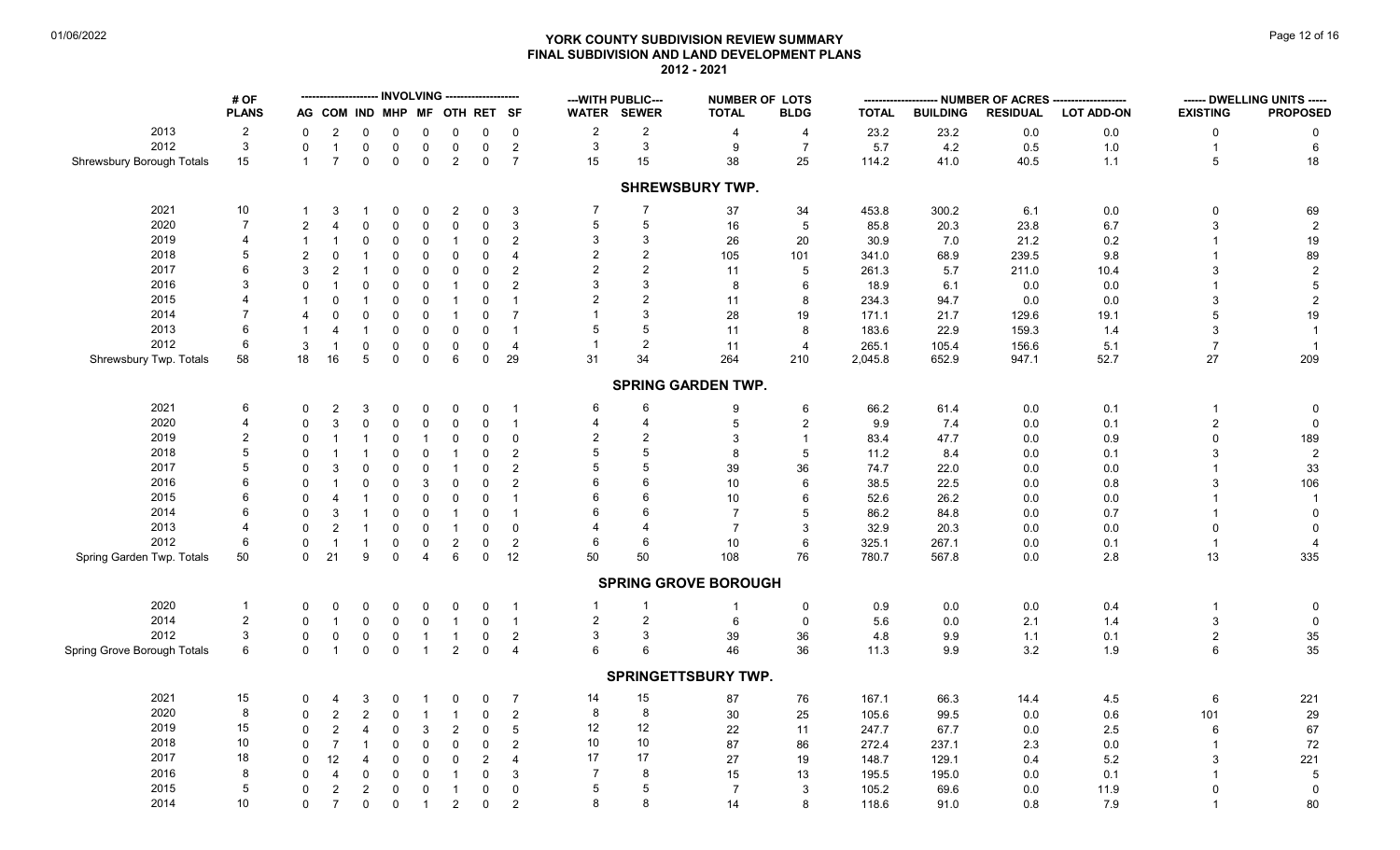# **YORK COUNTY SUBDIVISION REVIEW SUMMARY Page 13 of 16** Page 13 of 16 **FINAL SUBDIVISION AND LAND DEVELOPMENT PLANS 2012 - 2021**

|                             | # OF           |                |                              |                               |              |                         |                          |                |                  |                | --- WITH PUBLIC---  | <b>NUMBER OF LOTS</b>       |                |              | NUMBER OF ACRES | ------ DWELLING UNITS ----- |                   |                 |                  |
|-----------------------------|----------------|----------------|------------------------------|-------------------------------|--------------|-------------------------|--------------------------|----------------|------------------|----------------|---------------------|-----------------------------|----------------|--------------|-----------------|-----------------------------|-------------------|-----------------|------------------|
|                             | <b>PLANS</b>   |                | AG COM IND MHP MF OTH RET SF |                               |              |                         |                          |                |                  |                | WATER SEWER         | <b>TOTAL</b>                | <b>BLDG</b>    | <b>TOTAL</b> | <b>BUILDING</b> | <b>RESIDUAL</b>             | <b>LOT ADD-ON</b> | <b>EXISTING</b> | <b>PROPOSED</b>  |
| 2013                        | $\overline{7}$ | $\mathbf{1}$   | $\overline{4}$               | $\mathbf 0$                   | 0            | 0                       | $\mathbf{1}$             | 0              | $\overline{2}$   | $\sqrt{5}$     | $\,$ 5 $\,$         | 8                           | -5             | 115.7        | 9.5             | 54.2                        | $0.0\,$           | $\overline{2}$  | 0                |
| 2012                        | $\overline{7}$ | $\mathsf{O}$   | $\overline{4}$               | $\overline{1}$                | 0            | $\mathbf 0$             | $\overline{2}$           | 0              | $\mathbf 0$      | $\overline{7}$ | $\overline{7}$      | 8                           | 8              | 152.5        | 152.5           | 0.0                         | 0.0               | $\mathsf{O}$    | $\mathbf 0$      |
| Springettsbury Twp. Totals  | 103            | $\mathbf{1}$   | 48                           | 17                            | 0            | 6                       | 10                       | $\overline{2}$ | 27               | 93             | 95                  | 305                         | 254            | 1,629.0      | 1,117.3         | 72.1                        | 32.7              | 121             | 695              |
|                             |                |                |                              |                               |              |                         |                          |                |                  |                |                     | <b>SPRINGFIELD TWP.</b>     |                |              |                 |                             |                   |                 |                  |
| 2021                        | 3              | 2              | $\mathbf 0$                  | $\overline{1}$                | 0            | $\mathbf 0$             |                          | $\mathbf 0$    |                  | 0              | 0                   |                             | 5              | 360.2        |                 | 336.2                       |                   | -1              |                  |
| 2020                        | $\mathbf{1}$   | $\mathbf 0$    | $\Omega$                     | $\overline{1}$                | $\Omega$     |                         | $\mathbf 0$<br>$\pmb{0}$ | $\mathbf 0$    | $\mathbf{3}$     | -1             | $\mathbf 0$         | 14                          | $\overline{1}$ | $6.0\,$      | 8.1<br>$6.0\,$  | 0.0                         | 5.4<br>$0.0\,$    | $\mathbf{0}$    | $\sqrt{5}$       |
| 2019                        | $\overline{4}$ |                | $\Omega$                     |                               |              | $\mathbf 0$             | $\mathbf{1}$             |                | $\mathbf 0$      |                | $\overline{2}$      | $\overline{1}$              |                |              |                 |                             |                   |                 | $\mathbf 0$      |
|                             |                |                |                              | $\mathbf 0$                   | 0            | $\overline{\mathbf{1}}$ |                          | 0              | 3                |                | $\overline{1}$      | 19                          | 11             | 310.3        | 15.8            | 107.8                       | 13.7              | 8               | 11               |
| 2018                        | $\sqrt{5}$     | $\overline{4}$ | $\overline{0}$               | $\overline{1}$                | 0            | 0                       | $\mathbf 0$              | $\mathbf 0$    | $\overline{2}$   |                | 2                   | 10                          | $\mathbf{3}$   | 241.8        | 8.5             | 141.1                       | 10.4              |                 | $\sqrt{2}$       |
| 2017                        | 13             | 10             | -1                           | $\overline{2}$                | 0            | $\Omega$                | $\mathbf{1}$             | $\mathbf 0$    | 8                |                |                     | 38                          | 18             | 1,059.7      | 108.8           | 646.4                       | 27.5              | 14              | $\boldsymbol{9}$ |
| 2016                        | $\overline{4}$ | $\overline{4}$ |                              | $\mathbf 0$                   | 0            | 0                       | $\mathbf 0$              | 0              | $\overline{1}$   |                | $\Omega$            | 10                          | $\overline{1}$ | 463.7        | 148.4           | 162.0                       | 19.7              |                 | $\pmb{0}$        |
| 2015                        | $\overline{4}$ | $\overline{2}$ | $\Omega$                     |                               | $\Omega$     | $\Omega$                | $\mathbf 0$              | $\Omega$       | $\overline{1}$   |                | 2                   | 21                          | 14             | 503.0        | 10.7            | 227.9                       | 27.7              |                 | 13               |
| 2014                        | $\overline{2}$ | $\mathbf{1}$   | $\Omega$                     | $\overline{1}$                | 0            | $\mathbf 0$             | $\mathbf 0$              | $\mathbf 0$    | $\overline{1}$   |                | $\overline{1}$      | 5                           | 3              | 119.9        | 54.5            | 50.3                        | 0.0               |                 |                  |
| 2013                        | $\overline{4}$ | $\mathbf{3}$   | $\Omega$                     | $\mathbf 0$                   | 0            | $\mathbf 0$             | $\mathbf 0$              | $\Omega$       | $\overline{2}$   | $\Omega$       | $\mathbf 0$         | 9                           | 3              | 340.0        | 8.5             | 280.4                       | 50.8              |                 |                  |
| 2012                        | $\overline{2}$ | $\mathbf 0$    | $\mathbf 0$                  | $\mathbf 0$                   | 0            | $\mathbf 0$             | $\mathbf 0$              | 0              | $\overline{2}$   | $\overline{2}$ | $\sqrt{2}$          | 121                         | 121            | 28.2         | 28.2            | 0.0                         | 0.0               | 0               | 121              |
| Springfield Twp. Totals     | 42             | 27             | $\overline{2}$               | $\overline{7}$                | $\mathsf{O}$ | $\overline{1}$          | $\overline{2}$           | $\mathbf 0$    | 23               | 12             | 10                  | 248                         | 180            | 3,432.8      | 397.5           | 1,952.1                     | 155.2             | 41              | 163              |
|                             |                |                |                              |                               |              |                         |                          |                |                  |                |                     | <b>STEWARTSTOWN BOROUGH</b> |                |              |                 |                             |                   |                 |                  |
| 2020                        | $\mathbf{1}$   | $\mathbf 0$    |                              | 0                             | 0            | $\mathbf 0$             | $\mathbf 0$              | $\mathbf 0$    | $\overline{0}$   |                | $\overline{1}$      | $\overline{1}$              | $\overline{1}$ | 1.2          | $1.2$           | 0.0                         | 0.0               | 0               | $\mathbf 0$      |
| 2018                        | $\mathbf{1}$   | $\Omega$       | $\Omega$                     | $\Omega$                      | $\Omega$     | $\Omega$                | $\mathbf 0$              | $\mathbf 0$    | $\overline{1}$   | $\overline{1}$ | $\overline{1}$      | 41                          | 41             | 12.0         | 12.0            | 0.0                         | $0.0\,$           | $\Omega$        | 41               |
| 2016                        | $\overline{2}$ | $\mathbf{1}$   | 0                            | $\mathbf 0$                   | 0            | $\mathbf 0$             | $\mathbf 0$              | $\mathbf 0$    | 2                |                | $\overline{1}$      | 18                          | 14             | 128.6        | 5.1             | 112.0                       | 0.0               |                 | 14               |
| 2015                        | $\sqrt{2}$     | $\mathbf 0$    |                              | $\Omega$                      | $\Omega$     | $\Omega$                | $\mathbf{1}$             | $\mathbf 0$    | $\mathbf 0$      | $\overline{2}$ | $\overline{2}$      | $\overline{2}$              | $\overline{1}$ | 2.1          | 1.8             | 0.0                         | 0.0               | $\Omega$        | $\pmb{0}$        |
| 2014                        | $\overline{2}$ | $\mathbf 0$    |                              | $\mathbf 0$                   | 0            | 0                       | 0                        | $\mathbf 0$    | $\overline{1}$   |                | $\overline{2}$      | 3                           | $\overline{1}$ | 1.5          | 0.6             | 0.0                         | 0.3               | 2               | $\mathbf 0$      |
| 2012                        | $\mathbf{1}$   | $\mathbf 0$    | $\Omega$                     | $\mathbf 0$                   | $\mathbf 0$  | $\mathbf 0$             | $\mathsf{O}\xspace$      | $\pmb{0}$      | $\overline{1}$   |                | $\overline{1}$      | $\ensuremath{\mathsf{3}}$   | $\sqrt{2}$     | 2.5          | 0.9             | 1.1                         | $0.6\,$           |                 | $\overline{c}$   |
| Stewartstown Borough Totals | 9              | $\mathbf{1}$   | 3                            | $\mathbf 0$                   | $\mathbf 0$  | $\mathbf 0$             | $\mathbf{1}$             | $\mathbf 0$    | $5\phantom{.0}$  | 8              | 8                   | 68                          | 60             | 147.9        | 21.6            | 113.1                       | 0.9               | 4               | 57               |
|                             |                |                |                              |                               |              |                         |                          |                |                  |                |                     | <b>WARRINGTON TWP.</b>      |                |              |                 |                             |                   |                 |                  |
| 2021                        | 9              | $\overline{2}$ | $\Omega$                     | 0                             | 0            | 0                       | 0                        | 0              | 9                | 0              | 0                   | 21                          | $\overline{4}$ | 463.9        | 67.9            | 190.3                       | 35.0              | 11              | 4                |
| 2020                        | $\overline{7}$ | $\overline{2}$ | $\overline{2}$               | $\mathbf 0$                   | 0            | 0                       | $\mathbf{1}$             | $\mathbf 0$    | $\overline{4}$   | $\mathbf 0$    | $\overline{1}$      | $17$                        | 9              | 178.7        | 59.1            | 0.0                         | 11.7              | 6               | $\sqrt{2}$       |
| 2019                        | $\overline{7}$ | $\overline{4}$ | $\overline{\mathbf{1}}$      | $\mathbf 0$                   | 0            | 0                       | $\mathbf 0$              | 0              | 6                | $\Omega$       | $\overline{1}$      | 17                          | 8              |              |                 |                             |                   |                 | $\overline{7}$   |
| 2018                        | 3              |                | $\mathbf{0}$                 |                               |              |                         | $\mathbf{1}$             | $\mathbf 0$    |                  | $\Omega$       | $\overline{1}$      | $\overline{7}$              | 5              | 248.1        | 60.5            | 143.1                       | 5.7               |                 | 5                |
|                             |                | $\mathbf 0$    |                              | $\mathbf 0$<br>$\overline{1}$ | 0            | $\mathbf 0$             |                          | $\Omega$       | 3                |                |                     |                             | 6              | 49.2         | 31.6            | 0.0                         | 0.7               | $\Omega$        |                  |
| 2017<br>2016                | 10<br>8        | $\overline{2}$ |                              |                               | 0            | $\Omega$                | $\mathsf{O}\xspace$      |                | $\boldsymbol{9}$ |                | $\overline{2}$<br>2 | 19                          |                | 321.2        | 80.5            | 0.0                         | 29.9              | 10              | $\overline{4}$   |
|                             |                | $\overline{1}$ |                              | $\pmb{0}$                     | 0            | $\mathbf 0$             | $\overline{c}$           | 0              | 5                |                |                     | 13                          | 5              | 211.1        | 32.1            | 134.0                       | 0.0               |                 | 3                |
| 2015                        | $\overline{1}$ | $\mathbf{1}$   | $\Omega$                     | $\Omega$                      | $\Omega$     | $\Omega$                | $\mathbf 0$              | $\mathbf 0$    | $\overline{1}$   |                | $\mathbf{0}$        | $\sqrt{2}$                  | $\Omega$       | 65.3         | 0.0             | 0.0                         | 20.3              | $\Omega$        | $\mathbf{0}$     |
| 2014                        | 5              | $\mathbf{1}$   |                              | $\mathbf 0$                   | 0            | $\mathbf 0$             | $\mathbf 0$              | $\mathbf 0$    | $\overline{4}$   |                | $\mathbf{0}$        | 9                           | $\overline{2}$ | 205.2        | 16.8            | 102.0                       | 1.8               |                 |                  |
| 2013                        | 13             | $\mathbf{1}$   | $\overline{2}$               | $\overline{1}$                | $\Omega$     | $\mathbf 0$             | $\overline{1}$           | $\mathbf 0$    | 9                | $\Omega$       | $\overline{1}$      | 26                          | 8              | 901.9        | 107.9           | 156.0                       | 106.7             | 6               | 6                |
| 2012                        | 6              | $\mathbf{1}$   | $\Omega$                     | $\mathsf 0$                   | $\mathbf 0$  | $\mathbf 0$             | $\mathbf{1}$             | $\mathbf 0$    | $\overline{5}$   | $\Omega$       | $\mathbf 0$         | 11                          | $\overline{4}$ | 319.8        | 216.4           | 0.0                         | 12.1              | 5               | $\overline{4}$   |
| Warrington Twp. Totals      | 69             | 15             | 8                            | $\overline{2}$                | $\mathbf 0$  | $\mathsf{0}$            | 6                        | $\mathbf 0$    | 55               |                | 8                   | 142                         | 51             | 2,964.4      | 672.8           | 725.4                       | 223.9             | 52              | 36               |
|                             |                |                |                              |                               |              |                         |                          |                |                  |                |                     | <b>WASHINGTON TWP.</b>      |                |              |                 |                             |                   |                 |                  |
| 2021                        | $\overline{4}$ | $\overline{2}$ | 0                            | 0                             | 0            | 0                       | 0                        | 0              | 4                | 0              | 0                   | $10\,$                      | $\sqrt{2}$     | 138.2        | 12.1            | 79.7                        | 24.1              | 5               | $\overline{2}$   |
| 2020                        | 2              | $\overline{2}$ | $\Omega$                     | $\mathbf 0$                   | 0            | 0                       | $\mathbf 0$              | 0              | $\overline{2}$   | $\Omega$       | $\mathbf 0$         | 6                           | $\mathbf 0$    | 131.9        | $0.0\,$         | 86.6                        | 29.7              | 3               | $\mathbf 0$      |
| 2019                        | 4              | 2              | $\Omega$                     | $\mathbf 0$                   | 0            | $\mathbf 0$             | $\mathbf 0$              | $\mathbf 0$    | $\overline{4}$   | $\Omega$       | $\mathbf 0$         | 8                           | $\overline{1}$ | 113.2        | 3.2             | 66.3                        | 18.4              |                 |                  |
| 2018                        | $\overline{2}$ | $\mathbf{1}$   | 0                            | $\mathbf 0$                   | 0            | 0                       | $\mathsf{O}\xspace$      | $\mathbf 0$    | $\overline{1}$   | $\Omega$       | $\Omega$            | $\overline{4}$              | $\overline{2}$ | 165.4        | 158.8           | 0.0                         | 1.5               |                 | $\overline{1}$   |
| 2017                        | 5              | $\mathbf{3}$   | $\Omega$                     | $\mathbf 0$                   | $\mathbf 0$  | $\mathbf 0$             | $\mathbf 0$              | $\Omega$       | 5                | $\Omega$       | $\Omega$            | 11                          | 2              | 399.4        | 31.1            | 337.7                       | 20.0              | 5               | $\overline{2}$   |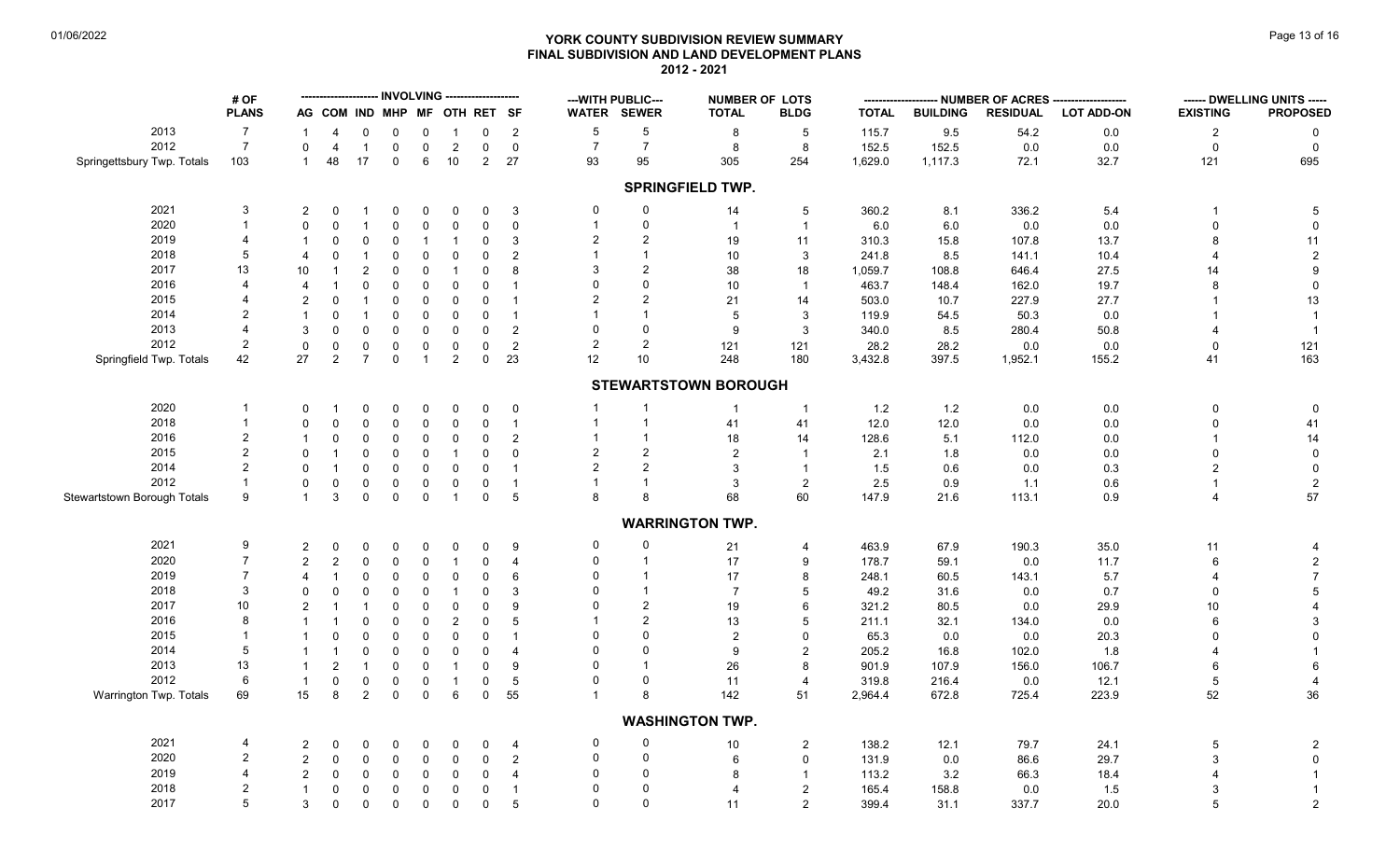# **YORK COUNTY SUBDIVISION REVIEW SUMMARY Page 14 of 16** Page 14 of 16 **FINAL SUBDIVISION AND LAND DEVELOPMENT PLANS 2012 - 2021**

|                             | # OF                    |              |                              |                |                  | <b>INVOLVING</b><br>-------------------- |                    |                            |                      |                | --- WITH PUBLIC---    |                             | <b>NUMBER OF LOTS</b>   |                 | - NUMBER OF ACRES - |                 |                   | ------ DWELLING UNITS ----- |                   |
|-----------------------------|-------------------------|--------------|------------------------------|----------------|------------------|------------------------------------------|--------------------|----------------------------|----------------------|----------------|-----------------------|-----------------------------|-------------------------|-----------------|---------------------|-----------------|-------------------|-----------------------------|-------------------|
|                             | <b>PLANS</b>            |              | AG COM IND MHP MF OTH RET SF |                |                  |                                          |                    |                            |                      |                | <b>WATER SEWER</b>    | <b>TOTAL</b>                | <b>BLDG</b>             | <b>TOTAL</b>    | <b>BUILDING</b>     | <b>RESIDUAL</b> | <b>LOT ADD-ON</b> | <b>EXISTING</b>             | <b>PROPOSED</b>   |
| 2016                        | -3                      | 3            | $\Omega$                     | 0              | 0                | $\Omega$                                 | 0                  | $\Omega$                   | $\mathbf{3}$         | $\mathbf 0$    | 0                     | 8                           | 3                       | 150.3           | 26.6                | 89.4            | 0.0               | 4                           | 3                 |
| 2015                        | $\overline{2}$          | $\Omega$     | $\mathbf 0$                  | $\Omega$       | $\mathbf 0$      | $\mathbf 0$                              | $\mathbf{1}$       | $\mathbf 0$                | $\overline{2}$       | $\Omega$       | $\mathbf 0$           |                             | $\overline{1}$          | 124.4           | 11.1                | 111.2           | 0.0               |                             |                   |
| 2014                        | $\overline{4}$          |              | $\Omega$                     | $\Omega$       | $\mathbf 0$      | $\Omega$                                 | $\pmb{0}$          | $\mathbf 0$                | $\overline{4}$       | $\mathbf{0}$   | $\Omega$              | 9                           | $\mathbf{1}$            | 110.3           | 5.3                 | 52.3            | 16.7              |                             |                   |
| 2013                        | 3                       | $\mathbf{1}$ | $\Omega$                     | $\Omega$       | 0                | 0                                        | $\mathbf 0$        | $\mathbf 0$                | $\overline{2}$       | $\Omega$       | $\Omega$              | $\overline{7}$              | $\overline{2}$          | 140.6           | 3.0                 | 111.5           | 26.1              | 5                           | $\overline{2}$    |
| 2012                        | $\overline{2}$          | $\mathbf 0$  | $\mathbf 0$                  | $\mathbf 0$    | $\mathbf 0$      | 0                                        | $\mathbf{1}$       | $\mathbf 0$                | $\overline{1}$       | $\Omega$       | $\Omega$              | $\overline{4}$              | $\overline{1}$          | 80.3            | 1.8                 | 63.2            | 0.0               |                             |                   |
| Washington Twp. Totals      | 31                      | 15           | $\Omega$                     | $\Omega$       | $\mathbf{0}$     | $\mathbf{0}$                             | $\overline{2}$     | $\mathbf 0$                | 28                   | $\Omega$       | $\Omega$              | 71                          | 15                      | 1,554.0         | 253.0               | 997.9           | 136.5             | 38                          | 14                |
|                             |                         |              |                              |                |                  |                                          |                    |                            |                      |                |                       | <b>WELLSVILLE BOROUGH</b>   |                         |                 |                     |                 |                   |                             |                   |
| 2021                        | $\overline{\mathbf{1}}$ | 0            | 0                            |                | 0                | $\mathbf 0$                              | 0                  | 0                          | $\mathbf 0$          |                |                       | -1                          | $\mathbf{1}$            | 25.9            | 25.9                | 0.0             | 0.0               | 0                           | 0                 |
| 2019                        | $\overline{2}$          | $\mathbf 0$  | $\Omega$                     |                | $\mathbf 0$      | 0                                        | $\mathbf{1}$       | $\mathbf 0$                | $\overline{0}$       |                | $\overline{c}$        | 3                           | $\overline{c}$          | 32.5            | 29.9                | 4.0             | 0.0               | $\Omega$                    | 0                 |
| 2013                        | $\overline{1}$          | 0            | 0                            |                | 0                | 0                                        | $\pmb{0}$          | $\mathbf 0$                | $\overline{0}$       |                |                       | $\overline{1}$              | $\overline{1}$          | 4.6             | 4.6                 | $0.0\,$         | $0.0\,$           | 0                           | $\pmb{0}$         |
| Wellsville Borough Totals   | $\overline{4}$          | $\mathbf{0}$ | $\Omega$                     | 3              | $\mathbf 0$      | $\mathbf 0$                              | $\mathbf{1}$       | $\mathbf 0$                | $\overline{0}$       | 3              | $\boldsymbol{\Delta}$ | $5\phantom{.0}$             | $\overline{4}$          | 63.0            | 60.4                | 4.0             | $0.0\,$           | 0                           | $\mathbf 0$       |
|                             |                         |              |                              |                |                  |                                          |                    |                            |                      |                |                       | <b>WEST MANCHESTER TWP.</b> |                         |                 |                     |                 |                   |                             |                   |
| 2021                        | 8                       | 4            | 4                            | 0              | 0                | $\mathbf 0$                              | 3                  | 0                          | $\mathbf 0$          |                | 4                     | 14                          | 11                      | 850.9           | 559.6               | 39.4            | 0.0               | 0                           | 0                 |
| 2020                        | 6                       | $\Omega$     | $\Omega$                     | 3              | $\mathbf 0$      | $\overline{c}$                           | $\pmb{0}$          | $\mathbf 0$                | $\overline{1}$       | 6              | 6                     | $\overline{7}$              | 6                       | 308.4           | 307.5               | 0.0             | 0.4               |                             |                   |
| 2019                        | 8                       | $\mathbf 1$  | $\overline{2}$               | 2              | $\mathbf 0$      | $\mathbf 0$                              | $\overline{1}$     | $\Omega$                   | $\overline{c}$       | 8              |                       | 13                          | 5                       | 204.7           | 37.2                | 0.0             | 1.4               |                             | $\Omega$          |
| 2018                        | 8                       | $\Omega$     | $\overline{\mathbf{4}}$      | 3              | $\mathbf 0$      | $\mathbf{0}$                             | $\overline{1}$     | $\Omega$                   | $\mathbf 0$          |                |                       | 10                          | $\overline{7}$          | 234.9           | 167.3               | 60.4            | $0.0\,$           | U                           | 0                 |
| 2017                        | 4                       |              | $\overline{2}$               | $\Omega$       | $\mathbf 0$      | $\mathbf 0$                              | $\mathbf 0$        | $\Omega$                   | $\overline{2}$       |                |                       | 11                          | $\overline{\mathbf{1}}$ | 208.6           | 1.5                 | 121.8           | $1.2$             |                             | $\mathbf 0$       |
| 2016                        | 9                       | $\Omega$     | 4                            | $\overline{2}$ | $\mathbf 0$      | -1                                       | $\overline{2}$     | $\mathbf 0$                | $\overline{2}$       |                |                       | 18                          | 13                      | 586.6           | 481.2               | 0.3             | 0.1               | 2                           | 13                |
| 2015                        | 10                      | $\Omega$     | 5                            | $\Omega$       | $\mathbf 0$      | $\overline{1}$                           | $\mathbf{3}$       | $\mathbf 0$                | $\overline{1}$       | 10             | $\mathbf{Q}$          | 12                          | 8                       | 527.3           | 197.1               | 281.2           | 2.9               |                             | 11                |
| 2014                        | 8                       | $\mathbf 0$  | $\overline{4}$               |                | $\mathbf 0$      | 0                                        | $\sqrt{2}$         | $\mathbf 0$                | $\overline{2}$       | $\overline{7}$ | 6                     | 9                           |                         | 143.4           | 48.7                | 0.0             | $0.6\,$           | 3                           | $\mathbf 0$       |
| 2013                        | 10                      | $\Omega$     |                              |                |                  |                                          |                    |                            |                      | 10             | 10                    |                             | 9                       |                 |                     |                 |                   | 3                           |                   |
| 2012                        | 6                       |              | 3                            | 3              | $\mathbf 0$      | $\mathbf 0$                              | $\mathbf{3}$       | $\mathbf 0$                | $\overline{1}$       | 6              | 6                     | 12                          |                         | 285.0           | 189.3               | 95.6            | 0.1               |                             | $\mathbf 0$       |
| West Manchester Twp. Totals | 77                      | 0<br>6       | 3<br>31                      | -1<br>15       | 0<br>$\mathbf 0$ | 0<br>$\overline{4}$                      | $\mathbf{1}$<br>16 | $\mathbf 0$<br>$\mathbf 0$ | $\overline{1}$<br>12 | 70             | 69                    | $\overline{7}$<br>113       | $\overline{4}$<br>67    | 61.1<br>3,410.9 | 56.4<br>2,045.8     | 3.0<br>601.7    | 1.7<br>8.4        | $\mathbf{1}$<br>19          | $\mathbf 0$<br>28 |
|                             |                         |              |                              |                |                  |                                          |                    |                            |                      |                |                       | <b>WEST MANHEIM TWP.</b>    |                         |                 |                     |                 |                   |                             |                   |
|                             |                         |              |                              |                |                  |                                          |                    |                            |                      |                |                       |                             |                         |                 |                     |                 |                   |                             |                   |
| 2021                        | 5                       | 3            | 0                            | 0              | 0                | 0                                        | 0                  | 0                          | 5                    | $\overline{c}$ | 2                     | 51                          | 47                      | 210.7           | 68.0                | 108.5           | 5.8               | 0                           | 47                |
| 2020                        | $\overline{7}$          | $\Omega$     | $\overline{1}$               | $\Omega$       | $\mathbf 0$      | -1                                       | $\mathbf{1}$       | 0                          | 6                    | 6              | 5                     | 233                         | 228                     | 229.6           | 173.7               | 48.2            | $0.0\,$           | $\overline{2}$              | 446               |
| 2019                        | 5                       | 0            | $\Omega$                     | $\Omega$       | $\mathbf 0$      | $\mathbf 0$                              | $\mathbf 0$        | $\mathbf 0$                | 5                    |                | 4                     | 148                         | 133                     | 80.7            | 77.7                | 0.0             | 0.6               | 0                           | 132               |
| 2018                        | 3                       | $\Omega$     | -1                           | $\Omega$       | $\mathbf 0$      |                                          | -1                 | $\Omega$                   | $\overline{1}$       | 2              | $\overline{2}$        | 5                           | $\overline{2}$          | 34.9            | 14.1                | 17.9            | 1.5               | 2                           | 52                |
| 2017                        | 5                       |              | $\Omega$                     | $\Omega$       | $\Omega$         | $\Omega$                                 | $\mathbf 0$        | $\Omega$                   | $\overline{4}$       |                |                       | 127                         | 122                     | 571.9           | 85.2                | 480.3           | 0.0               | $\Omega$                    | 120               |
| 2016                        | -1                      |              | $\Omega$                     | $\Omega$       | $\mathbf 0$      | $\mathbf 0$                              | $\mathbf 0$        | $\mathbf 0$                | $\overline{1}$       |                | $\Omega$              | 3                           | $\mathbf 0$             | 75.8            | 0.0                 | 60.8            | 15.0              | 2                           | $\overline{0}$    |
| 2015                        | 8                       | $\mathbf{1}$ | $\overline{2}$               | $\Omega$       | $\mathbf 0$      | $\Omega$                                 | $\overline{2}$     | $\mathbf 0$                | 5                    |                | 5                     | 40                          | 35                      | 558.8           | 136.0               | 418.8           | 1.4               | $\overline{a}$              | $27\,$            |
| 2014                        | 3                       |              | $\Omega$                     | $\Omega$       | $\mathbf 0$      | $\mathbf 0$                              | $\mathbf{1}$       | $\Omega$                   | 3                    | 2              | $\overline{2}$        | 25                          | 21                      | 45.5            | 11.1                | 27.6            | 3.0               | 22                          |                   |
| 2013                        | 3                       | $\mathbf{1}$ | $\mathbf 0$                  | $\Omega$       | $\mathbf 0$      | 0                                        | $\pmb{0}$          | $\mathbf 0$                | 3                    |                |                       | 9                           | $\overline{1}$          | 40.9            | 0.4                 | 23.3            | 17.7              | 3                           |                   |
| 2012                        | 2                       | 0            | $\mathbf 0$                  | $\mathbf 0$    | $\mathbf 0$      | 0                                        | $\sqrt{2}$         | $\mathbf 0$                | $\mathbf 0$          |                | $\overline{1}$        | $\overline{4}$              | $\overline{1}$          | 67.7            | 9.6                 | 0.0             | 0.0               | $\Omega$                    | $\mathbf 0$       |
| West Manheim Twp. Totals    | 42                      | 8            | $\overline{4}$               | $\mathbf 0$    | $\mathbf 0$      | $\overline{2}$                           | $\overline{7}$     | $\mathbf 0$                | 33                   | 30             | 26                    | 645                         | 590                     | 1,916.5         | 575.8               | 1,185.4         | 45.0              | 33                          | 826               |
|                             |                         |              |                              |                |                  |                                          |                    |                            |                      |                |                       | <b>WEST YORK BOROUGH</b>    |                         |                 |                     |                 |                   |                             |                   |
| 2018                        | -1                      | $\Omega$     | -1                           | 0              | 0                | $\Omega$                                 | 0                  | 0                          | $\mathbf 0$          | -1             |                       | -1                          | $\mathbf 1$             | 0.6             | 0.6                 | 0.0             | 0.0               | 0                           | 0                 |
| 2015                        | -1                      | 0            | 0                            | 0              | 0                | 0                                        | $\mathsf 0$        | $\mathbf 0$                | $\overline{1}$       | $\mathbf{1}$   | -1                    | $\overline{c}$              | 0                       | 0.5             | $0.0\,$             | 0.3             | 0.1               | 0                           | 0                 |
| West York Borough Totals    | $\overline{2}$          | $\mathbf 0$  | $\overline{1}$               | $\mathbf 0$    | $\mathbf 0$      | $\mathbf 0$                              | $\pmb{0}$          | $\pmb{0}$                  | $\overline{1}$       | $\overline{2}$ | $\sqrt{2}$            | $\mathbf{3}$                | $\mathbf{1}$            | 1.1             | 0.6                 | 0.3             | 0.1               | $\Omega$                    | $\mathbf 0$       |

**WINDSOR BOROUGH**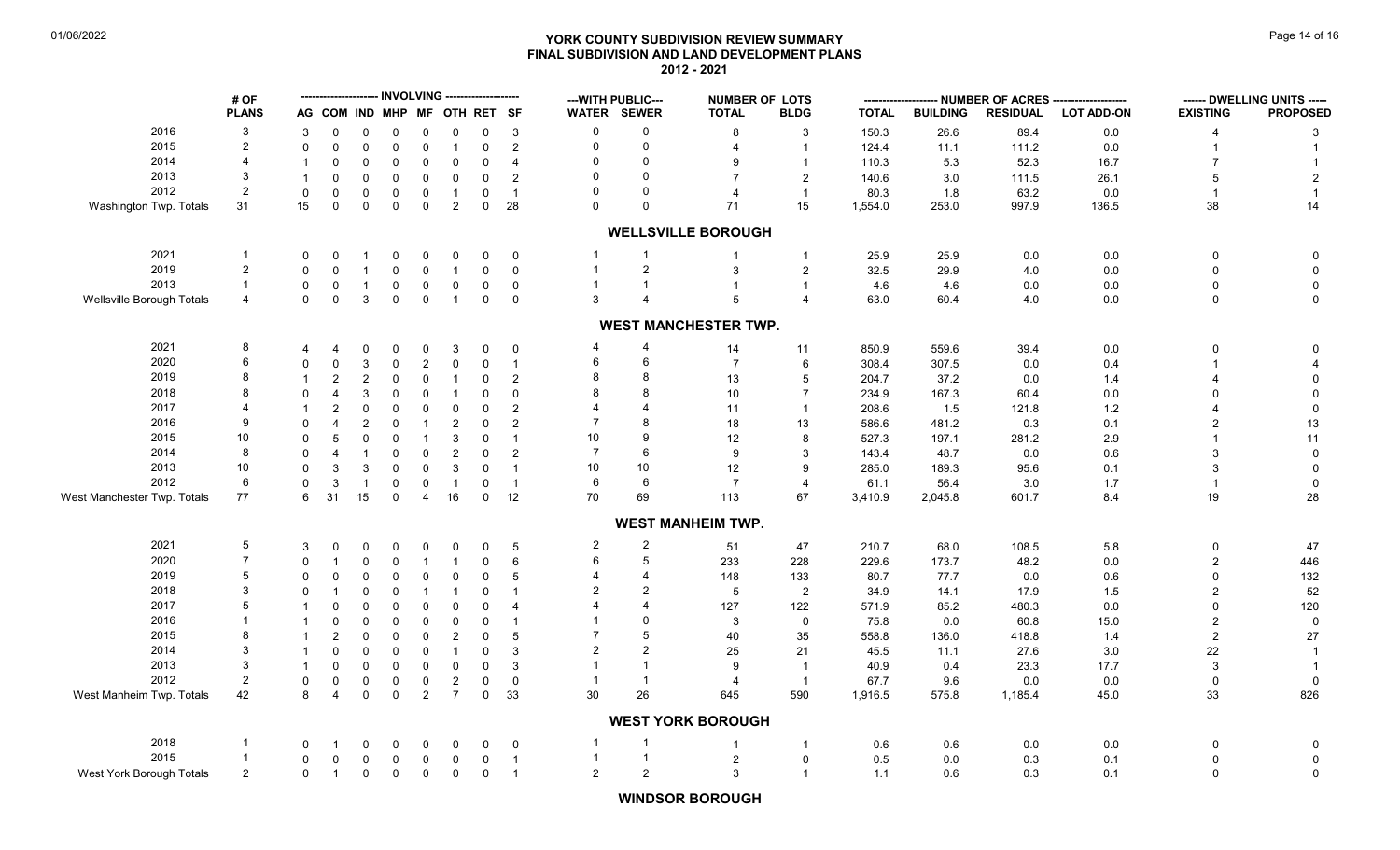# **YORK COUNTY SUBDIVISION REVIEW SUMMARY Page 15 of 16** Page 15 of 16 **FINAL SUBDIVISION AND LAND DEVELOPMENT PLANS 2012 - 2021**

|                             | # OF           |                |                               |                  |                     |                            |                   | <b>INVOLVING --------------------</b> |                   | --- WITH PUBLIC---<br><b>NUMBER OF LOTS</b> |                |                             |                           |              |                 | ---- NUMBER OF ACRES ------ | ------ DWELLING UNITS ----- |                     |                                         |
|-----------------------------|----------------|----------------|-------------------------------|------------------|---------------------|----------------------------|-------------------|---------------------------------------|-------------------|---------------------------------------------|----------------|-----------------------------|---------------------------|--------------|-----------------|-----------------------------|-----------------------------|---------------------|-----------------------------------------|
|                             | <b>PLANS</b>   |                | AG COM IND MHP MF OTH RET SF  |                  |                     |                            |                   |                                       |                   | WATER SEWER                                 |                | <b>TOTAL</b>                | <b>BLDG</b>               | <b>TOTAL</b> | <b>BUILDING</b> | <b>RESIDUAL</b>             | <b>LOT ADD-ON</b>           | <b>EXISTING</b>     | <b>PROPOSED</b>                         |
| 2021                        |                |                | $\Omega$                      | 0                | 0                   | 0                          | 0                 | $\mathbf 0$                           | $\overline{1}$    | $\mathbf 1$                                 | $\mathbf{1}$   | $\overline{2}$              | 0                         | 26.3         | 0.0             | 16.3                        | 0.0                         |                     | $\Omega$                                |
| 2019                        | $\overline{1}$ |                | $\Omega$                      | $\mathbf 0$      | $\mathbf 0$         | $\mathbf 0$                | $\mathbf 0$       | $\mathbf 0$                           | $\mathbf{1}$      | $\mathbf{1}$                                | $\mathbf{1}$   | $\overline{2}$              | $\pmb{0}$                 | 36.7         | 0.0             | 10.0                        | 11.5                        |                     | $\mathbf 0$                             |
| 2017                        |                | $\Omega$       | $\mathbf 0$                   | $\mathbf 0$      | $\mathsf{O}\xspace$ | 0                          | $\mathbf 0$       | $\mathsf{O}\xspace$                   | $\mathbf{1}$      | $\mathbf{1}$                                | $\mathbf{1}$   | 25                          | 22                        | 54.2         | 8.5             | 45.7                        | $0.0\,$                     | $\Omega$            |                                         |
| Windsor Borough Totals      | 3              | $\overline{2}$ | $\mathbf 0$                   | $\mathbf 0$      | $\mathbf 0$         | $\mathbf 0$                | $\mathbf 0$       | $\mathbf 0$                           | 3                 | 3                                           | 3              | 29                          | 22                        | 117.2        | 8.5             | 72.0                        | 11.5                        | $\overline{2}$      | $\begin{array}{c} 22 \\ 22 \end{array}$ |
|                             |                |                |                               |                  |                     |                            |                   |                                       |                   |                                             |                | <b>WINDSOR TWP.</b>         |                           |              |                 |                             |                             |                     |                                         |
| 2021                        | 11             |                | $\overline{2}$                |                  | 0                   | 0                          | 3                 | 0                                     | $\sqrt{5}$        | 6                                           | $\overline{5}$ | 158                         | 143                       | 431.1        | 70.7            | 208.5                       | 15.3                        | 6                   | 139                                     |
| 2020                        | 3              | $\overline{2}$ | $\Omega$                      | 0                | $\mathbf 0$         | $\mathsf 0$                | $\mathbf 0$       | $\mathsf{O}\xspace$                   | $\sqrt{2}$        | $\sqrt{2}$                                  | $\mathbf{1}$   | 6                           | $\overline{1}$            | 49.8         | 1.1             | 8.7                         | 12.1                        | $\overline{2}$      |                                         |
| 2019                        | $\overline{7}$ |                | $\overline{2}$                |                  | $\mathbf 0$         | 0                          | $\mathbf 0$       | $\mathsf 0$                           | 4                 | 5                                           | 5              | 36                          | 28                        | 264.3        | 82.6            | 145.7                       | 2.7                         |                     | 23                                      |
| 2018                        |                |                | $\Omega$                      | 0                | $\mathbf 0$         | 0                          | 0                 | $\mathbf 0$                           | 4                 | $\overline{2}$                              | $\overline{2}$ | 9                           | 5                         | 62.4         | 4.2             | 44.5                        | 2.0                         | 3                   | $\overline{5}$                          |
| 2016                        |                |                | $\overline{2}$                |                  | 0                   | 0                          | $\mathbf{1}$      | 0                                     | $\overline{2}$    | 5                                           | 5              | 13                          | $\overline{7}$            | 146.6        | 16.1            | 0.0                         | 1.4                         |                     | $\mathbf 0$                             |
| 2015                        | 5              |                | $\Omega$                      | 0                | 0                   | 0                          | $\overline{1}$    | $\mathbf 0$                           | 3                 | 3                                           | $\overline{2}$ | 23                          | 13                        | 261.4        | 28.8            | 1.6                         | 126.2                       |                     | 13                                      |
| 2014                        |                |                |                               | 0                | $\mathbf 0$         | 0                          | $\mathbf 0$       | $\mathbf 0$                           | 4                 |                                             |                | 45                          | 40                        | 126.3        | 24.7            | 75.9                        | $0.0\,$                     |                     | 39                                      |
| 2013                        | $\overline{2}$ |                | $\Omega$                      | 0                | $\mathbf 0$         | 0                          | $\overline{1}$    | $\mathbf 0$                           |                   |                                             | $\mathbf{1}$   | 3                           | 3                         | 35.5         | 35.5            | 0.0                         | 0.0                         |                     | $\overline{1}$                          |
| 2012                        | 8              | 3              | $\overline{1}$                | 0                | 0                   | 0                          | $\mathbf 0$       | $\mathbf 0$                           | 6                 | $\overline{4}$                              | 5              | 17                          | $\overline{7}$            | 398.0        | 104.2           | 221.9                       | 71.9                        | 6                   | $\sqrt{5}$                              |
| Windsor Twp. Totals         | 51             | 15             | 8                             | 3                | $\mathbf 0$         | $\mathsf 0$                | 6                 | $\mathbf 0$                           | 31                | 29                                          | 27             | 310                         | 247                       | 1,775.4      | 367.9           | 706.8                       | 231.6                       | 32                  | 226                                     |
|                             |                |                |                               |                  |                     |                            |                   |                                       |                   |                                             |                | <b>WINTERSTOWN BOROUGH</b>  |                           |              |                 |                             |                             |                     |                                         |
| 2018                        | $\mathbf 1$    | 0              | $\Omega$                      | 0                | $\mathbf 0$         | 0                          | 0                 | 0                                     | $\overline{1}$    | 0                                           | 0              | $\mathbf{2}$                | $\pmb{0}$                 | $6.8\,$      | 0.0             | $5.0\,$                     | 0.3                         | -1                  | 0                                       |
| 2013                        | $\overline{1}$ | 0              | $\mathbf 0$                   | $\mathbf{1}$     | $\mathbf 0$         | $\pmb{0}$                  | 0                 | $\mathsf{O}\xspace$                   | $\pmb{0}$         | 0                                           | $\mathbf 0$    | $\mathbf{1}$                | $\mathbf{1}$              | $5.2\,$      | $5.2\,$         | 0.0                         | 0.0                         | $\mathbf 0$         | $\mathbf 0$                             |
| Winterstown Borough Totals  | $\overline{2}$ | $\Omega$       | $\mathsf 0$                   | $\mathbf{1}$     | $\mathbf 0$         | $\mathbf 0$                | $\mathsf 0$       | $\mathsf 0$                           | $\overline{1}$    | $\Omega$                                    | $\Omega$       | 3                           | $\mathbf{1}$              | 12.0         | 5.2             | 5.0                         | 0.3                         | $\overline{1}$      | $\mathsf 0$                             |
|                             |                |                |                               |                  |                     |                            |                   |                                       |                   |                                             |                | <b>WRIGHTSVILLE BOROUGH</b> |                           |              |                 |                             |                             |                     |                                         |
| 2020                        | $\mathbf{1}$   | $\Omega$       | $\Omega$                      | 0                | $\mathbf 0$         | 0                          | $\mathbf 0$       | $\mathbf 0$                           | $\overline{1}$    | $\mathbf{1}$                                | $\mathbf{1}$   |                             |                           |              |                 |                             | $0.0\,$                     |                     |                                         |
| 2016                        | $\overline{2}$ | $\Omega$       | $\overline{1}$                |                  |                     |                            |                   |                                       |                   | $\overline{c}$                              | $\overline{2}$ |                             | $\pmb{0}$<br>$\mathbf{1}$ | 0.4          | 0.0             | 0.0                         |                             |                     | 0                                       |
| 2013                        | $\mathbf{1}$   |                |                               | 0                | $\mathbf 0$         | $\mathsf 0$                | $\mathbf{1}$      | $\mathsf 0$                           | $\mathsf 0$       |                                             | $\mathbf{1}$   |                             |                           | 8.8          | 5.5             | 0.0                         | $0.0\,$                     | $\overline{2}$      | $\pmb{0}$                               |
| Wrightsville Borough Totals | $\overline{4}$ | 0<br>$\Omega$  | $\mathbf 0$<br>$\overline{1}$ | 0<br>$\mathbf 0$ | 0<br>$\mathbf 0$    | $\mathbf 0$<br>$\mathbf 0$ | 0<br>$\mathbf{1}$ | $\mathsf{O}\xspace$<br>$\mathbf 0$    | $\mathbf{1}$<br>2 | $\mathbf{1}$<br>$\overline{4}$              |                | 2<br>$\overline{7}$         | $\mathbf{1}$<br>2         | 0.4<br>9.6   | 0.2<br>5.7      | 0.2<br>0.2                  | 0.0<br>0.0                  | $\overline{1}$<br>4 | $\overline{1}$<br>$\overline{1}$        |
|                             |                |                |                               |                  |                     |                            |                   |                                       |                   |                                             |                |                             |                           |              |                 |                             |                             |                     |                                         |
|                             |                |                |                               |                  |                     |                            |                   |                                       |                   |                                             |                | YOE BOROUGH                 |                           |              |                 |                             |                             |                     |                                         |
| 2019                        | $\mathbf{1}$   | $\mathbf 0$    | $\overline{1}$                | $\mathbf 0$      | $\mathbf 0$         | $0$ 0                      | $\mathbf 0$       | $\mathbf 0$                           | $\overline{1}$    | $\mathbf{1}$                                | $\mathbf{1}$   | $\overline{c}$              | 0                         | 40.1         | 0.0             | 35.5                        | $0.0\,$                     |                     | $\boldsymbol{0}$                        |
| Yoe Borough Totals          | $\mathbf{1}$   | $\Omega$       | $\overline{1}$                | $\mathbf 0$      | $\mathbf 0$         |                            | $\mathbf 0$       | $\mathbf 0$                           | $\overline{1}$    | $\mathbf{1}$                                | $\mathbf{1}$   | $\overline{2}$              | $\mathsf 0$               | 40.1         | 0.0             | 35.5                        | $0.0\,$                     | $\overline{1}$      | $\mathsf 0$                             |
|                             |                |                |                               |                  |                     |                            |                   |                                       |                   |                                             |                | YORK HAVEN BOROUGH          |                           |              |                 |                             |                             |                     |                                         |
| 2021                        | $\overline{1}$ | 0              | $\Omega$                      | 0                | 0                   | 0                          | 0                 | 0                                     | $\overline{1}$    | 0                                           | -1             | $\overline{2}$              | 0                         | 0.2          | 0.0             | 0.0                         | $0.0\,$                     | $\overline{c}$      | $\boldsymbol{0}$                        |
| 2018                        | $\mathbf{1}$   | 0              | $\mathbf 0$                   | $\mathbf 0$      | $\mathsf{O}\xspace$ | $\mathbf 0$                | $\overline{1}$    | $\mathsf{O}\xspace$                   | $\mathbf 0$       | 0                                           | $\mathsf 0$    | $\overline{c}$              | $\pmb{0}$                 | 564.3        | 0.0             | 0.0                         | 0.0                         | $\mathbf 0$         | $\mathbf 0$                             |
| York Haven Borough Totals   | $\overline{2}$ | $\mathbf 0$    | $\mathbf 0$                   | $\mathbf 0$      | $\mathbf 0$         | $\pmb{0}$                  | $\mathbf{1}$      | $\mathbf 0$                           | $\overline{1}$    | $\mathbf 0$                                 | $\mathbf{1}$   | 4                           | $\mathbf 0$               | 564.5        | 0.0             | 0.0                         | 0.0                         | $\overline{c}$      | $\mathsf 0$                             |
|                             |                |                |                               |                  |                     |                            |                   |                                       |                   |                                             |                | YORK TWP.                   |                           |              |                 |                             |                             |                     |                                         |
| 2021                        | $18\,$         | $\overline{2}$ | 4                             | 0                | 0                   | $\overline{2}$             | 5                 | 0                                     | 10                | 14                                          | 15             | 328                         | 304                       | 593.9        | 205.6           | 90.1                        | 1.5                         | 10                  | 604                                     |
| 2020                        | $17$           |                | 11                            | 0                | 0                   | $\mathbf{1}$               | 3                 | $\mathbf 0$                           | $\overline{4}$    | 17                                          | 16             | 28                          | 13                        | 145.6        | 62.8            | 21.9                        | 4.8                         |                     | 163                                     |
| 2019                        | 12             |                | 6                             | 0                | $\mathbf 0$         | $\mathsf 3$                | $\overline{1}$    | $\mathsf 0$                           | 3                 | 10                                          | 10             | 83                          | 76                        | 274.4        | 89.6            | 88.2                        | 0.0                         | 9                   | 219                                     |
| 2018                        | 11             | $\Omega$       | 5                             | 0                | $\mathbf 0$         | $\mathbf{1}$               | $\mathbf{3}$      | $\mathbf 0$                           | 2                 | 10                                          | 10             | 15                          | 8                         | 411.2        | 55.3            | 27.8                        | 46.1                        |                     | 227                                     |
| 2017                        | 10             |                | 6                             |                  | -1                  | $\overline{1}$             | $\mathbf{1}$      | $\mathsf 0$                           | 3                 | $\overline{7}$                              | 6              | 16                          | $\overline{4}$            | 355.5        | 23.4            | 94.8                        | 1.6                         |                     | 307                                     |
| 2016                        | 12             | $\mathbf 0$    | 8                             |                  | 0                   | 0                          | $\mathbf 0$       | $\mathbf 0$                           | 3                 | 10                                          | 9              | 27                          | 15                        | 173.7        | 34.6            | 0.0                         | 0.4                         |                     | 5                                       |
| 2015                        | 18             | $\mathbf{1}$   | 9                             | $\mathbf 0$      | $\mathbf 0$         | $\overline{2}$             | $\overline{4}$    | $\mathbf 0$                           | 3                 | 15                                          | 14             | 97                          | 83                        | 498.8        | 135.9           | 96.7                        | 0.0                         | 5                   | 153                                     |
|                             |                |                |                               |                  |                     |                            |                   |                                       |                   |                                             |                |                             |                           |              |                 |                             |                             |                     |                                         |